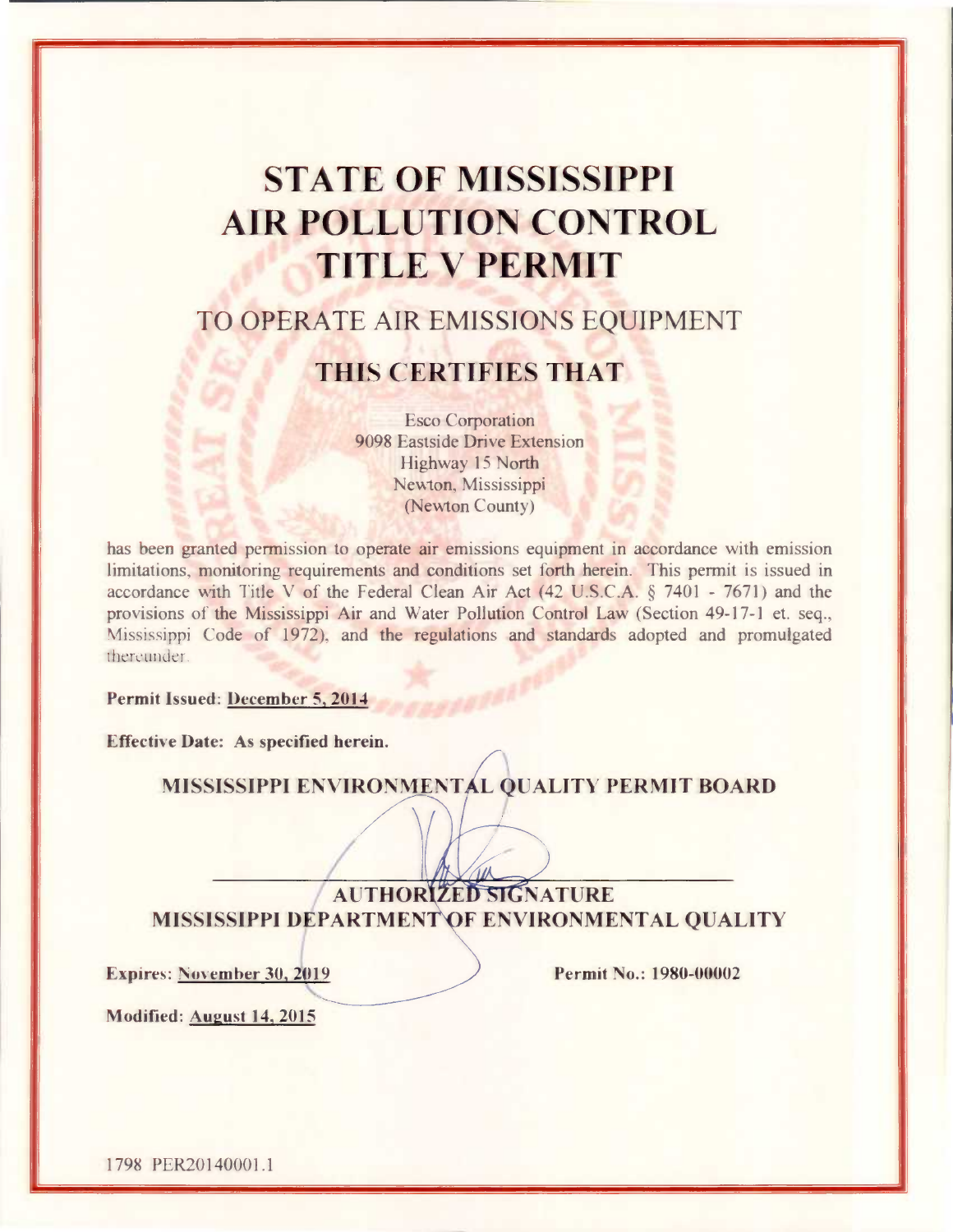## **TABLE OF CONTENTS**

| SECTION 5. MONITORING, RECORDKEEPING & REPORTING REQUIREMENTS  24                                                                               |
|-------------------------------------------------------------------------------------------------------------------------------------------------|
|                                                                                                                                                 |
|                                                                                                                                                 |
|                                                                                                                                                 |
| APPENDIX A LIST OF ABBREVIATIONS USED IN THIS PERMIT                                                                                            |
| APPENDIX B 40 CFR 64 - SITE SPECIFIC COMPLIANCE ASSURANCE<br><b>MONITORING PLAN</b>                                                             |
| APPENDIX C 40 CFR 63, SUBPART EEEEE - NATIONAL EMISSION STANDARDS<br><b>FOR HAZARDOUS AIR POLLUTANTS FOR IRON AND STEEL</b><br><b>FOUNDRIES</b> |

**APPENDIX D 40 CFR 60, SUBPART UUU – STANDARDS OF PERFORMANCE FOR CALCINERS AND DRYERS IN MINERAL INDUSTRIES**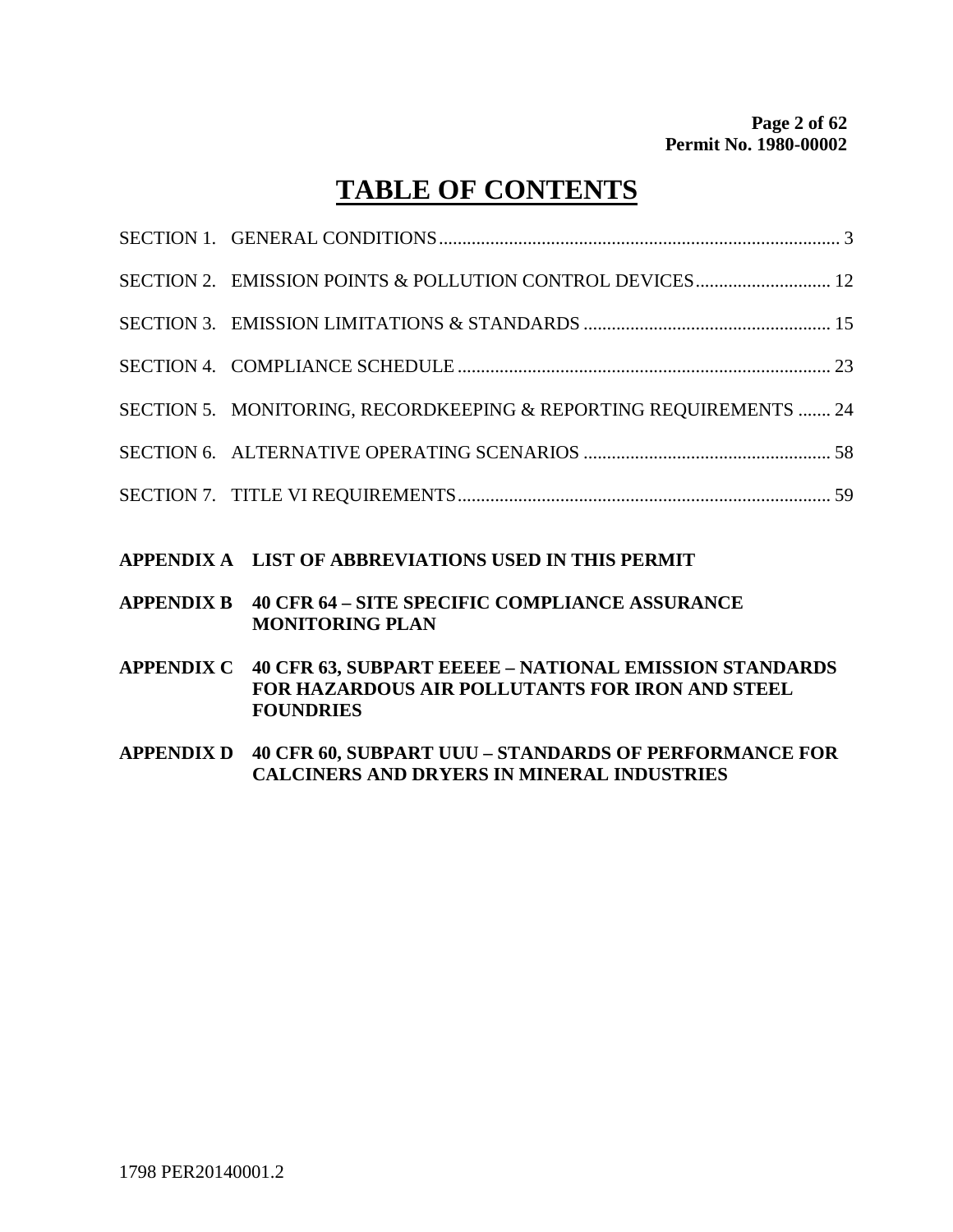#### **SECTION 1. GENERAL CONDITIONS**

- 1.1 The permittee must comply with all conditions of this permit. Any permit noncompliance constitutes a violation of the Federal Act and is grounds for enforcement action; for permit termination, revocation and reissuance, or modification; or for denial of a permit renewal application. (Ref.: 11 Miss. Admin. Code Pt. 2, R. 6.3.A(6)(a).)
- 1.2 It shall not be a defense for a permittee in an enforcement action that it would have been necessary to halt or reduce the permitted activity in order to maintain compliance with the conditions of this permit. (Ref.: 11 Miss. Admin. Code Pt. 2, R.  $6.3.A(6)(b)$ .)
- 1.3 This permit and/or any part thereof may be modified, revoked, reopened, and reissued, or terminated for cause. The filing of a request by the permittee for a permit modification, revocation and reissuance, or termination, or of a notification of planned changes or anticipated noncompliance does not stay any permit condition. (Ref.: 11 Miss. Admin. Code Pt. 2, R. 6.3.A(6)(c).)
- 1.4 (a) This permit shall be reopened and revised under any of the following circumstances:
	- (1) Additional applicable requirements under the Federal Act become applicable to a major Title V source with a remaining permit term of 3 or more years. Such a reopening shall be completed no later than 18 months after promulgation of the applicable requirement. No such reopening is required if the effective date of the requirement is later than the date on which the permit is due to expire, unless the original permit or any of its terms and conditions has been extended.
	- (2) Additional requirements (including excess emissions requirements) become applicable to an affected source under the acid rain program. Upon approval by the Administrator, excess emissions offset plans shall be deemed to be incorporated into the permit.
	- (3) The Permit Board or EPA determines that the permit contains a material mistake or that inaccurate statements were made in establishing the emission standards or other terms or conditions of the permit.
	- (4) The Administrator or the Permit Board determines that the permit must be revised or revoked to assure compliance with the applicable requirements.
	- (b) Proceedings to reopen and issue this permit shall follow the same procedures as apply to initial permit issuance and shall only affect those parts of the permit for which cause to reopen exists. Such reopening shall be made as expeditiously as practicable.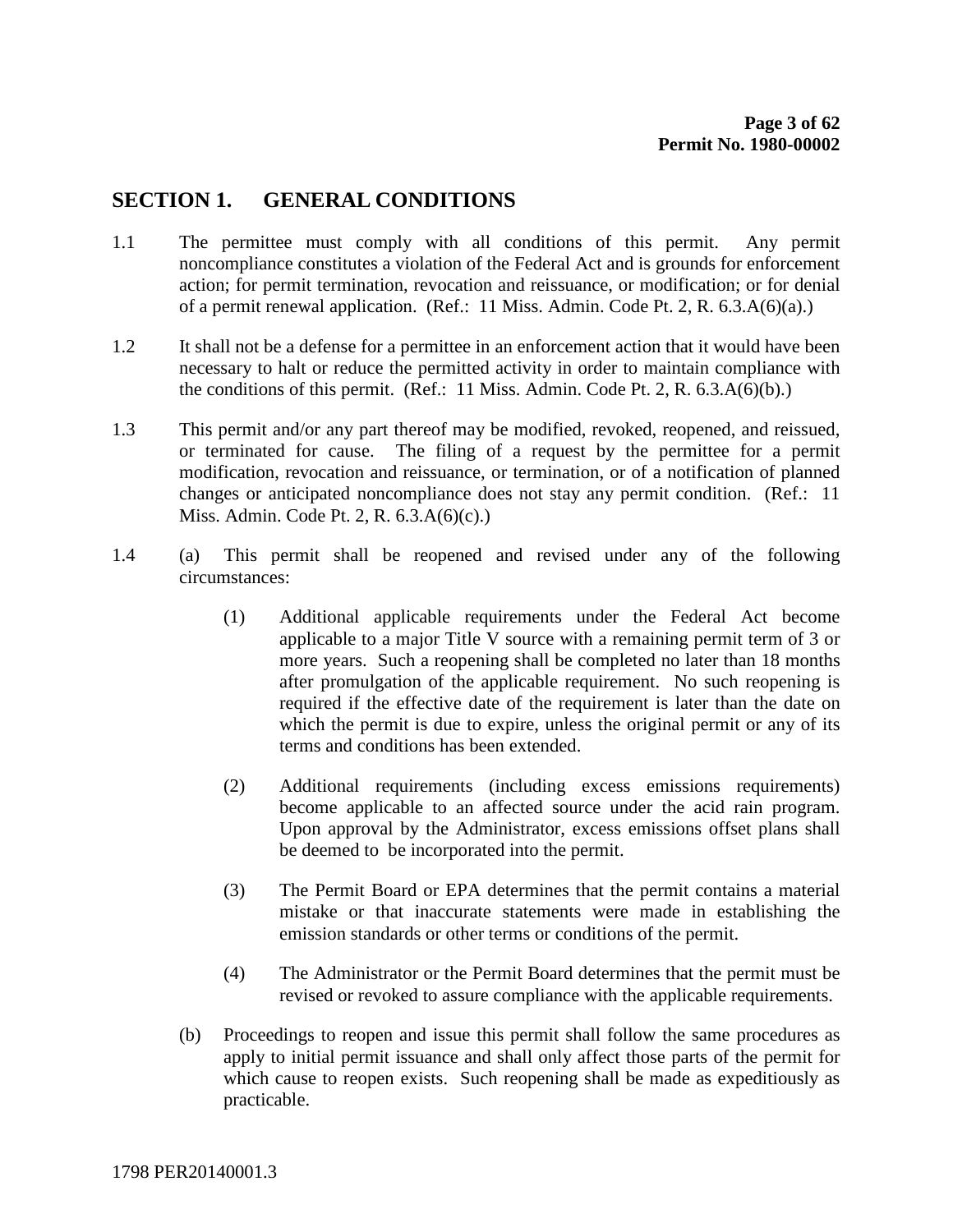- (c) Reopenings shall not be initiated before a notice of such intent is provided to the Title V source by the DEQ at least 30 days in advance of the date that the permit is to be reopened, except that the Permit Board may provide a shorter time period in the case of an emergency. (Ref.: 11 Miss. Admin. Code Pt. 2, R. 6.4.G)
- 1.5 The permittee shall furnish to the DEQ within a reasonable time any information the DEQ may request in writing to determine whether cause exists for modifying, revoking and reissuing, or terminating the permit or to determine compliance with the permit. Upon request, the permittee shall also furnish to the DEQ copies of records required to be kept by the permittee or, for information to be confidential, the permittee shall furnish such records to DEQ along with a claim of confidentiality. The permittee may furnish such records directly to the Administrator along with a claim of confidentiality. (Ref.: 11 Miss. Admin. Code Pt. 2, R. 6.3.A(6)(e).)
- 1.6 This permit does not convey any property rights of any sort, or any exclusive privilege. (Ref.: 11 Miss. Admin. Code Pt. 2, R. 6.3.A(6)(d).)
- 1.7 The provisions of this permit are severable. If any provision of this permit, or the application of any provision of this permit to any circumstances, is challenged or held invalid, the validity of the remaining permit provisions and/or portions thereof or their application to other persons or sets of circumstances, shall not be affected thereby. (Ref.: 11 Miss. Admin. Code Pt. 2, R. 6.3.A(5).)
- 1.8 The permittee shall pay to the DEQ an annual permit fee. The amount of fee shall be determined each year based on the provisions of regulated pollutants for fee purposes and the fee schedule specified in the Commission on Environmental Quality's order which shall be issued in accordance with the procedure outlined in Regulation 11 Miss. Admin. Code Pt. 2, Ch. 6.)
	- (a) For purposes of fee assessment and collection, the permittee shall elect for actual or allowable emissions to be used in determining the annual quantity of emissions unless the Commission determines by order that the method chosen by the applicant for calculating actual emissions fails to reasonably represent actual emissions. Actual emissions shall be calculated using emission monitoring data or direct emissions measurements for the pollutant(s); mass balance calculations such as the amounts of the pollutant(s) entering and leaving process equipment and where mass balance calculations can be supported by direct measurement of process parameters, such direct measurement data shall be supplied; published emission factors such as those relating release quantities to throughput or equipment type (e.g., air emission factors); or other approaches such as engineering calculations (e.g., estimating volatilization using published mathematical formulas) or best engineering judgments where such judgments are derived from process and/or emission data which supports the estimates of maximum actual emission. (Ref.: 11 Miss. Admin. Code Pt. 2, R. 6.6.A(2).)
	- (b) If the Commission determines that there is not sufficient information available on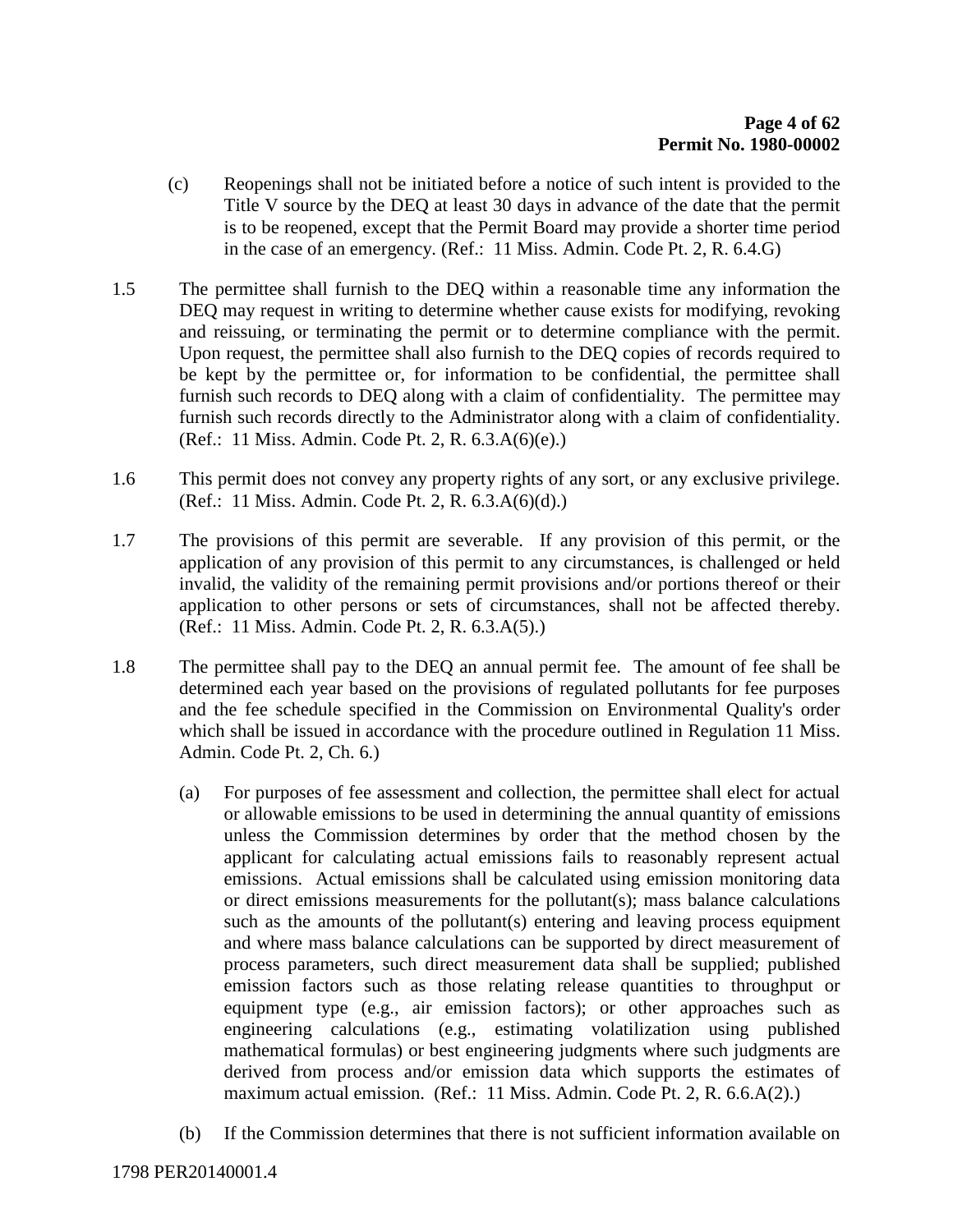a facility's emissions, the determination of the fee shall be based upon the permitted allowable emissions until such time as an adequate determination of actual emissions is made. Such determination may be made anytime within one year of the submittal of actual emissions data by the permittee. (Ref.: 11 Miss. Admin. Code Pt. 2, R.  $6.6.A(2)$ .) If at any time within the year the Commission determines that the information submitted by the permittee on actual emissions is insufficient or incorrect, the permittee will be notified of the deficiencies and the adjusted fee schedule. Past due fees from the adjusted fee schedule will be paid on the next scheduled quarterly payment time. (Ref.: 11 Miss. Admin. Code Pt. 2, R. 6.6.D(2).)

- (c) The fee shall be due September 1 of each year. By July 1 of each year the permittee shall submit an inventory of emissions for the previous year on which the fee is to be assessed. The permittee may elect a quarterly payment method of four (4) equal payments; notification of the election of quarterly payments must be made to the DEQ by the first payment date of September 1. The permittee shall be liable for penalty as prescribed by State Law for failure to pay the fee or quarterly portion thereof by the date due. (Ref.: 11 Miss. Admin. Code Pt. 2, R. 6.6.D.)
- (d) If in disagreement with the calculation or applicability of the Title V permit fee, the permittee may petition the Commission in writing for a hearing in accordance with State Law. Any disputed portion of the fee for which a hearing has been requested will not incur any penalty or interest from and after the receipt by the Commission of the hearing petition. (Ref.: 11 Miss. Admin. Code Pt. 2, R. 6.6.C.)
- 1.9 No permit revision shall be required under any approved economic incentives, marketable permits, emissions trading and other similar programs or processes for changes that are provided for in this permit. (Ref.: 11 Miss. Admin. Code Pt. 2, R.  $6.3.A(8)$ .)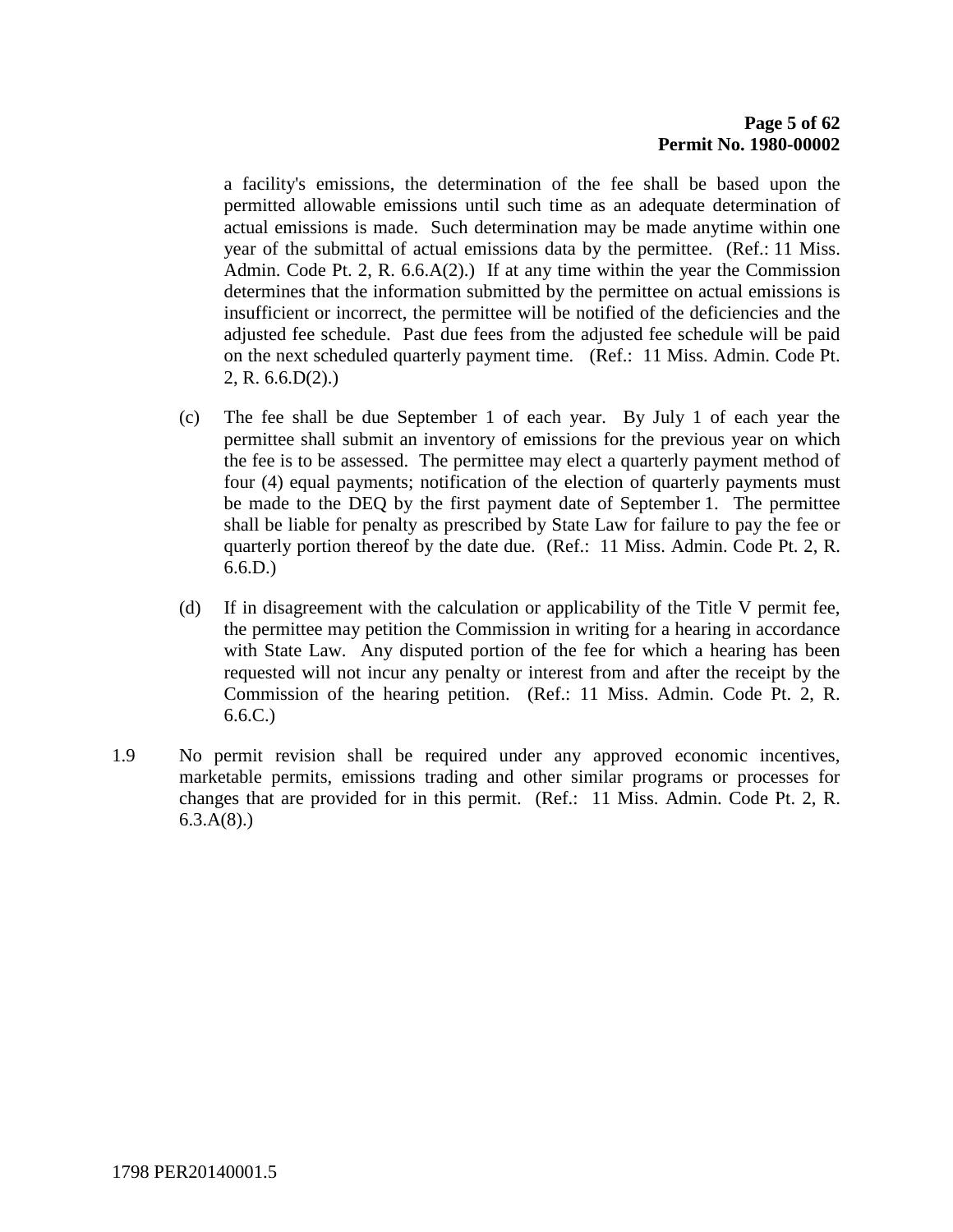- 1.10 Any document required by this permit to be submitted to the DEQ shall contain a certification by a responsible official that states that, based on information and belief formed after reasonable inquiry, the statements and information in the document are true, accurate, and complete. (Ref.: 11 Miss. Admin. Code Pt. 2, R. 6.2.E.)
- 1.11 The permittee shall allow the DEQ, or an authorized representative, upon the presentation of credentials and other documents as may be required by law, to perform the following:
	- (a) enter upon the permittee's premises where a Title V source is located or emissions-related activity is conducted, or where records must be kept under the conditions of this permit;
	- (b) have access to and copy, at reasonable times, any records that must be kept under the conditions of this permit;
	- (c) inspect at reasonable times any facilities, equipment (including monitoring and air pollution control equipment), practices, or operations regulated or required under the permit; and
	- (d) as authorized by the Federal Act, sample or monitor, at reasonable times, substances or parameters for the purpose of assuring compliance with the permit or applicable requirements. (Ref.: 11 Miss. Admin. Code Pt. 2, R. 6.3.C(2).)
- 1.12 Except as otherwise specified or limited herein, the permittee shall have necessary sampling ports and ease of accessibility for any new air pollution control equipment, obtained after May 8, 1970, and vented to the atmosphere. (Ref.: 11 Miss. Admin. Code Pt. 2, R. 1.3.I(1).)
- 1.13 Except as otherwise specified or limited herein, the permittee shall provide the necessary sampling ports and ease of accessibility when deemed necessary by the Permit Board for air pollution control equipment that was in existence prior to May 8, 1970. (Ref.: 11 Miss. Admin. Code Pt. 2, R. 1.3.I(2).)
- 1.14 Compliance with the conditions of this permit shall be deemed compliance with any applicable requirements as of the date of permit issuance where such applicable requirements are included and are specifically identified in the permit or where the permit contains a determination, or summary thereof, by the Permit Board that requirements specifically identified previously are not applicable to the source. (Ref.: 11 Miss. Admin. Code Pt. 2, R. 6.3.F(1).)
- 1.15 Nothing in this permit shall alter or affect the following:
	- (a) the provisions of Section 303 of the Federal Act (emergency orders), including the authority of the Administrator under that section;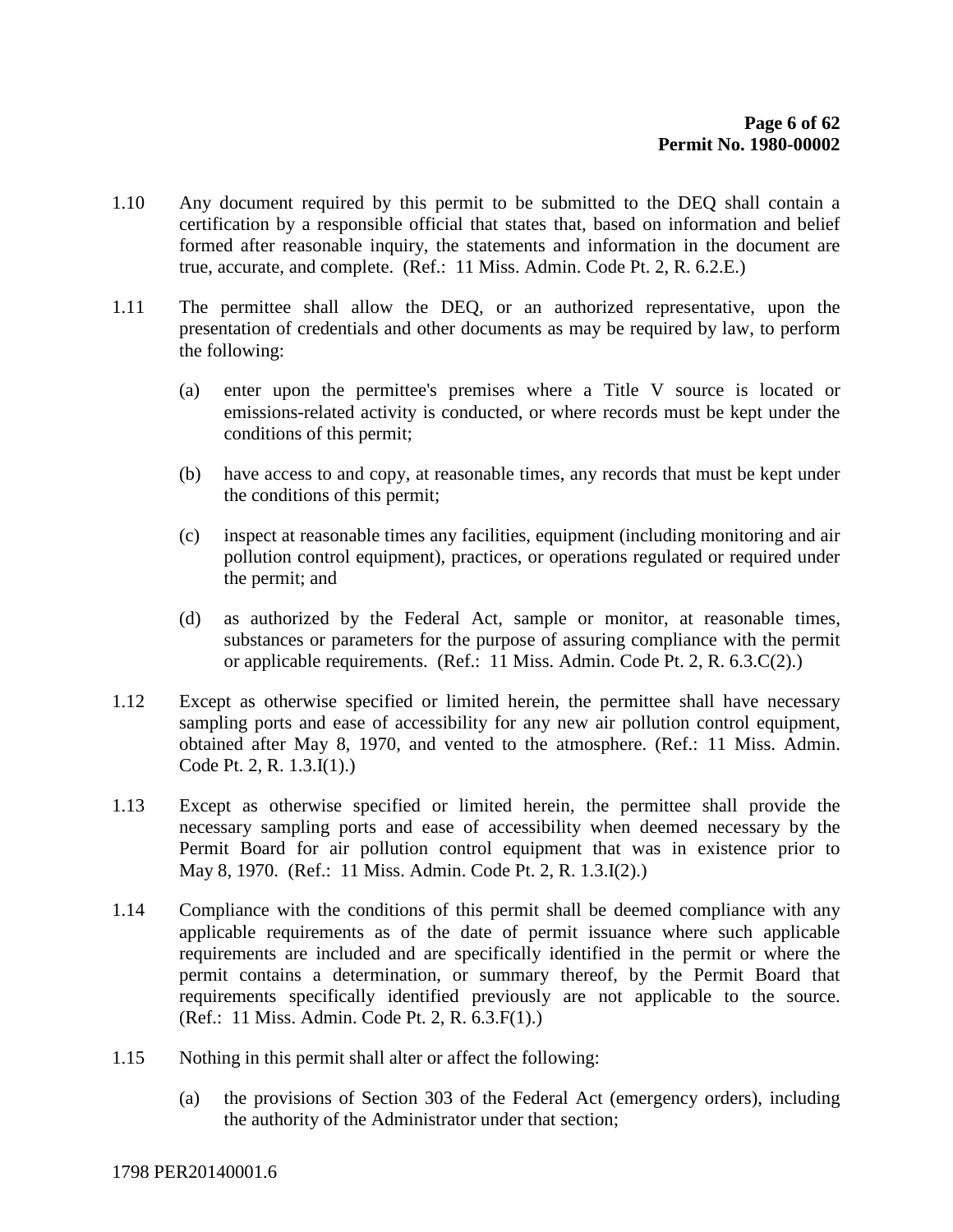- (b) the liability of an owner or operator of a source for any violation of applicable requirements prior to or at the time of permit issuance;
- (c) the applicable requirements of the acid rain program, consistent with Section 408(a) of the Federal Act.
- (d) the ability of EPA to obtain information from a source pursuant to Section 114 of the Federal Act. (Ref.: 11 Miss. Admin. Code Pt. 2, R. 6.3.F(2).)
- 1.16 The permittee shall comply with the requirement to register a Risk Management Plan if permittee's facility is required pursuant to Section 112(r) of the Act to register such a plan. (Ref.: 11 Miss. Admin. Code Pt. 2, R. 6.3.H.)
- 1.17 Expiration of this permit terminates the permittee's right to operate unless a timely and complete renewal application has been submitted. A timely application is one which is submitted at least six (6) months prior to expiration of the Title V permit. If the permittee submits a timely and complete application, the failure to have a Title V permit is not a violation of regulations until the Permit Board takes final action on the permit application. This protection shall cease to apply if, subsequent to the completeness determination, the permittee fails to submit by the deadline specified in writing by the DEQ any additional information identified as being needed to process the application. (Ref.: 11 Miss. Admin. Code Pt. 2, R. 6.4.C(2)., R. 6.4.B., and R. 6.2.A(1)(c).)
- 1.18 The permittee is authorized to make changes within their facility without requiring a permit revision (ref: Section 502(b)(10) of the Act) if:
	- (a) the changes are not modifications under any provision of Title I of the Act;
	- (b) the changes do not exceed the emissions allowable under this permit;
	- (c) the permittee provides the Administrator and the Department with written notification in advance of the proposed changes (at least seven (7) days, or such other time frame as provided in other regulations for emergencies) and the notification includes:
		- (1) a brief description of the change(s),
		- (2) the date on which the change will occur,
		- (3) any change in emissions, and
		- (4) any permit term or condition that is no longer applicable as a result of the change;
	- (d) the permit shield shall not apply to any Section 502(b)(10) change. (Ref.: 11 Miss. Admin. Code Pt. 2, R. 6.4.F(1).)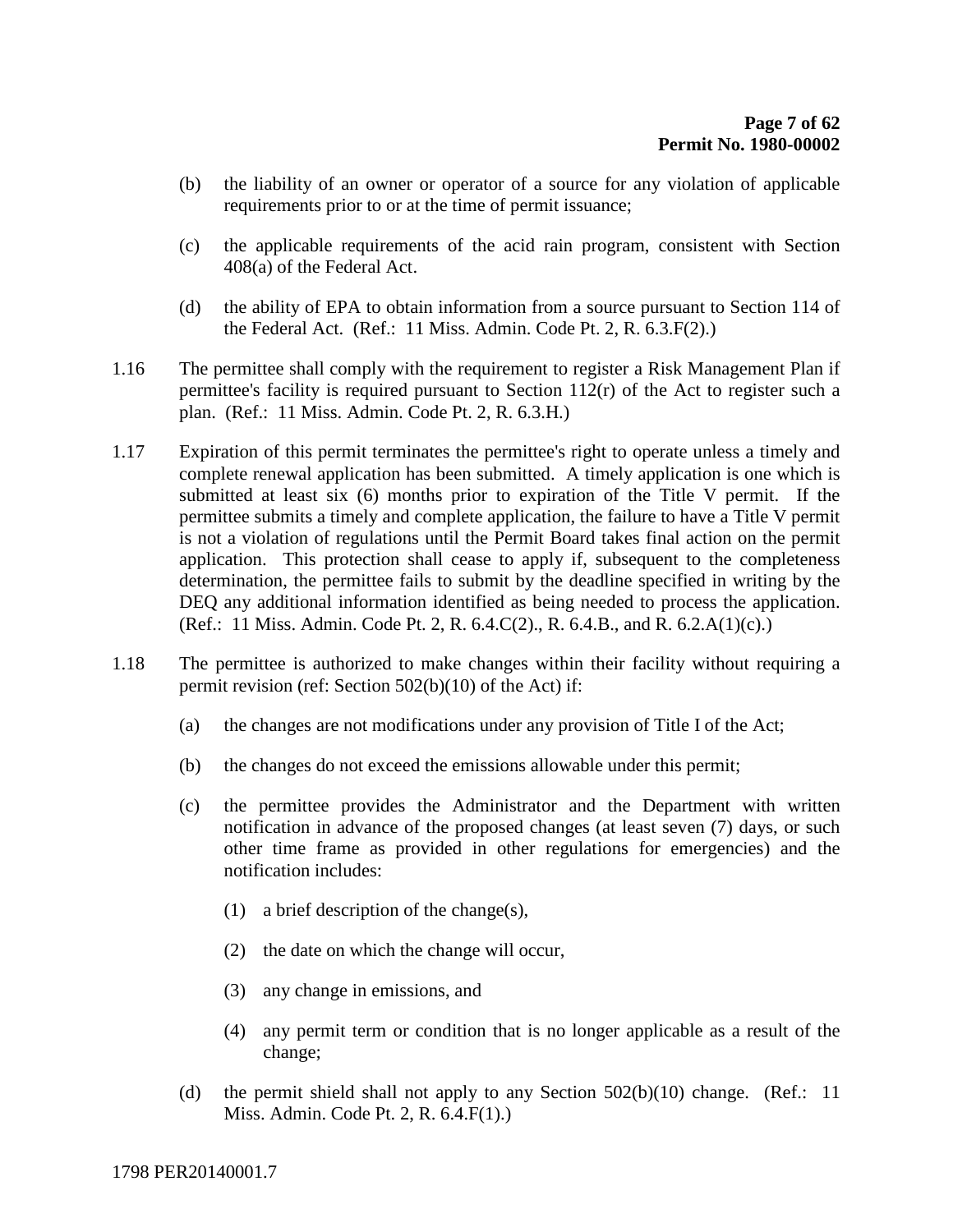- 1.19 Should the Executive Director of the Mississippi Department of Environmental Quality declare an Air Pollution Emergency Episode, the permittee will be required to operate in accordance with the permittee's previously approved Emissions Reduction Schedule or, in the absence of an approved schedule, with the appropriate requirements specified in 11 Miss. Admin. Code Pt. 2, Ch. 3., "Regulations for the Prevention of Air Pollution Emergency Episodes" for the level of emergency declared. (Ref.: 11 Miss. Admin. Code Pt. 2, Ch. 3.)
- 1.20 Except as otherwise provided herein, a modification of the facility may require a Permit to Construct in accordance with the provisions of Regulations 11 Miss. Admin. Code Pt. 2, Ch. 2., "Permit Regulations for the Construction and/or Operation of Air Emissions Equipment", and may require modification of this permit in accordance with Regulations 11 Miss. Admin. Code Pt. 2, Ch. 6., "Air Emissions Operating Permit Regulations for the Purposes of Title V of the Federal Clean Air Act". Modification is defined as "[a]ny physical change in or change in the method of operation of a facility which increases the actual emissions or the potential uncontrolled emissions of any air pollutant subject to regulation under the Federal Act emitted into the atmosphere by that facility or which results in the emission of any air pollutant subject to regulation under the Federal Act into the atmosphere not previously emitted. A physical change or change in the method of operation shall not include:
	- (a) routine maintenance, repair, and replacement;
	- (b) use of an alternative fuel or raw material by reason of an order under Sections 2 (a) and (b) of the Federal Energy Supply and Environmental Coordination Act of 1974 (or any superseding legislation) or by reason of a natural gas curtailment plan pursuant to the Federal Power Act;
	- (c) use of an alternative fuel by reason of an order or rule under Section 125 of the Federal Act;
	- (d) use of an alternative fuel or raw material by a stationary source which:
		- (1) the source was capable of accommodating before January 6, 1975, unless such change would be prohibited under any federally enforceable permit condition which was established after January 6, 1975, pursuant to 40 CFR 52.21 or under regulations approved pursuant to 40 CFR 51.166; or
		- (2) the source is approved to use under any permit issued under 40 CFR 52.21 or under regulations approved pursuant to 40 CFR 51.166;
	- (e) an increase in the hours of operation or in the production rate unless such change would be prohibited under any federally enforceable permit condition which was established after January 6, 1975, pursuant to 40 CFR 52.21 or under regulations approved pursuant to 40 CFR Subpart I or 40 CFR 51.166; or
	- (f) any change in ownership of the stationary source."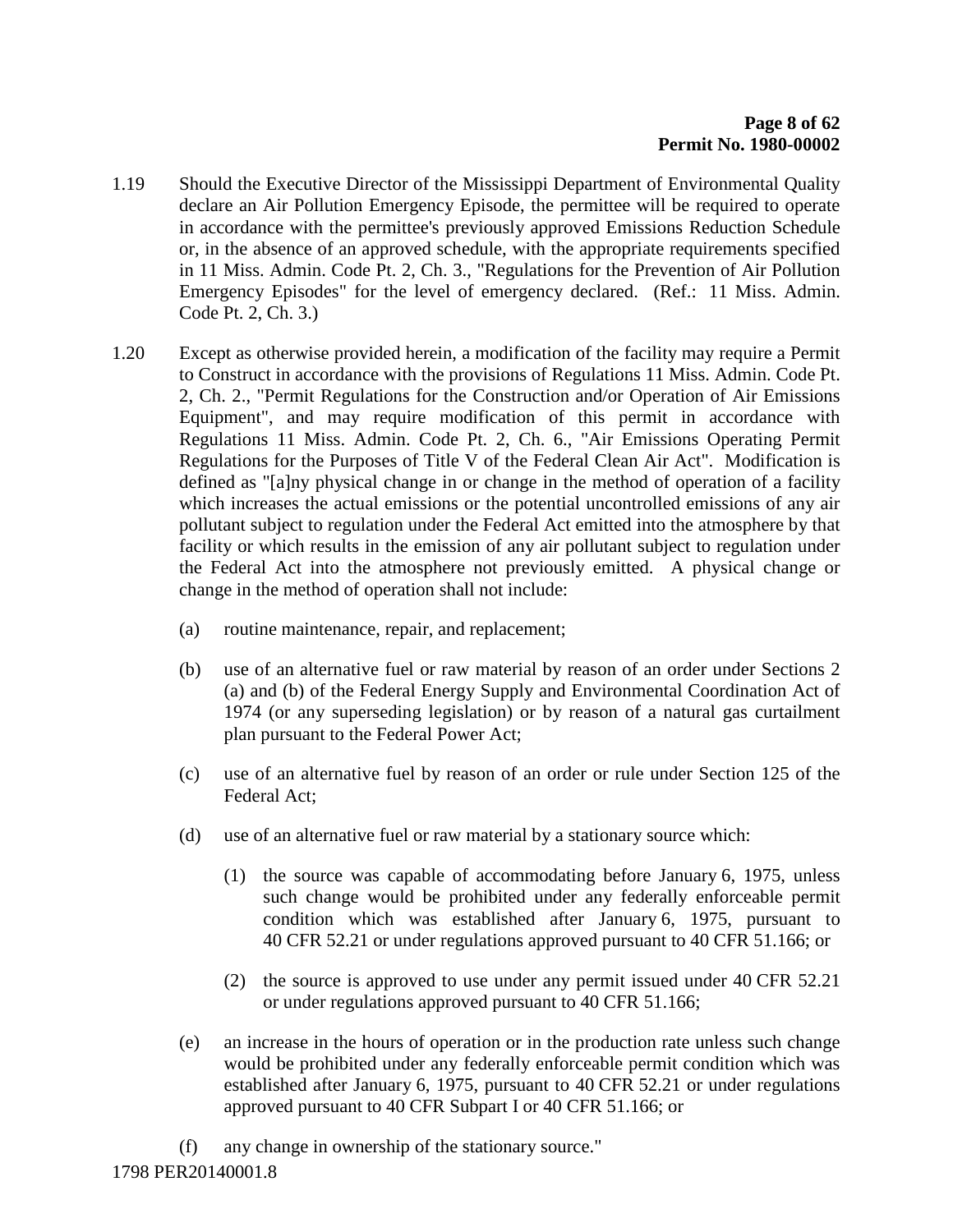- 1.21 Any change in ownership or operational control must be approved by the Permit Board. (Ref.: 11 Miss. Admin. Code Pt. 2, R. 6.4.D(4).)
- 1.22 This permit is a Federally approved operating permit under Title V of the Federal Clean Air Act as amended in 1990. All terms and conditions, including any designed to limit the source's potential to emit, are enforceable by the Administrator and citizens under the Federal Act as well as the Commission. (Ref.: 11 Miss. Admin. Code Pt. 2, R.  $6.3.B(1)$ .
- 1.23 Except as otherwise specified or limited herein, the open burning of residential, commercial, institutional, or industrial solid waste, is prohibited. This prohibition does not apply to infrequent burning of agricultural wastes in the field, silvicultural wastes for forest management purposes, land-clearing debris, debris from emergency clean-up operations, and ordnance. Open burning of land-clearing debris must not use starter or auxiliary fuels which cause excessive smoke (rubber tires, plastics, etc.); must not be performed if prohibited by local ordinances; must not cause a traffic hazard; must not take place where there is a High Fire Danger Alert declared by the Mississippi Forestry Commission or Emergency Air Pollution Episode Alert imposed by the Executive Director and must meet the following buffer zones.
	- (a) Open burning without a forced-draft air system must not occur within 500 yards of an occupied dwelling.
	- (b) Open burning utilizing a forced-draft air system on all fires to improve the combustion rate and reduce smoke may be done within 500 yards of but not within 50 yards of an occupied dwelling.
	- (c) Burning must not occur within 500 yards of commercial airport property, private air fields, or marked off-runway aircraft approach corridors unless written approval to conduct burning is secured from the proper airport authority, owner or operator. (Ref.: 11 Miss. Admin. Code Pt. 2, R. 1.3.G.)
- 1.24 Except as otherwise specified herein, the permittee shall be subject to the following provision with respect to emergencies.
	- (a) Except as otherwise specified herein, an "emergency" means any situation arising from sudden and reasonably unforeseeable events beyond the control of the source, including acts of God, which situation requires immediate corrective action to restore normal operation, and that causes the source to exceed a technology-based emission limitation under the permit, due to unavoidable increases in emissions attributable to the emergency. An emergency shall not include noncompliance to the extent caused by improperly designed equipment, lack of preventative maintenance, careless or improper operation, or operator error.
- 1798 PER20140001.9 (b) An emergency constitutes an affirmative defense to an action brought for noncompliance with such technology-based emission limitations if the conditions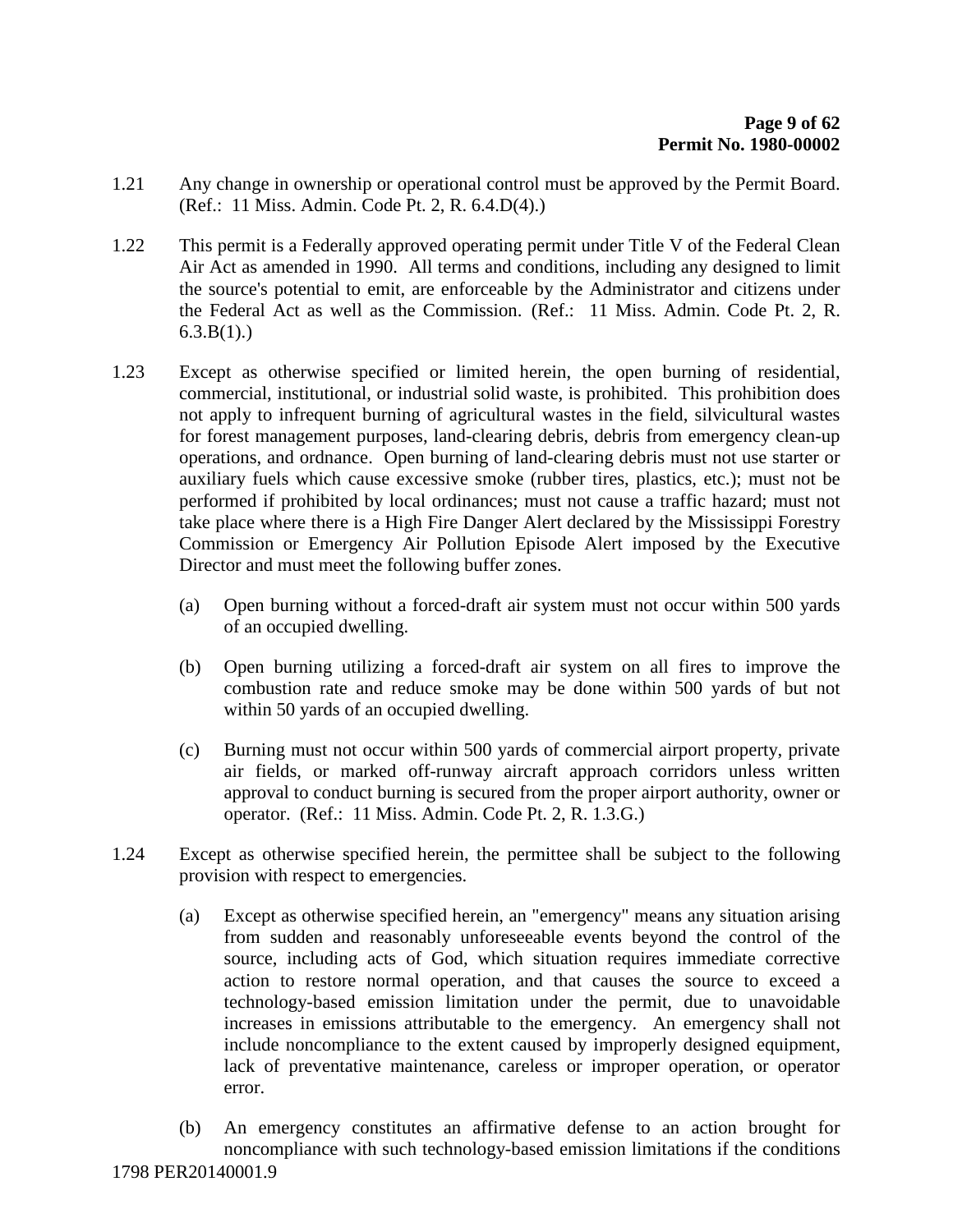specified in (c) following are met.

- (c) The affirmative defense of emergency shall be demonstrated through properly signed contemporaneous operating logs, or other relevant evidence that include information as follows:
	- (1) an emergency occurred and that the permittee can identify the cause(s) of the emergency;
	- (2) the permitted facility was at the time being properly operated;
	- (3) during the period of the emergency the permittee took all reasonable steps to minimize levels of emissions that exceeded the emission standards, or other requirements in the permit; and
	- (4) the permittee submitted notice of the emergency to the DEQ within 2 working days of the time when emission limitations were exceeded due to the emergency. This notice must contain a description of the emergency, any steps taken to mitigate emissions, and corrective actions taken.
- (d) In any enforcement proceeding, the permittee seeking to establish the occurrence of an emergency has the burden of proof.
- (e) This provision is in addition to any emergency or upset provision contained in any applicable requirement specified elsewhere herein. (Ref.: 11 Miss. Admin. Code Pt. 2, R. 6.3.G.)
- 1.25 Except as otherwise specified herein, the permittee shall be subject to the following provisions with respect to upsets, startups, shutdowns and maintenance.
	- (a) Upsets (as defined by 11 Miss. Admin. Code Pt. 2, R. 1.2.KK.)
		- (1) The occurrence of an upset constitutes an affirmative defense to an enforcement action brought for noncompliance with emission standards or other requirements of Applicable Rules and Regulations or any applicable permit if the permittee demonstrates through properly signed contemporaneous operating logs, or other relevant evidence that include information as follows:
			- (i) an upset occurred and that the permittee can identify the cause(s) of the upset;
			- (ii) the source was at the time being properly operated;
			- (iii) during the upset the permittee took all reasonable steps to minimize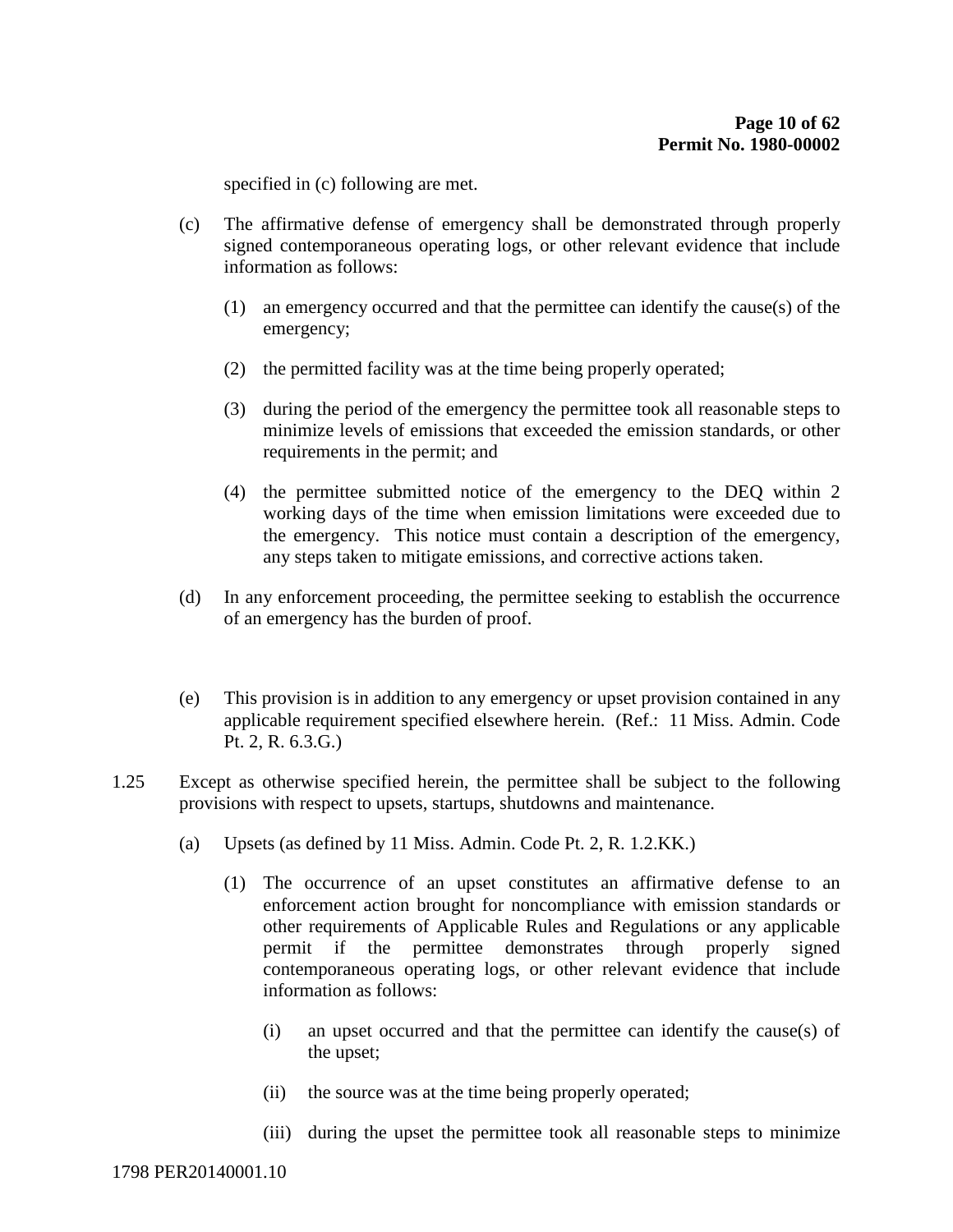levels of emissions that exceeded the emission standards, or other requirements of Applicable Rules and Regulations or any applicable permit;

- (iv) the permittee submitted notice of the upset to the DEQ within 5 working days of the time the upset began; and
- (v) the notice of the upset shall contain a description of the upset, any steps taken to mitigate emissions, and corrective actions taken.
- (2) In any enforcement proceeding, the permittee seeking to establish the occurrence of an upset has the burden of proof.
- (3) This provision is in addition to any upset provision contained in any applicable requirement.
- (b) Startups and Shutdowns (as defined by 11 Miss. Admin. Code Pt. 2, R. 1.2.HH. & R. 1.2.CC.)
	- (1) Startups and shutdowns are part of normal source operation. Emissions limitations applicable to normal operation apply during startups and shutdowns except as follows:
		- (i) when sudden, unavoidable breakdowns occur during a startup or shutdown, the event may be classified as an upset subject to the requirements above;
		- (ii) when a startup or shutdown is infrequent, the duration of excess emissions is brief in each event, and the design of the source is such that the period of excess emissions cannot be avoided without causing damage to equipment or persons; or
		- (iii) when the emissions standards applicable during a startup or shutdown are defined by other requirements of Applicable Rules and Regulations or any applicable permit.
	- (2) In any enforcement proceeding, the permittee seeking to establish the applicability of any exception during a startup or shutdown has the burden of proof.
	- (3) In the event this startup and shutdown provision conflicts with another applicable requirement, the more stringent requirement shall apply.
- (c) Maintenance.
	- (1) Maintenance should be performed during planned shutdown or repair of process equipment such that excess emissions are avoided. Unavoidable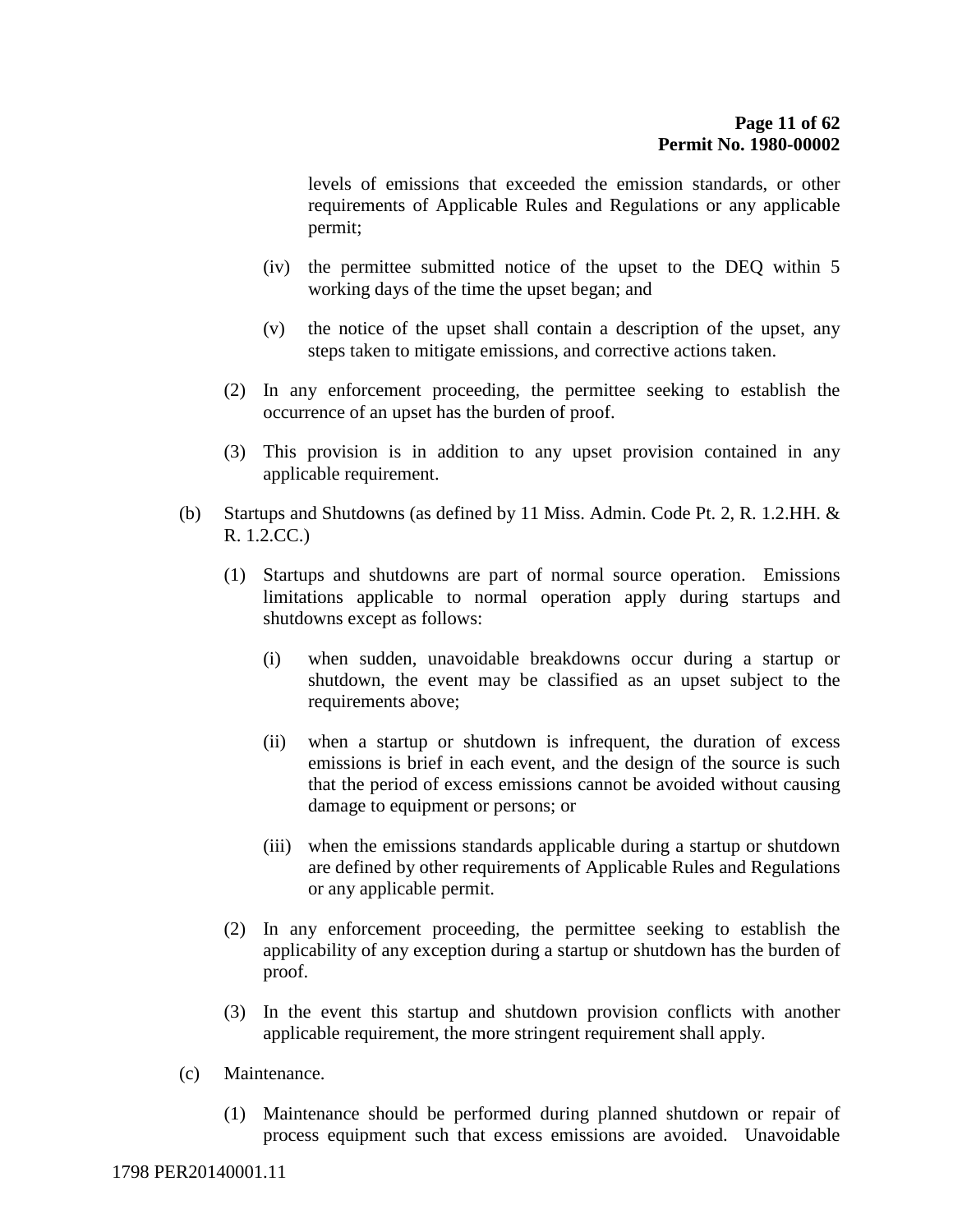maintenance that results in brief periods of excess emissions and that is necessary to prevent or minimize emergency conditions or equipment malfunctions constitutes an affirmative defense to an enforcement action brought for noncompliance with emission standards, or other regulatory requirements if the permittee can demonstrate the following:

- (i) the permittee can identify the need for the maintenance;
- (ii) the source was at the time being properly operated;
- (iii) during the maintenance the permittee took all reasonable steps to minimize levels of emissions that exceeded the emission standards, or other requirements of Applicable Rules and Regulations or any applicable permit;
- (iv) the permittee submitted notice of the maintenance to the DEQ within 5 working days of the time the maintenance began or such other times as allowed by DEQ; and
- (v) the notice shall contain a description of the maintenance, any steps taken to mitigate emissions, and corrective actions taken.
- (2) In any enforcement proceeding, the permittee seeking to establish the applicability of this section has the burden of proof.
- (3) In the event this maintenance provision conflicts with another applicable requirement, the more stringent requirement shall apply. (Ref.: 11 Miss. Admin. Code Pt. 2, R. 1.10.)
- 1.26 The permittee shall comply with all applicable standards for demolition and renovation activities pursuant to the requirements of 40 CFR Part 61, Subpart M, as adopted by reference in Regulation 11 Miss Admin. Code Pt. 2, R. 1.8. The permittee shall not be required to obtain a modification of this permit in order to perform the referenced activities

.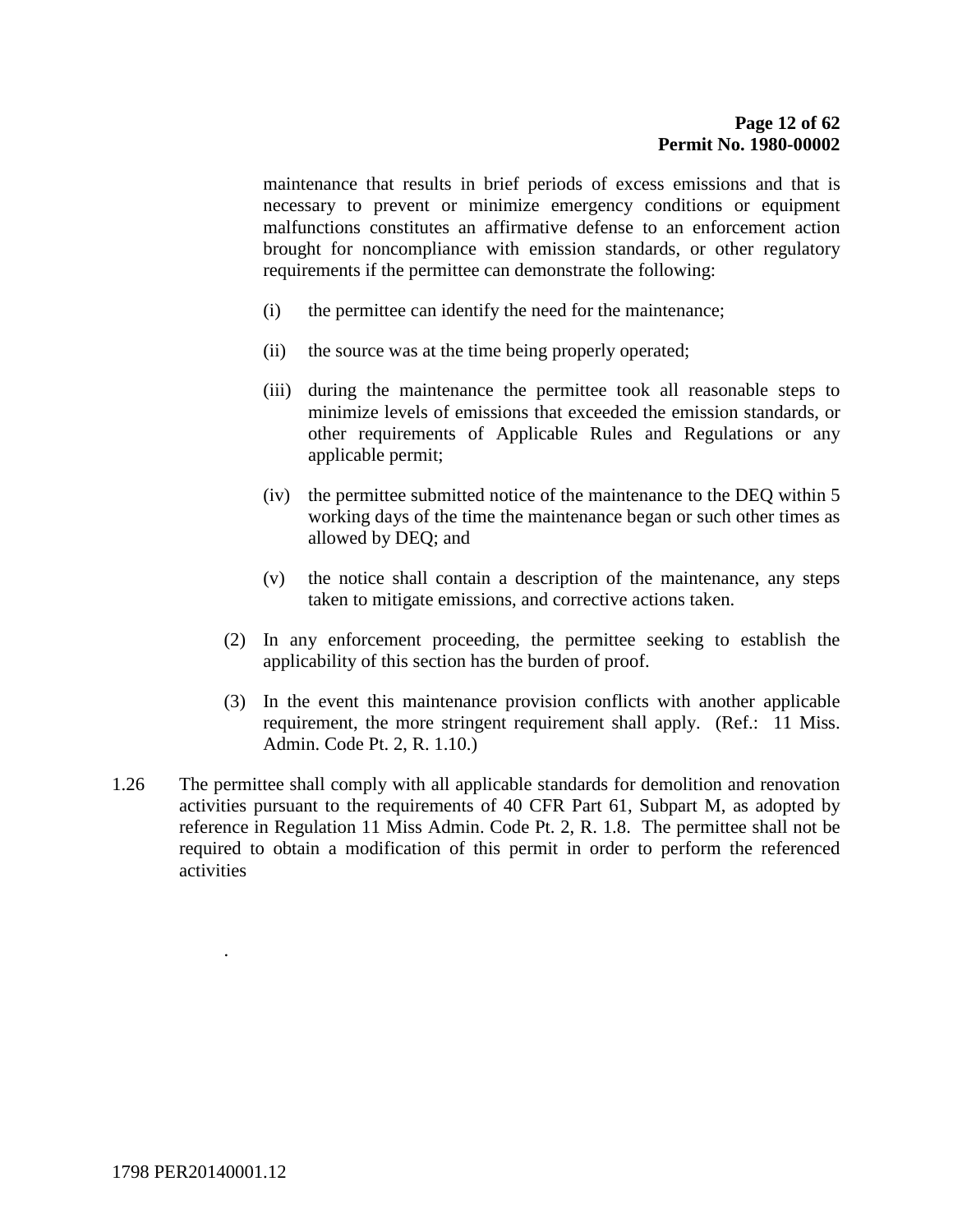#### **SECTION 2. EMISSION POINTS & POLLUTION CONTROL DEVICES**

| <b>Emission Point</b>                        | <b>Description</b>                                                                                                           |
|----------------------------------------------|------------------------------------------------------------------------------------------------------------------------------|
| $AA-000$                                     | <b>Steel Foundry/Finished Steel Casting Facility</b>                                                                         |
| <b>AB-000</b>                                | <b>Melting and Refining Operations</b>                                                                                       |
| <b>AB-001</b>                                | One (1) Fabric Filter Baghouse (AA-001) controlling emissions from the Two<br>Electric Arc Furnaces (EAF-1 and EAF-2).       |
| $AB-002$                                     | One (1) Fabric Filter Baghouse (AA-002) controlling emissions from one<br>Argon-Oxygen Decarburization (AOD-1) Vessel.       |
| $AB-003$                                     | One (1) Fabric Filter Baghouse (AA-032) controlling emissions from one<br>Argon-Oxygen Decarburization (AOD-2) Vessel.       |
| AC-000, AD-000,<br><b>AE-000, and AF-000</b> | <b>Casting Operations (Mold and Core Making, Pouring and Cooling, and</b><br><b>Shakeout and Sand Reclaiming)</b>            |
| $AC-000$                                     | <b>Mold Making Operations</b>                                                                                                |
| $AC-001$                                     | One (1) Fabric Filter Baghouse (AA-003) controlling emissions from the<br><b>Greensand Muller and mold making Operation.</b> |
| $AC-002$                                     | One (1) Fabric Filter Baghouse (AA-033) controlling emissions from the No<br><b>Bake Mold Making Operation.</b>              |
| $AD-000$                                     | <b>Core Making Operations</b>                                                                                                |
| <b>AD-001</b>                                | One (1) Packed Tower Scrubber (AA-037) controlling emissions from the<br><b>Cold Box Core Making and Curing</b>              |
| $AD-002$                                     | One (1) Packed Tower Scrubber (AA-037) controlling emissions from the<br><b>Cold Box Core Making and Curing Operation</b>    |
| <b>AD-003</b>                                | One (1) Packed Tower Scrubber (AA-037) controlling emissions from the<br><b>Cold Box Core Making and Curing Operation.</b>   |
| $AD-004$                                     | No Bake and Shell Core Making and Curing Operations                                                                          |
| <b>AE-000</b>                                | <b>Pouring and Cooling Operation</b>                                                                                         |
| <b>AE-001</b>                                | One (1) Fabric Filter Baghouse (AA-030) controlling emissions from the<br><b>Greensand Pouring and Cooling Floor.</b>        |
| <b>AE-002</b>                                | One (1) Fabric Filter Baghouse (AA-036) controlling emissions from the No<br><b>Bake Pouring and Cooling Floor.</b>          |
| <b>AF-000</b>                                | <b>Shakeout and Sand Reclaim Operations</b>                                                                                  |
| <b>AF-001</b>                                | One (1) Fabric Filter Baghouse (AA-006) controlling emissions from the<br><b>Greensand Shakeout Process.</b>                 |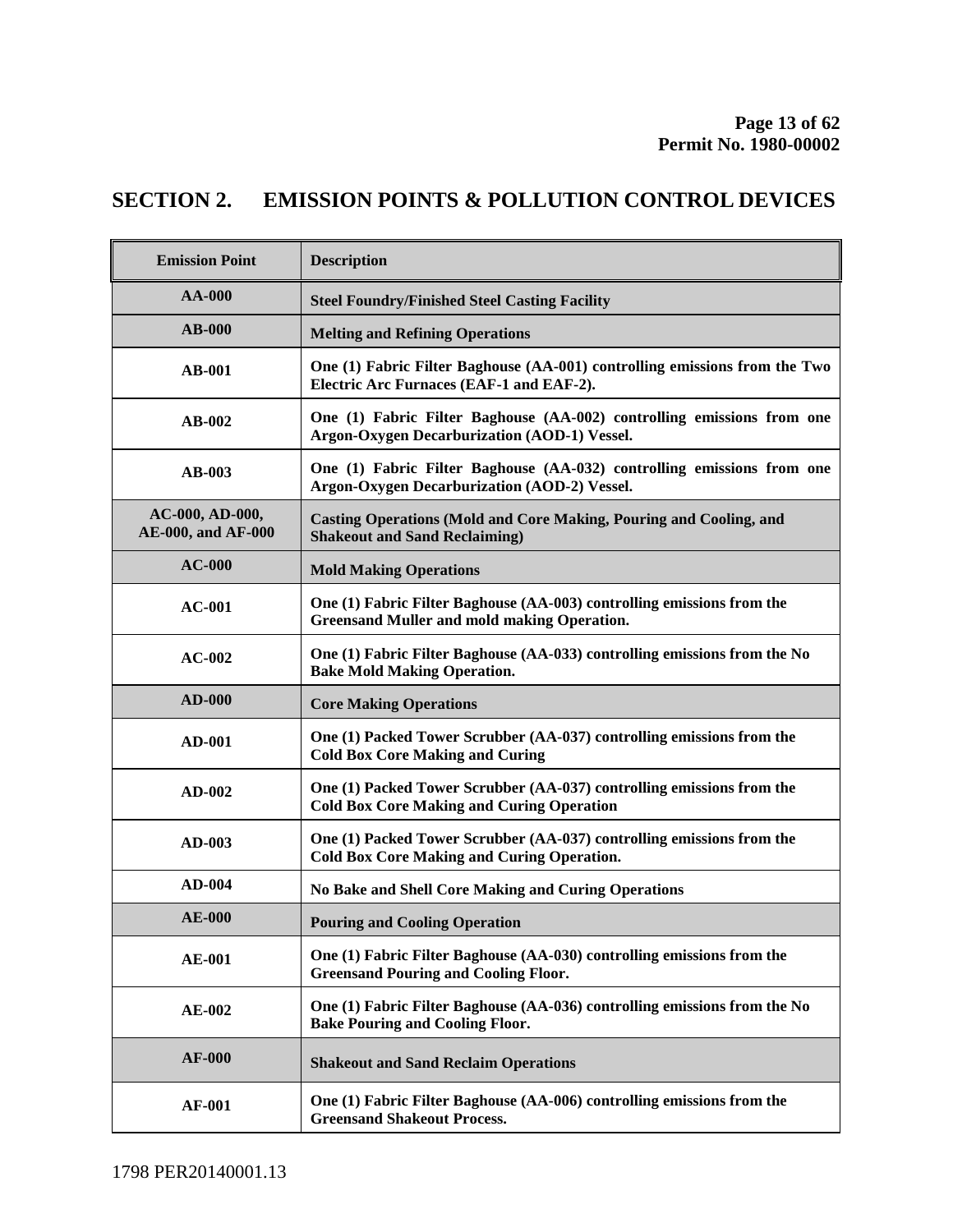| <b>Emission Point</b> | <b>Description</b>                                                                                                                                                                                                                                   |
|-----------------------|------------------------------------------------------------------------------------------------------------------------------------------------------------------------------------------------------------------------------------------------------|
| <b>AF-002</b>         | No Bake Shakeout Operation and No Bake Sand Reclaim Operation ducted to<br>AA-031 (fabric filter baghouse).                                                                                                                                          |
| <b>AF-003</b>         | One Fabric Filter Baghouse (AA-014) controlling emissions from two thermal<br><b>Sand Reclaim Units.</b>                                                                                                                                             |
| $AG-000$              | <b>Material Handling</b>                                                                                                                                                                                                                             |
| <b>AG-001</b>         | One Fabric Filter Baghouse (AA-010) controlling emissions from the Pattern<br>Shop.                                                                                                                                                                  |
| $AG-002$              | One (1) Fabric Filter Baghouse (AA-014) for controlling emissions from the<br>scrap Burn Booth.                                                                                                                                                      |
| $AG-003$              | <b>Scrap Handling Operation</b>                                                                                                                                                                                                                      |
| $AG-004$              | <b>Slag Handling and Slag Processing Operation</b>                                                                                                                                                                                                   |
| $AG-005$              | Three (3) Storage Silos containing Core Room Sand, Molding Greensand, and<br>Bentonite all venting to baghouse AA-003; One Storage Silo containing Lime<br>venting to baghouse AA-001; and Two (2) No Bake Sand Tanks venting to<br>baghouse AA-031. |
| <b>AH-000</b>         | <b>Finishing Operations</b>                                                                                                                                                                                                                          |
| <b>AH-001</b>         | <b>Sixteen (16) High Temperature Heat Treat Ovens</b>                                                                                                                                                                                                |
| <b>AH-001a</b>        | Eight (8) Existing High Temperature Heat Treat Ovens each with a combined<br>3.3 MMBTU/Hr natural gas fired burner capacity.                                                                                                                         |
| <b>AH-001b</b>        | Seven (7) New High Temperature Heat Treat Ovens each with a combined 3.3<br>MMBTU/Hr natural gas fired burner capacity.                                                                                                                              |
| <b>AH-001c</b>        | One (1) High Temperature Heat Treat Oven No. 8 utilizing natural gas fired<br>burners with a combined MMBTU/Hr capacity of 3.75 MMBTU/Hr.                                                                                                            |
| <b>AH-002</b>         | <b>Twelve (12) Low Temperature Heat Treat Ovens</b>                                                                                                                                                                                                  |
| <b>AH-002a</b>        | Seven (7) Existing Low Temperature Heat Treat Ovens each with a combined<br>1.5 MMBTU/Hr natural gas fired burner capacity.                                                                                                                          |
| $AH-002b$             | Five (5) New Low Temperature Heat Treat Ovens each with a combined 1.5<br>MMBTU/Hr natural gas fired burner capacity.                                                                                                                                |
| <b>AH-003</b>         | One (1) Fabric Filter Baghouse (AA-004) controlling emissions from the<br><b>Shotblast Operations.</b>                                                                                                                                               |
| <b>AH-004</b>         | One (1) Fabric Filter Baghouse (AA-005) controlling emissions from the No<br><b>Bake Sand Reclaim and Greensand Sand Reclaim operations.</b>                                                                                                         |
| AH-005                | One (1) Fabric Filter Baghouse (AA-034) controlling emission from the<br><b>Shotblast Operations.</b>                                                                                                                                                |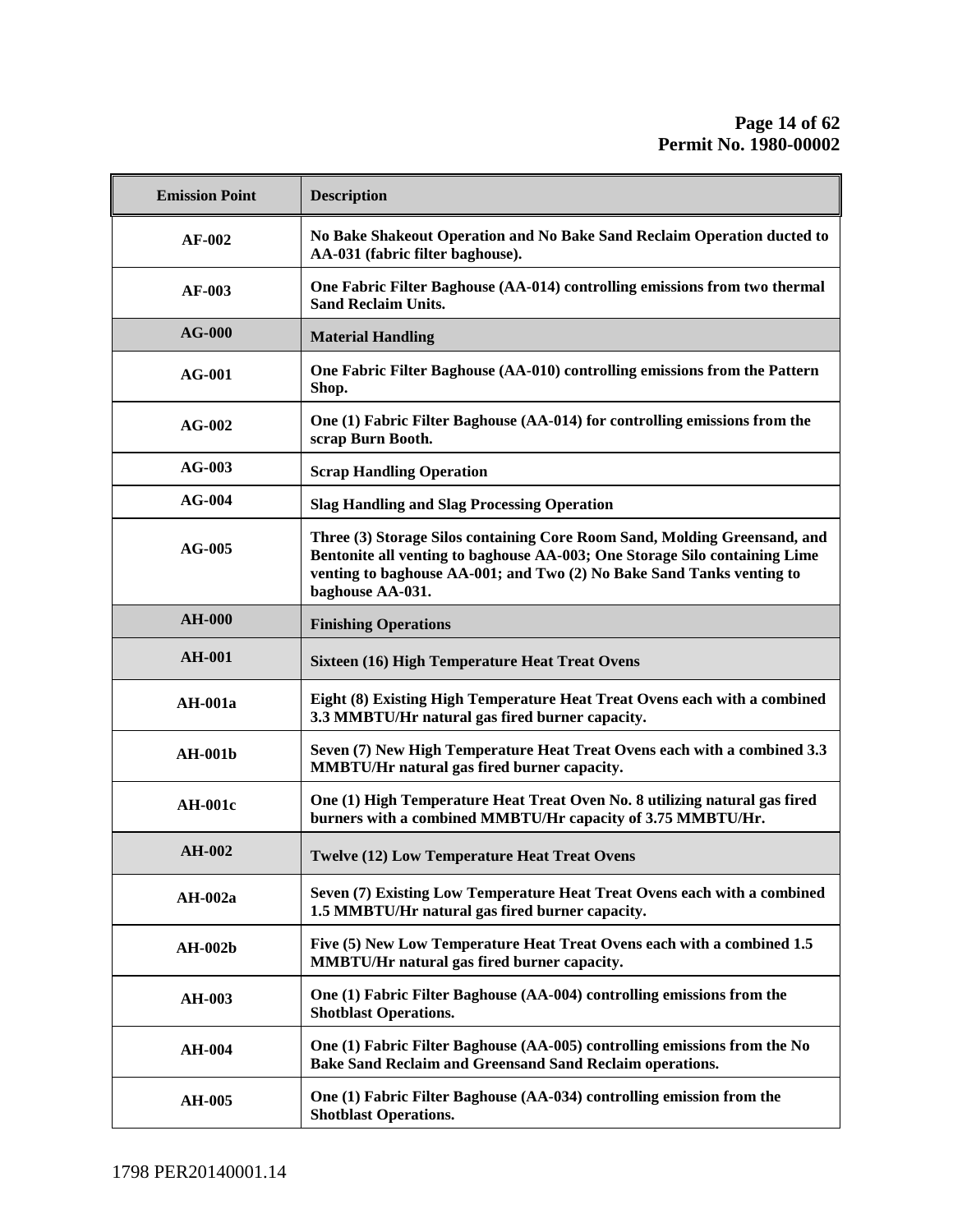#### **Page 15 of 62 Permit No. 1980-00002**

| <b>Emission Point</b> | <b>Description</b>                                                                         |
|-----------------------|--------------------------------------------------------------------------------------------|
| AH-006                | <b>Grinding Operations</b>                                                                 |
| AH-007                | Air Arc Cutting and Welding Operations venting to one Fabric Filter<br>Baghouse (AA-035).  |
| <b>AI-000</b>         | <b>Coating and Miscellaneous Operations</b>                                                |
| <b>AL-001</b>         | Powder Coating Operation equipped with a 6.0 MMBTU/Hr natural gas fired<br>thermo set unit |
| AI-002                | <b>Core Wash Operation</b>                                                                 |
| $A.I-000$             | Facility-wide Natural Gas usage in natural gas-fired units throughout the<br>facility.     |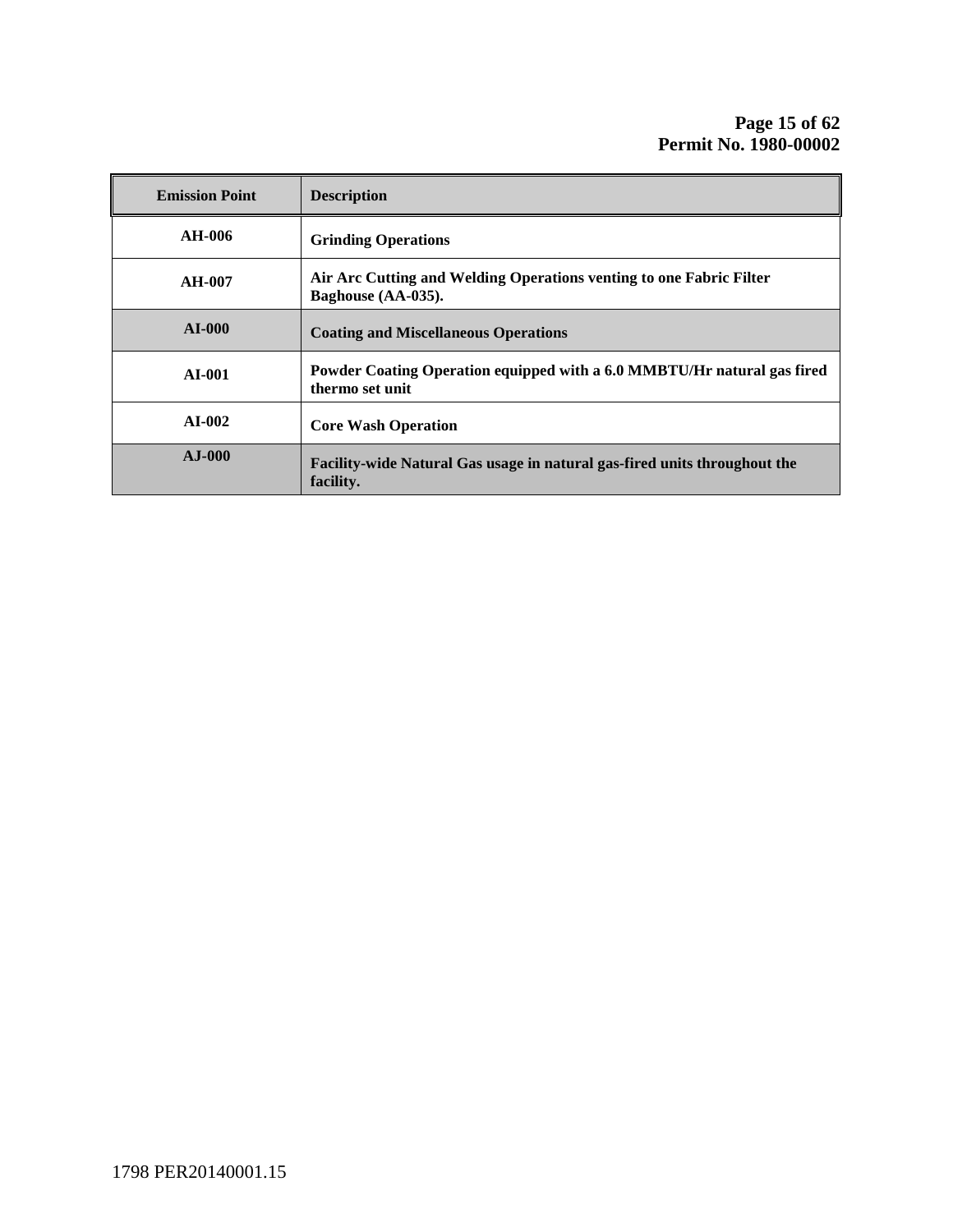#### **SECTION 3. EMISSION LIMITATIONS & STANDARDS**

#### **A. General Facility Wide Emission Limitations and Standards**

3.A.1 The permittee shall not cause, permit or allow the emission of particulate matter in total quantities in any one hour from any manufacturing process, which includes any associated stacks, vents, outlets, or combination thereof to exceed the amount determined by the relationship

 $E = 4.1p^{0.67}$ 

Where E is the emission rate in pounds per hour and p is the process weight in tons per hour.

(Ref.: 11 Miss. Admin. Code Pt. 2, R.1.3.F(1).)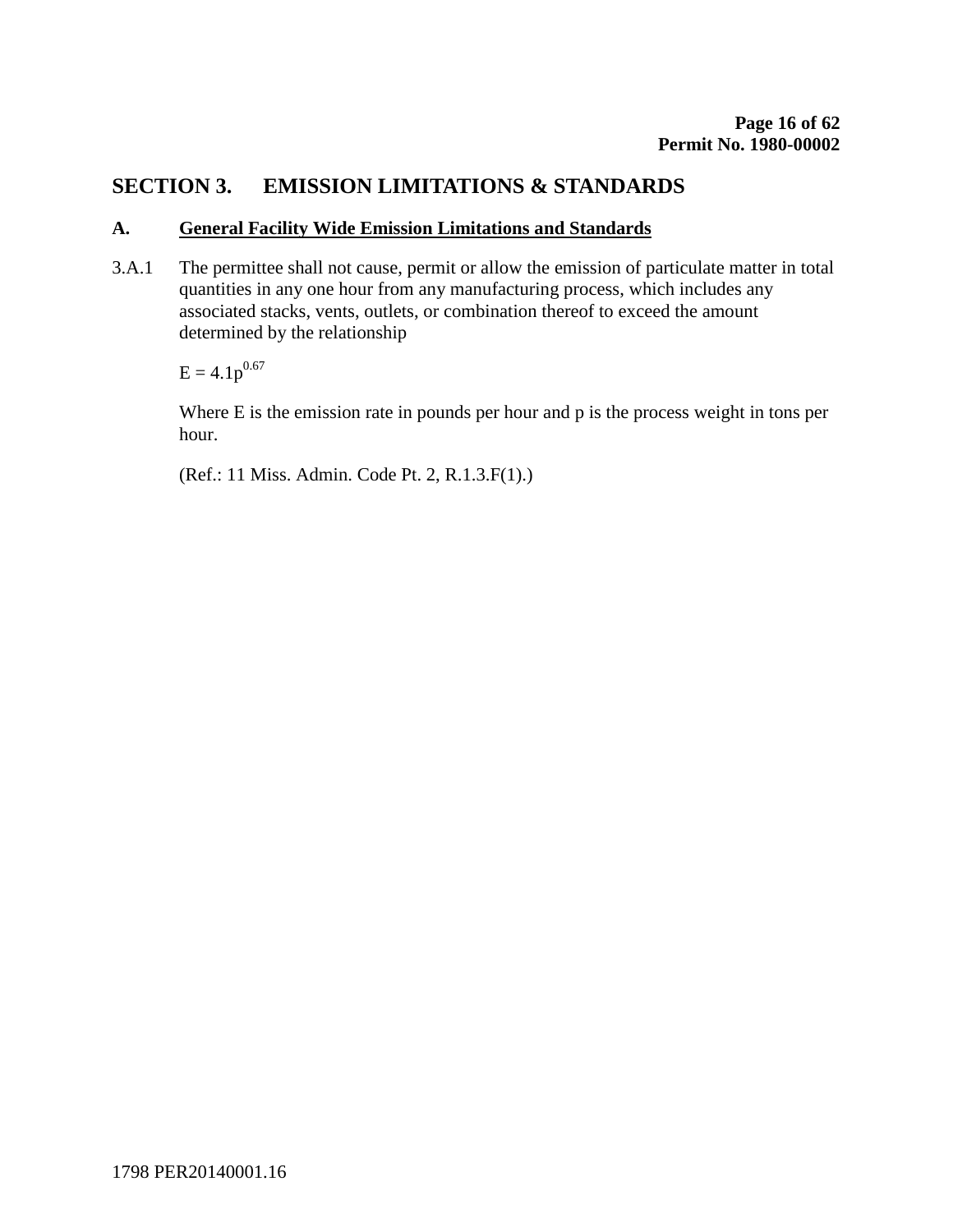#### **Emission Point Applicable Requirement Condition Number Pollutant/ Parameter Limit/Standard AA-000**  *(Entire Facility)* **PSD Permit to Construct Issued on June 1, 2012 and 11 Miss. Admin. Code Pt. 2, R. 6.3.A(1)(a). 3.B.1 PM/PM10 (filterable and condensable) 102.54 tpy 3.B.2**  $PM_{2.5}$ **(filterable and condensable) 95.72 tpy 3.B.3 CO 548.3 tpy 3.B.4 NO<sub>X</sub> 51.9 tpy 3.B.5 VOC 131.3 tpy 3.B.6 SO2 12.7 tpy AB-003**  *(AOD Baghouse)* **PSD Permit to Construct Issued on June 1, 2012 and 11 Miss. Admin. Code Pt. 2, R. 6.3.A(1)(a). 3.B.7 CO BACT: 2.74 lbs/ton of metal poured AE-002 and AF-002**  *(Baghouse (AA-036 and AA-031) for No Bake Pouring and Cooling and Shakeout and Reclaiming)* **PSD Permit to Construct Issued on June 1, 2012 and 11 Miss. Admin. Code Pt. 2, R. 6.3.A(1)(a). 3.B.8 CO BACT: 6 lbs/ton of metal poured AF-003**  *(Baghouse for Thermal Sand Reclaim-AA-014)* **PSD Permit to Construct Issued on June 1, 2012 and 11 Miss. Admin. Code Pt. 2, R. 6.3.A(1)(a). 3.B.9 CO BACT: 0.098 lb/ton of sand AH-001b**  *(7 new High Temp Heat Treat Ovens)* **PSD Permit to Construct Issued on June 1, 2012 and 11 Miss. Admin. Code Pt. 2, R. 6.3.A(1)(a). 3.B.10 CO BACT: 0.080 lb/MMBTU AH-002b PSD Construction**

**3.B.11 CO BACT: 0.24 lb/hr**

#### **B. Emission Point Specific Emission Limitations and Standards**

*(5 new Low Temp Heat Treat Ovens)* **Permit Issued June 1, 2012 and modified August 14, 2015**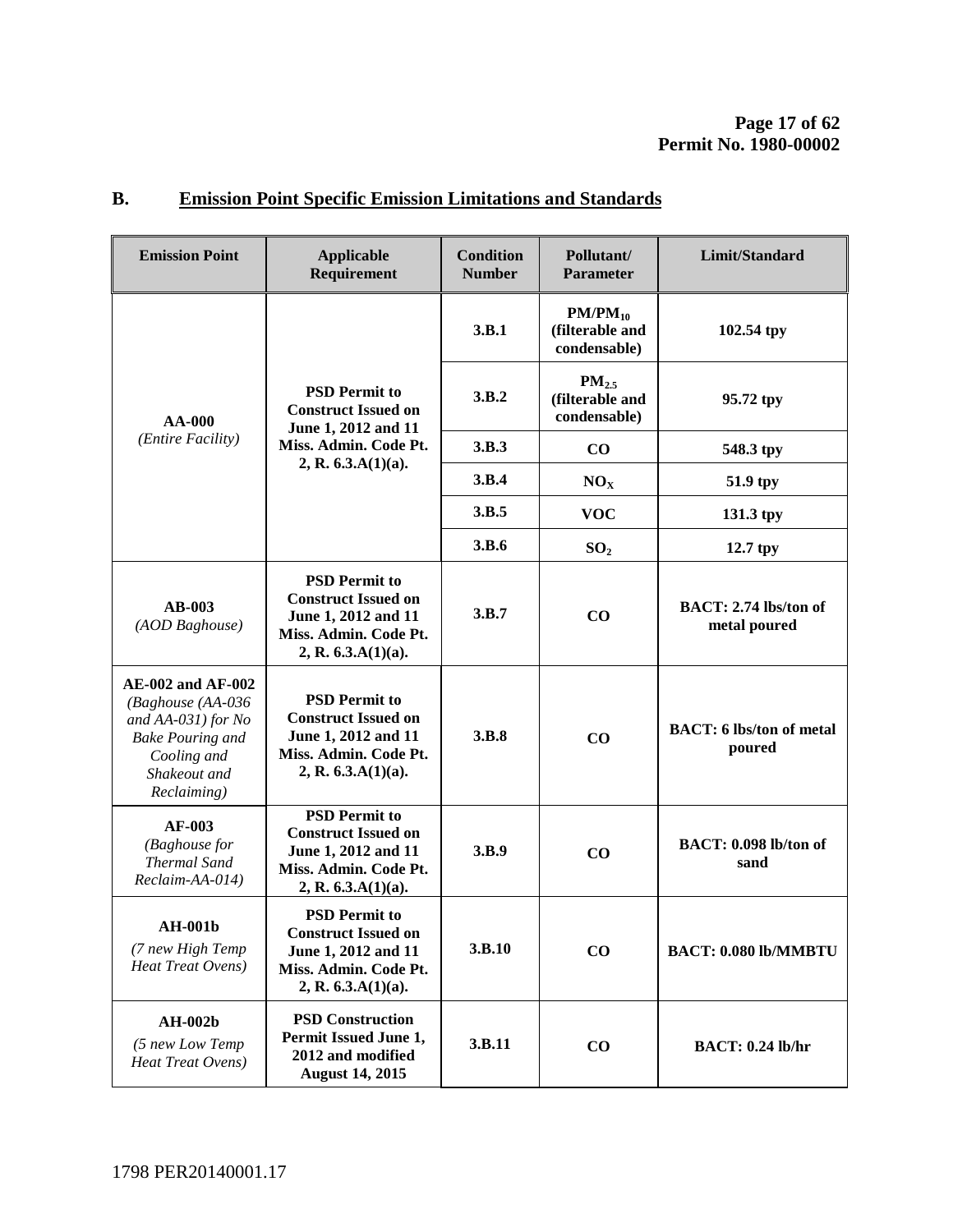| <b>Emission Point</b>                                                                                                           | <b>Applicable</b><br>Requirement                                                                                                                              | <b>Condition</b><br><b>Number</b> | Pollutant/<br><b>Parameter</b>         | Limit/Standard                                                                                                                               |
|---------------------------------------------------------------------------------------------------------------------------------|---------------------------------------------------------------------------------------------------------------------------------------------------------------|-----------------------------------|----------------------------------------|----------------------------------------------------------------------------------------------------------------------------------------------|
| <b>AH-001c</b><br>(Heat Treat Oven<br>No. 8)                                                                                    | <b>Federally Enforceable</b><br><b>Permit to Construct</b><br><b>Issued on September</b><br>27, 2004 and 11 Miss.<br>Admin. Code Pt. 2, R.<br>$6.3.A(1)(a)$ . | 3.B.12                            | $\bf CO$                               | <b>2.0 TPY</b>                                                                                                                               |
| <b>AI-001</b><br>(Powder Coating<br>Unit)                                                                                       | <b>PSD Permit to</b><br><b>Construct Issued on</b><br>June 1, 2012 and 11<br>Miss. Admin. Code Pt.<br>2, R. 6.3.A(1)(a).                                      | 3.B.13                            | $\bf CO$                               | <b>BACT: 0.083</b><br>lb/MMBTU/hr                                                                                                            |
| AB-000, AC-000,<br>AD-000, AE-000,<br>and AF-000<br>(Melting and<br>Refining and Casting<br>Operations,<br>including Fugitives) | 40 CFR 63.7681                                                                                                                                                | 3.B.14                            | 40 CFR 63 -<br><b>Subpart</b><br>EEEEE | <b>Applicability and</b><br><b>Compliance Dates</b>                                                                                          |
| <b>AB-001</b><br>(EAFs)                                                                                                         | <b>40 CFR</b><br>$63.7690(a)(1)(i)$ or                                                                                                                        |                                   | <b>PM</b>                              | $0.005$ gr/dscf<br>or                                                                                                                        |
|                                                                                                                                 | 40 CFR 63.7690(a)(1)<br>(ii)                                                                                                                                  | 3.B.15                            | <b>Total Metal</b><br><b>HAP</b>       | $0.0004$ gr/dscf                                                                                                                             |
| <b>AA-000</b><br>(Entire Facility<br>Buildings)                                                                                 | 40 CFR 63.7690(a)(7)                                                                                                                                          | 3.B.16                            | Opacity                                | less than 20% except for<br>one 6-minute average per<br>hour that does not exceed<br>27%                                                     |
| AF-003<br>(Thermal Sand<br>Reclaimers)                                                                                          | 40 CFR 60.730(a) and<br>(c)                                                                                                                                   | 3.B.17                            |                                        | Applicability and<br><b>Compliance Dates (i.e.,</b><br>commencement of<br>construction)                                                      |
|                                                                                                                                 | 40 CFR 60.732                                                                                                                                                 | 3.B.18                            | 40 CFR 60,<br><b>Subpart UUU</b>       | 0.04 gr/dscf for calciners;<br>$0.025$ gr/dscf for<br>calciners and dryers in<br>series; less than 10%<br>unless operating a wet<br>scrubber |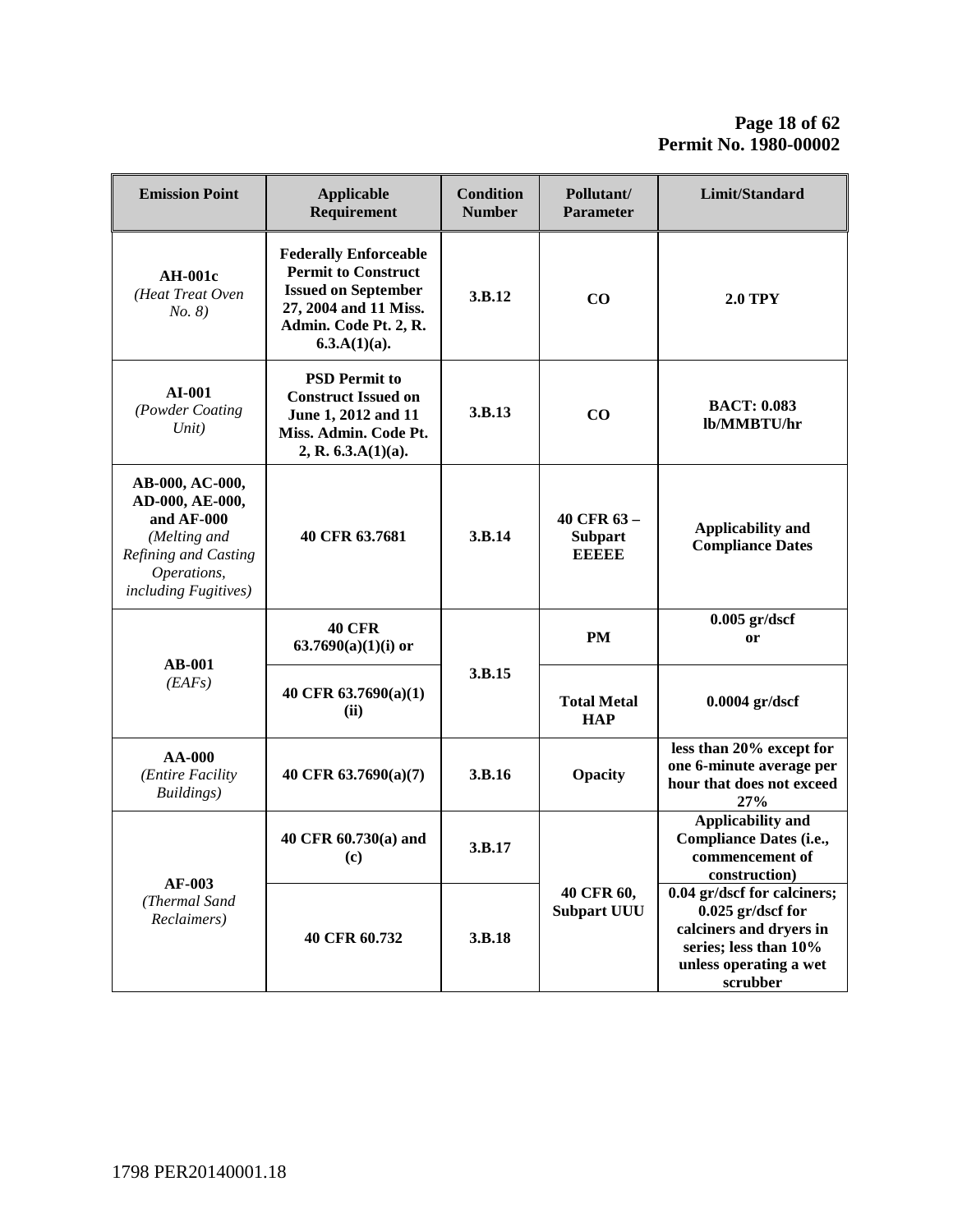| <b>Emission Point</b>                                                                                                                                                                                                                                                        | <b>Applicable</b><br>Requirement                                                                                         | <b>Condition</b><br><b>Number</b> | Pollutant/<br><b>Parameter</b>   | Limit/Standard              |
|------------------------------------------------------------------------------------------------------------------------------------------------------------------------------------------------------------------------------------------------------------------------------|--------------------------------------------------------------------------------------------------------------------------|-----------------------------------|----------------------------------|-----------------------------|
| AB-001, AB-002,<br>AB-003, AE-001,<br>AE-002, AF-002,<br>AF-003, AH-003,<br>AH-004, AH-005,<br>and $AH-007$<br>(Baghouses for<br>EAF's, AODs,<br>Pouring and<br>Cooling, No Bake<br>Shakeout, Thermal<br>Reclaiming,<br>Shotblasting, and Air<br>Arc Cutting and<br>Welding) | 40 CFR 64.2(a) and<br>(b)(vi)                                                                                            | 3.B.19                            | <b>CAM</b>                       | <b>Applicability</b>        |
| <b>AA-000</b><br>(Facility Wide)                                                                                                                                                                                                                                             | <b>PSD Permit to</b><br><b>Construct Issued on</b><br>June 1, 2012 and 11<br>Miss. Admin. Code Pt.<br>2, R. 6.3.A(1)(a). | 3.B.20                            | <b>Control</b><br><b>Devices</b> | Operate at all times        |
| <b>AA-000</b><br>(Each Manufacturing<br>Process)                                                                                                                                                                                                                             | 11 Miss. Admin. Code<br>Pt. 2, R. 1.3.F(1).                                                                              | 3.A.1                             | <b>PM</b>                        | $E = 4.1p^{0.67}$           |
| $A.I-000$<br>(Facility Wide<br>Natural Gas Usage)<br>and Insignificant<br><b>Activities</b>                                                                                                                                                                                  | 11 Miss. Admin. Code<br>Pt. 2, R. $1.3.D(1)(a)$ .                                                                        | 3.C.1                             | <b>PM</b>                        | 0.6 lbs/MMBTU heat<br>input |
| <b>AJ-000</b><br>(Low Temp Heat<br>Treat Ovens and<br><b>Facility Wide</b><br>Natural Gas Usage)<br>and Insignificant<br><b>Activities</b>                                                                                                                                   | 11 Miss. Admin. Code<br>Pt. 2, R. 1.4.A(1).                                                                              | 3.C.2                             | SO <sub>2</sub>                  | 4.8 lbs/MMBTU heat<br>input |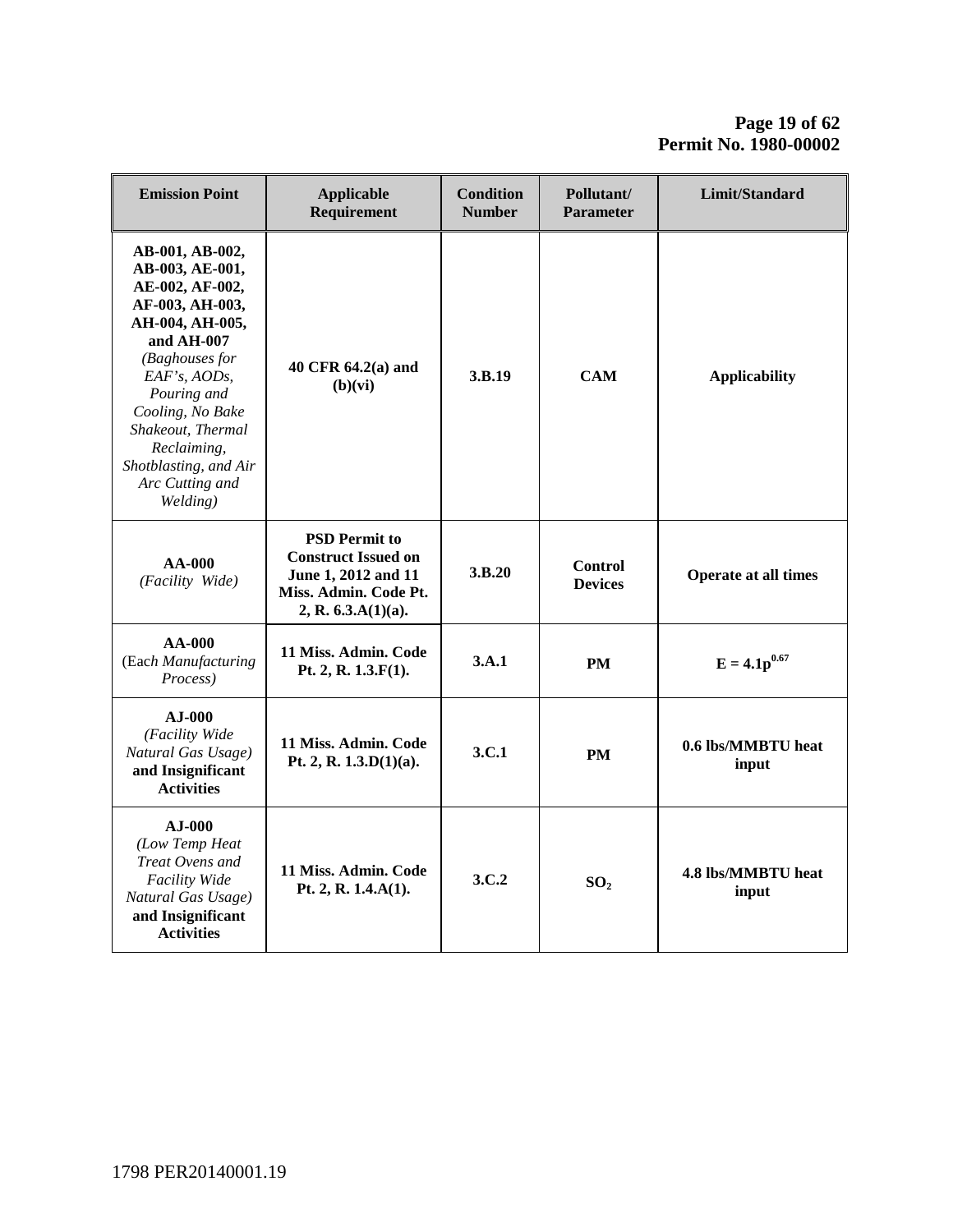- 3.B.1 For Emission Point AA-000 *(Entire Facility)*, the permittee shall limit emission of Particulate Matter/Particulate Matter-10 (PM/PM10) (filterable and condensable) to no more than 102.54 tons per year as determined for each consecutive (rolling) twelve month period. (Ref.: PSD Permit to Construct Issued on June 1, 2012 and 11 Miss. Admin. Code Pt. 2, R. 6.3.A(1)(a).)
- 3.B.2 For Emission Point AA-000 *(Entire Facility)*, the permittee shall limit emission of Particulate Matter-2.5 (PM2.5) (filterable and condensable) to no more than 95.72 tons per year as determined for each consecutive (rolling) twelve month period. (Ref.: PSD Permit to Construct Issued on June 1, 2012 and 11 Miss. Admin. Code Pt. 2, R.  $6.3.A(1)(a)$ .
- 3.B.3 For Emission Point AA-000 *(Entire Facility)*, the permittee shall limit emission of Carbon Monoxide (CO) to no more than 548.3 tons per year as determined for each consecutive (rolling) twelve month period. (Ref.: PSD Permit to Construct Issued on June 1, 2012 and 11 Miss. Admin. Code Pt. 2, R. 6.3.A(1)(a).)
- 3.B.4 For Emission Point AA-000 *(Entire Facility)*, the permittee shall limit emission of Nitrogen Oxides (NOX) to no more than 51.9 tons per year as determined for each consecutive (rolling) twelve month period. (Ref.: PSD Permit to Construct Issued on June 1, 2012 and 11 Miss. Admin. Code Pt. 2, R. 6.3.A(1)(a).)
- 3.B.5 For Emission Point AA-000 *(Entire Facility)*, the permittee shall limit emission of Volatile Organic Compounds (VOC) to no more than 131.3 tons per year as determined for each consecutive (rolling) twelve month period. (Ref.: PSD Permit to Construct Issued on June 1, 2012 and 11 Miss. Admin. Code Pt. 2, R. 6.3.A(1)(a).)
- 3.B.6 For Emission Point AA-000 *(Entire Facility)*, the permittee shall limit emission of Sulfur Dioxide (SO2) to no more than 12.7 tons per year as determined for each consecutive (rolling) twelve month period. (Ref.: PSD Permit to Construct Issued on June 1, 2012 and 11 Miss. Admin. Code Pt. 2, R. 6.3.A(1)(a).)
- 3.B.7 For Emission Point AB-003 *(Melting and Refining AOD Baghouse)*, the permittee shall limit emissions of Carbon Monoxide (CO) to no more than 2.74 lbs per ton of metal poured (BACT for CO). (Ref.: PSD Permit to Construct Issued on June 1, 2012 and 11 Miss. Admin. Code Pt. 2, R. 6.3.A(1)(a).)
- 3.B.8 For Emission Points AE-002 *(No Bake Pouring and Cooling Floor Baghouse)* and AF-002 *(No Bake Shakeout and No Bake Sand Reclaimer Operations Baghouse)*, the permittee shall limit emissions of Carbon Monoxide (CO) to no more than 6 lbs per ton of metal poured from each of the two baghouses (AA-036 and AA-031) (BACT for CO). (Ref.: PSD Permit to Construct Issued on June 1, 2012 and 11 Miss. Admin. Code Pt. 2, R. 6.3.A(1)(a).)
- 1798 PER20140001.20 3.B.9 For Emission Point AF-003*(Thermal Sand Reclaim Baghouse)*, the permittee shall limit emissions of Carbon Monoxide (CO) to no more than 0.098 lbs per ton of sand from the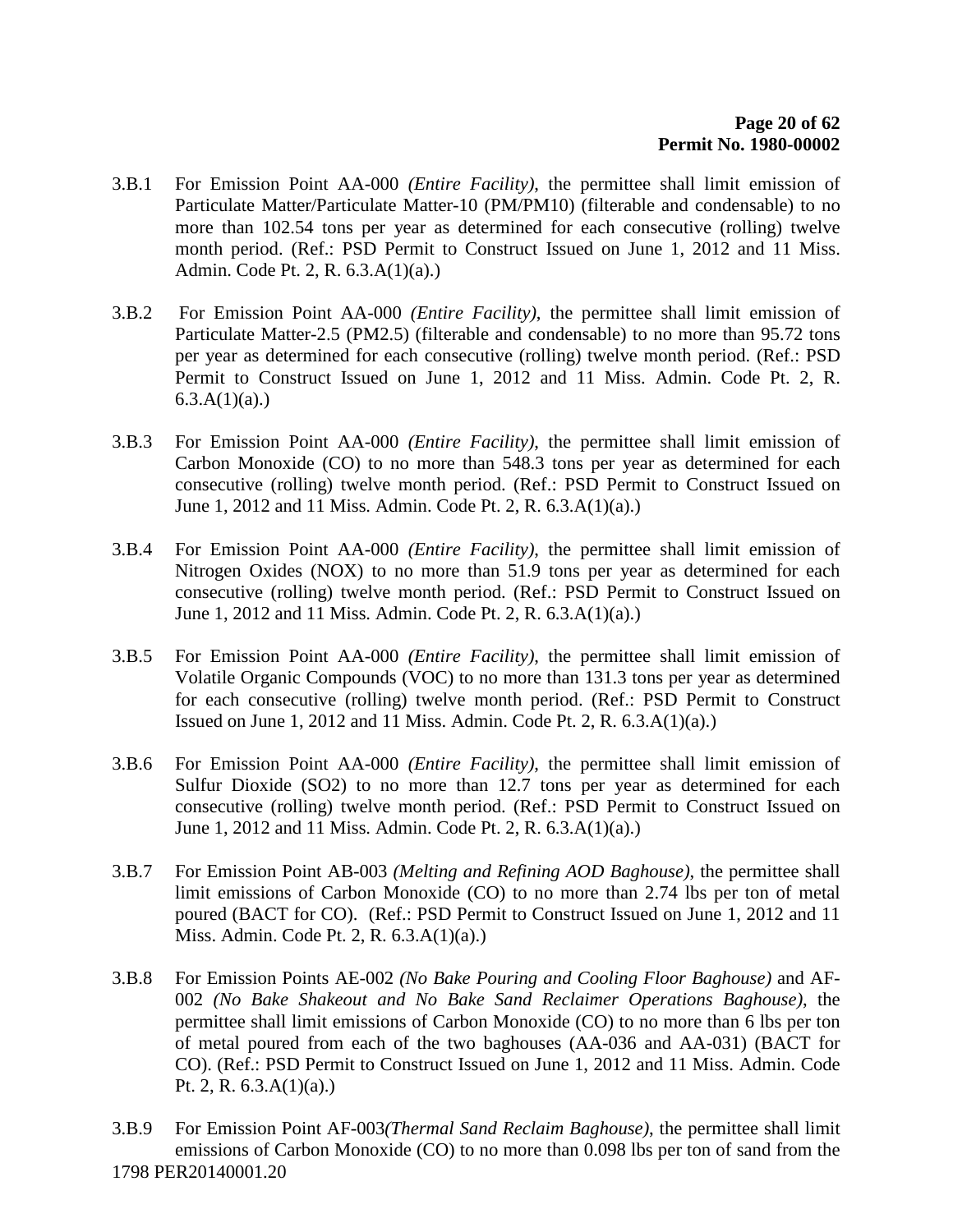baghouse (AA-031) (BACT for CO). (Ref.: PSD Permit to Construct Issued on June 1, 2012 and 11 Miss. Admin. Code Pt. 2, R. 6.3.A(1)(a).)

- 3.B.10 For Emission Point AH-001b *(Seven (7) High Temp Heat Heat Treat Ovens)*, the permittee shall limit emissions of Carbon Monoxide (CO) to no more than 0.080 lb/MMBTU/hr (BACT for CO). (Ref.: PSD Permit to Construct Issued on June 1, 2012 and 11 Miss. Admin. Code Pt. 2, R. 6.3.A(1)(a).)
- 3.B.11 For Emission Point AH-002b, the permittee shall limit emissions of Carbon Monoxide (CO) to no more than 0.24 lb/hr (BACT for CO). (Ref.: PSD Permit to Construct Issued on June 1, 2012, and modified [DATE])
- 3.B.12 For Emission Point AH-001c *(Heat Treat Oven No.8)*, the permittee shall limit emissions of Carbon Monoxide (CO) to no more than 2 tons per year as determined for each consecutive (rolling) twelve month period. (BACT for CO).(Ref.: Federally Enforceable Permit to Construct Issued on September 27, 2004 and11 Miss. Admin. Code Pt. 2, R. 6.3.A(1)(a).)
- 3.B.13 For Emission Point AI-001 *(Powder Coat Operation Thermo Set Unit)*, the permittee shall limit emissions of Carbon Monoxide (CO) to no more than 0.083 lb/MMBTU/hr (BACT for CO). (Ref.: PSD Permit to Construct Issued on June 1, 2012 and 11 Miss. Admin. Code Pt. 2, R. 6.3.A(1)(a).)
- 3.B.14 For Emission Points AB-000, AC-000, AD-000, AE-000, and AF-000 *(Melting and Refining, Casting, Core Making, Pouring and Cooling, and Shakeout and Sand Reclaim Operations)*, the permittee is subject to 40 CFR 63 - National Emission Standards for Hazardous Air Pollutants (NESHAP), specifically Subpart EEEEE – National Emission Standards for Hazardous Air Pollutants for Iron and Steel Foundries, and shall comply with the applicable provisions. (Ref.: 40 CFR 63.7681)
- 3.B.15 For Emission Point AB-001 *(EAFs Baghouse)*, the permittee shall limit emissions of Particulate Matter to no more than 0.005 grains per dry standard cubic foot, or emissions of Total Metal HAP to no more than 0.0004 grains per dry standard cubic foot, in accordance with 40 CFR  $63.7690(a)(1)(i)$  and  $(ii)$  – NESHAP Subpart EEEEE. (Ref.: 40 CFR  $63.7690(a)(1)(i)$  and  $(ii)$ )
- 3.B.16 For Emission Point AA-000 *(Entire Facility)*, the permittee shall not emit fugitive emissions with an Opacity greater 20 percent (6-minute average), except for one 6 minute average per hour that does not exceed 27 percent opacity, from any building or structure housing any iron and steel foundry emissions source at the iron and steel foundry, in accordance with 40 CFR  $63.7690(a)(7)$  – NESHAP Subpart EEEEE. (Ref.: 40 CFR 63.7690(a)(7))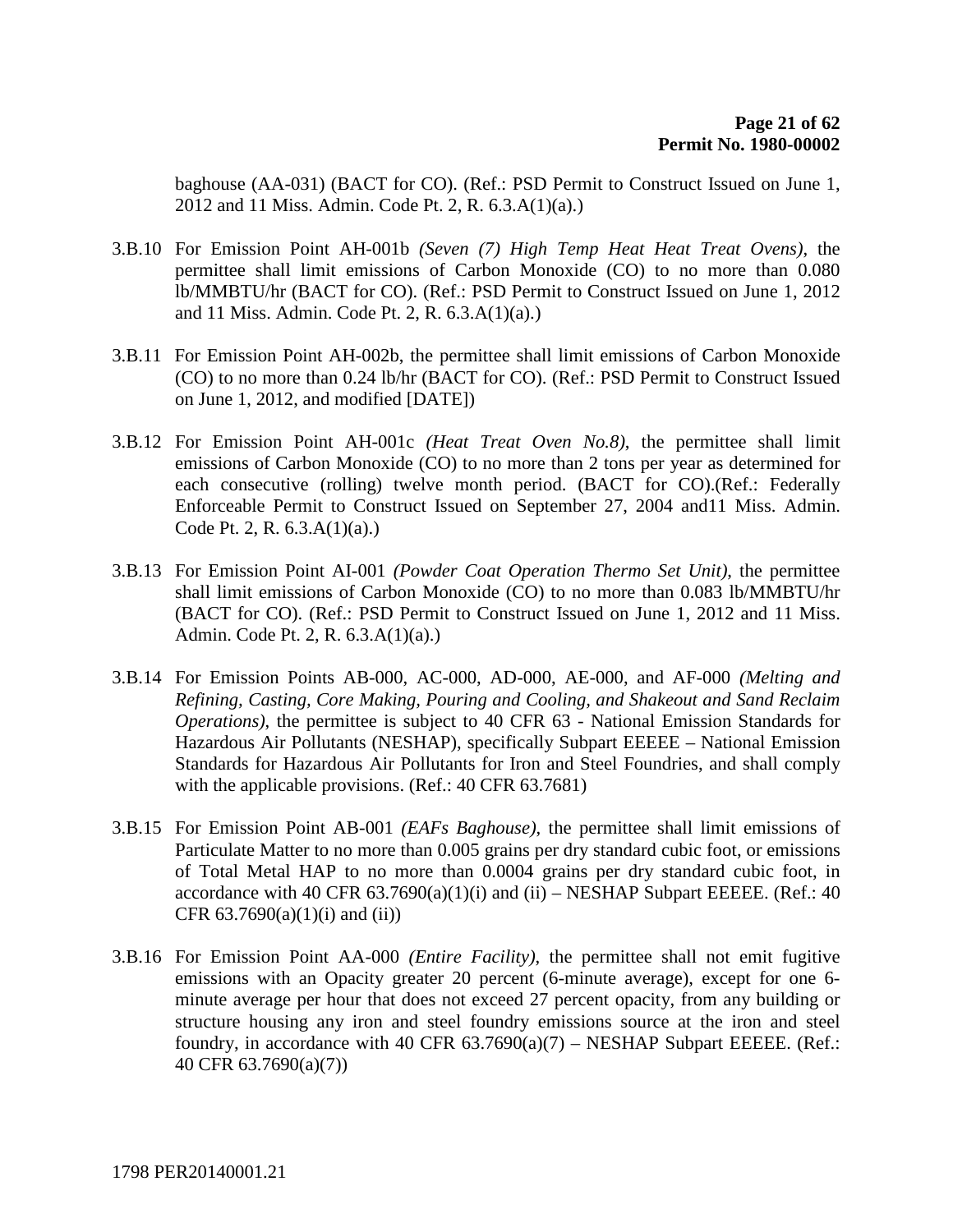- 3.B.17 For Emission Point AF-003 *(Thermal Sand Reclaim Baghouse)*, the permittee is subject to 40 CFR CFR 60 – New Source Performance Standards (NSPS), specifically Subpart UUU – New Source Performance Standards for Calciners and Dryers in the Mineral Industry, and shall comply with the applicable provisions upon commencement of construction. (Ref.:  $40 \text{ CFR } 60.730(a)$  and (c))
- 3.B.18 For Emission Point AF-003 *(Thermal Sand Reclaim Baghouse)*, upon commencement of construction in accordance with Condition 3.B.17 of the permit herein, the permittee shall comply with 40 CFR 60.732 and have no emissions that:
	- (a) Contain Particulate matter in excess of 0.040 grains per dry standard cubic foot (gr/dscf) for calciners and for calciners and dryers installed in series and in excess of 0.025 gr/dscf for dryers; and
	- (b) Exhibit greater than 10 percent opacity, unless the emissions are discharged from an affected facility using a wet scrubbing control device.

(Ref.: 40 CFR 63.732)

- 3.B.19 For Emission Points AB-001, AB-002, AB-003, AE-001, AE-002, AF-002, AF-003, AH-003, AH-004, AH-005, and AH-007 *(EAFs Baghouse, AOD Baghouses, Pouring and Cooling Baghouses, No Bake Shakeout and No Bake Shakeout Sand Reclaimer Operation Baghouse, Thermal Sand Reclaim Baghouse, Shotblast Operation Baghouses, and Arc Cutting and Welding Baghouse)*, the permittee is subject to Compliance Assurance Monitoring (CAM) and shall comply with the applicable provisions. (Ref.: 40 CFR 64.2(a) and (b)(vi))
- 3.B.20 For Emission Point AA-000 *(Entire Facility)*, the permittee shall operate all control devices at all times that the associated equipment for which the control devices are being utilized is in use. The permittee shall operate the control device according to the manufacturer's design and specification requirements and recommendations. (Ref.: PSD Permit to Construct Issued on June 1, 2012 and 11 Miss. Admin. Code Pt. 2, R.  $6.3.A(1)(a)$ .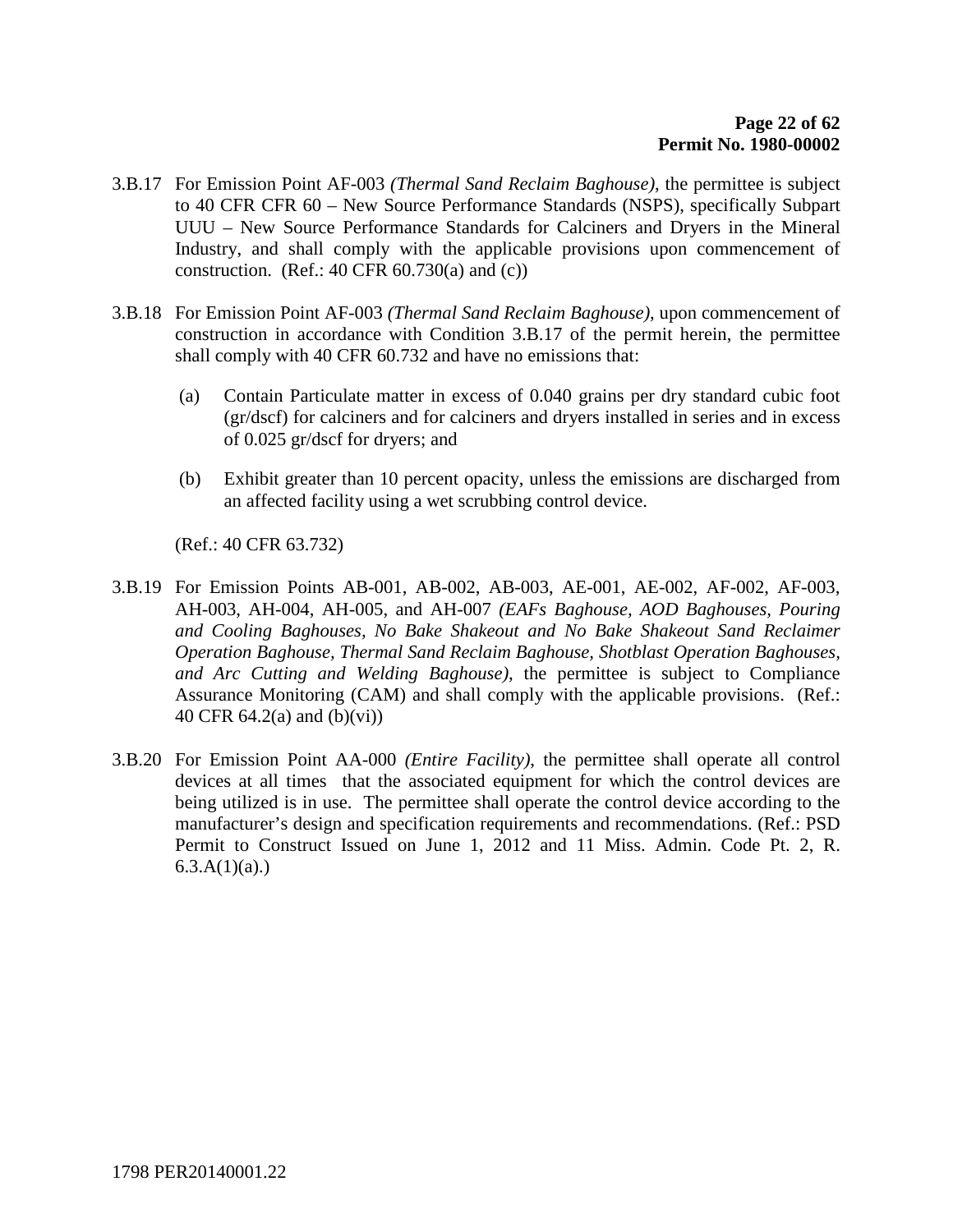#### C. Insignificant and Trivial Activity Emission Limitations & Standards

- 3.C.1 The maximum permissible emission of ash and/or particulate matter from fossil fuel burning installations of less than 10 million BTU per hour heat input shall not exceed 0.6 pounds per million BTU per hour heat input. (Ref.: 11 Miss. Admin. Code Pt. 2, R.  $1.3.D(1)(a)$ .)
- 3.C.2 The maximum discharge of sulfur oxides from any fuel burning installation in which the fuel is burned primarily to produce heat or power by indirect heat transfer shall not exceed 4.8 pounds (measured as sulfur dioxide) per million BTU heat input. (Ref.: 11 Miss. Admin. Code Pt. 2, R. 1.4.A(1).)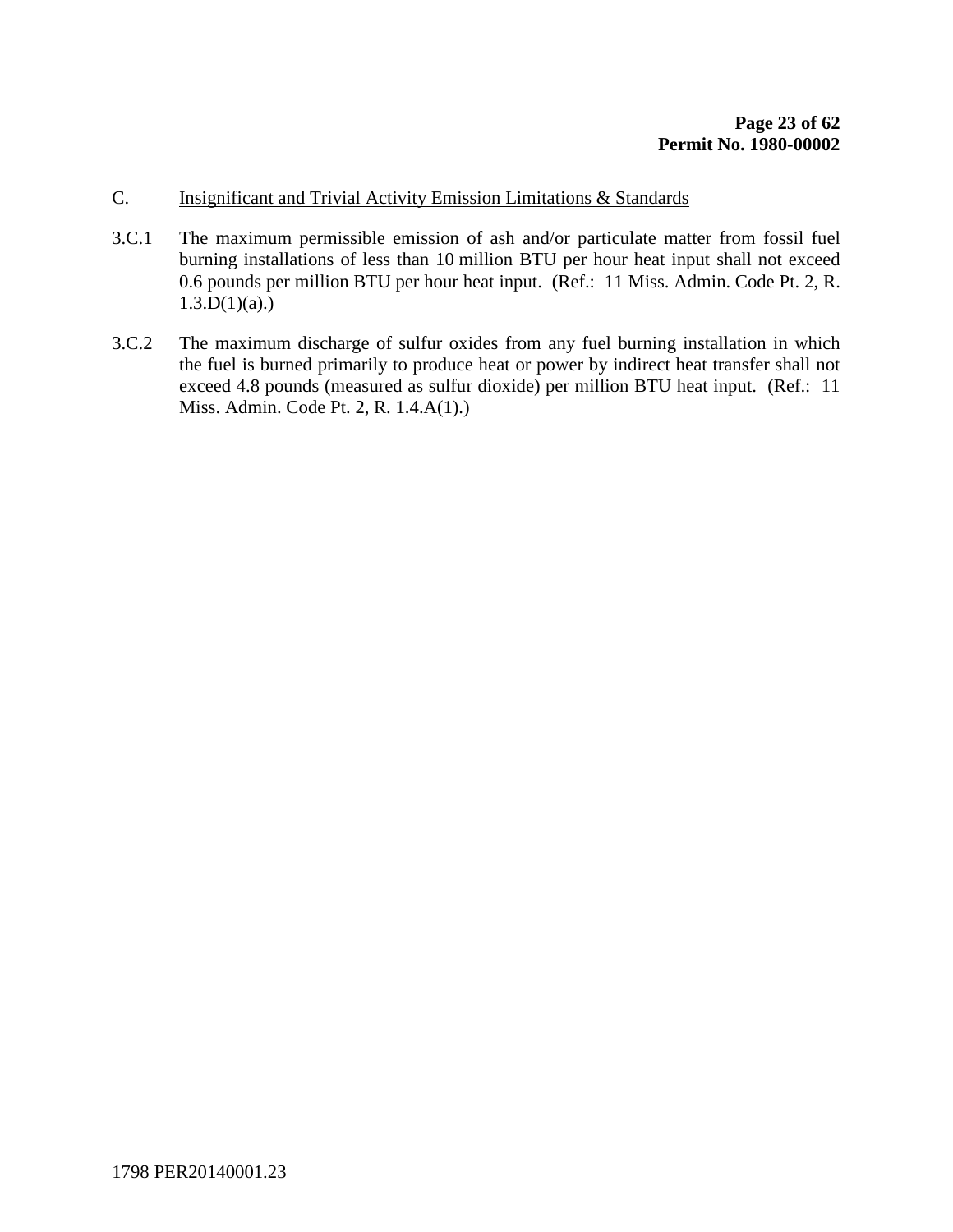#### **SECTION 4. COMPLIANCE SCHEDULE**

- 4.1 Unless otherwise specified herein, the permittee shall be in compliance with all requirements contained herein upon issuance of this permit.
- 4.2 Except as otherwise specified herein, the permittee shall submit to the Permit Board and to the Administrator of EPA Region IV a certification of compliance with permit terms and conditions, including emission limitations, standards, or work practices, by January 31 for the preceding calendar year. Each compliance certification shall include the following:
	- (a) the identification of each term or condition of the permit that is the basis of the certification;
	- (b) the compliance status;
	- (c) whether compliance was continuous or intermittent;
	- (d) the method(s) used for determining the compliance status of the source, currently and over the applicable reporting period;
	- (e) such other facts as may be specified as pertinent in specific conditions elsewhere in this permit. (Ref.: 11 Miss. Admin. Code Pt. 2, R. 6.3.C(5)(a), (c), & (d).)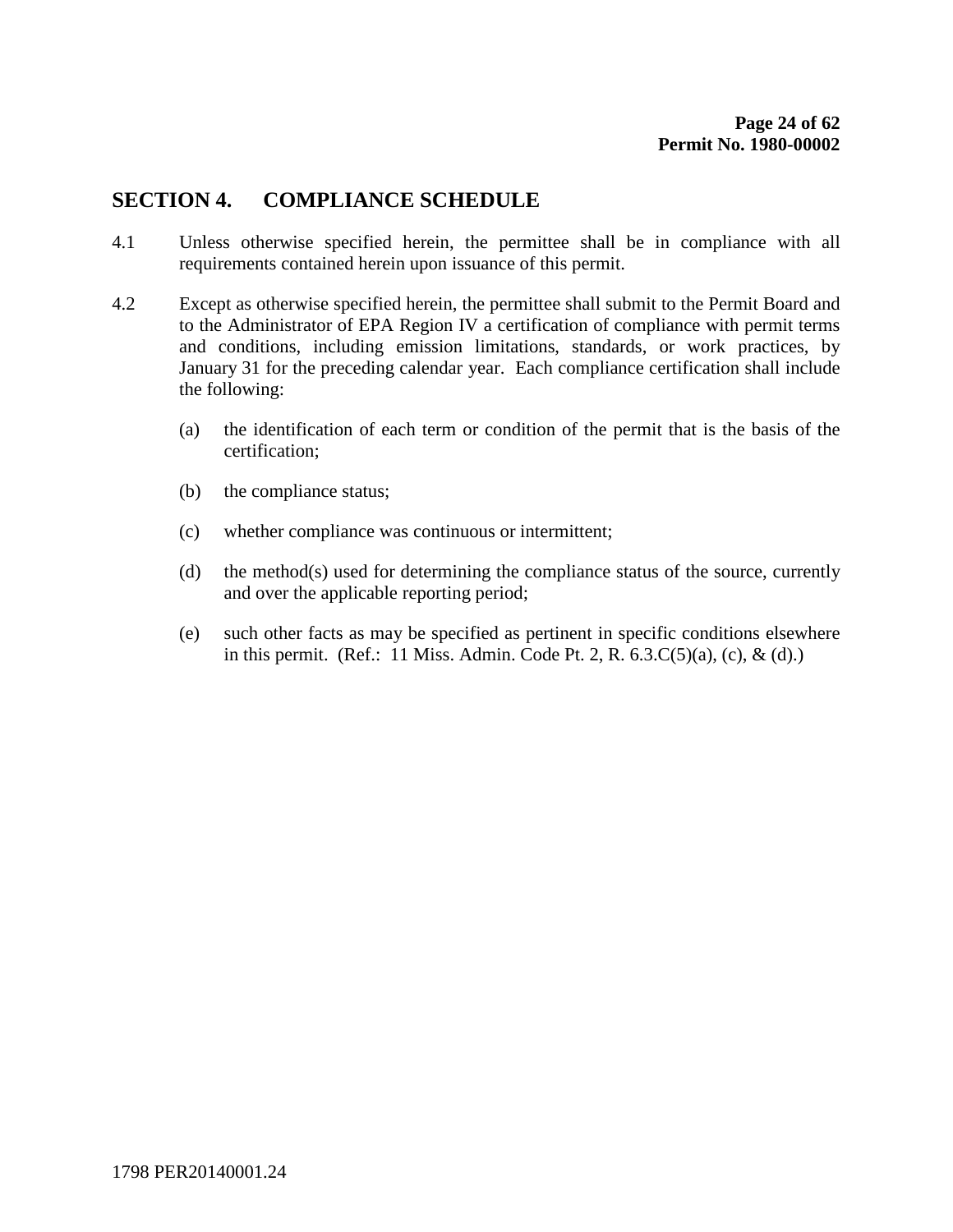#### **SECTION 5. MONITORING, RECORDKEEPING & REPORTING REQUIREMENTS**

#### A. General Monitoring, Recordkeeping and Reporting Requirements

- 5.A.1 The permittee shall install, maintain, and operate equipment and/or institute procedures as necessary to perform the monitoring and recordkeeping specified below.
- 5.A.2 In addition to the recordkeeping specified below, the permittee shall include with all records of required monitoring information the following:
	- (a) the date, place as defined in the permit, and time of sampling or measurements;
	- (b) the date(s) analyses were performed;
	- (c) the company or entity that performed the analyses;
	- (d) the analytical techniques or methods used;
	- (e) the results of such analyses; and
	- (f) the operating conditions existing at the time of sampling or measurement. (Ref.: 11 Miss. Admin. Code Pt. 2, R. 6.3.A(3)(b)(1).)
- 5.A.3 Except where a longer duration is specified in an applicable requirement, the permittee shall retain records of all required monitoring data and support information for a period of at least five (5) years from the date of the monitoring sample, measurement, report, or application. Support information includes all calibration and maintenance records, all original strip-chart recordings for continuous monitoring instrumentation, and copies of all reports required by the permit. (Ref.: 11 Miss. Admin. Code Pt. 2, R.  $6.3.A(3)(b)(2)$ .
- 5.A.4 Except as otherwise specified herein, the permittee shall submit reports of any required monitoring by July 31 and January 31 for the preceding six-month period. All instances of deviations from permit requirements must be clearly identified in such reports and all required reports must be certified by a responsible official consistent with 11 Miss. Admin. Code Pt. 2, R. 6.2.E. (Ref.: 11 Miss. Admin. Code Pt. 2, R. 6.3.A(3)(c)(1).)
- 5.A.5 Except as otherwise specified herein, the permittee shall report all deviations from permit requirements, including those attributable to upsets, the probable cause of such deviations, and any corrective actions or preventive measures taken. Said report shall be made within five (5) days of the time the deviation began. (Ref.: 11 Miss. Admin. Code Pt. 2, R. 6.3.A(3)(c)(2).)
- 5.A.6 Except as otherwise specified herein, the permittee shall perform emissions sampling and analysis in accordance with EPA Test Methods and with any continuous emission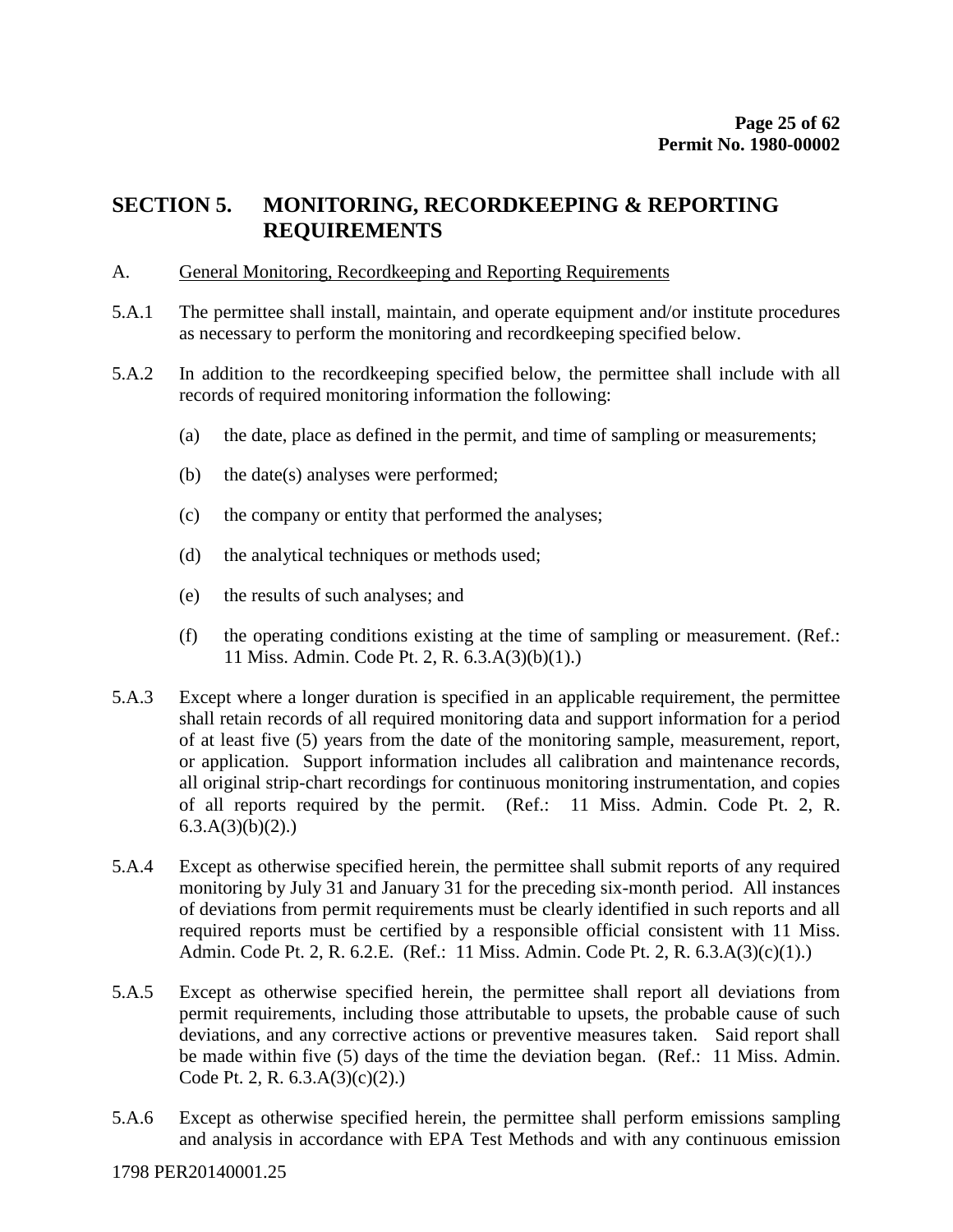monitoring requirements, if applicable. All test methods shall be those versions or their equivalents approved by the DEQ and the EPA.

5.A.7 The permittee shall maintain records of any alterations, additions, or changes in equipment or operation.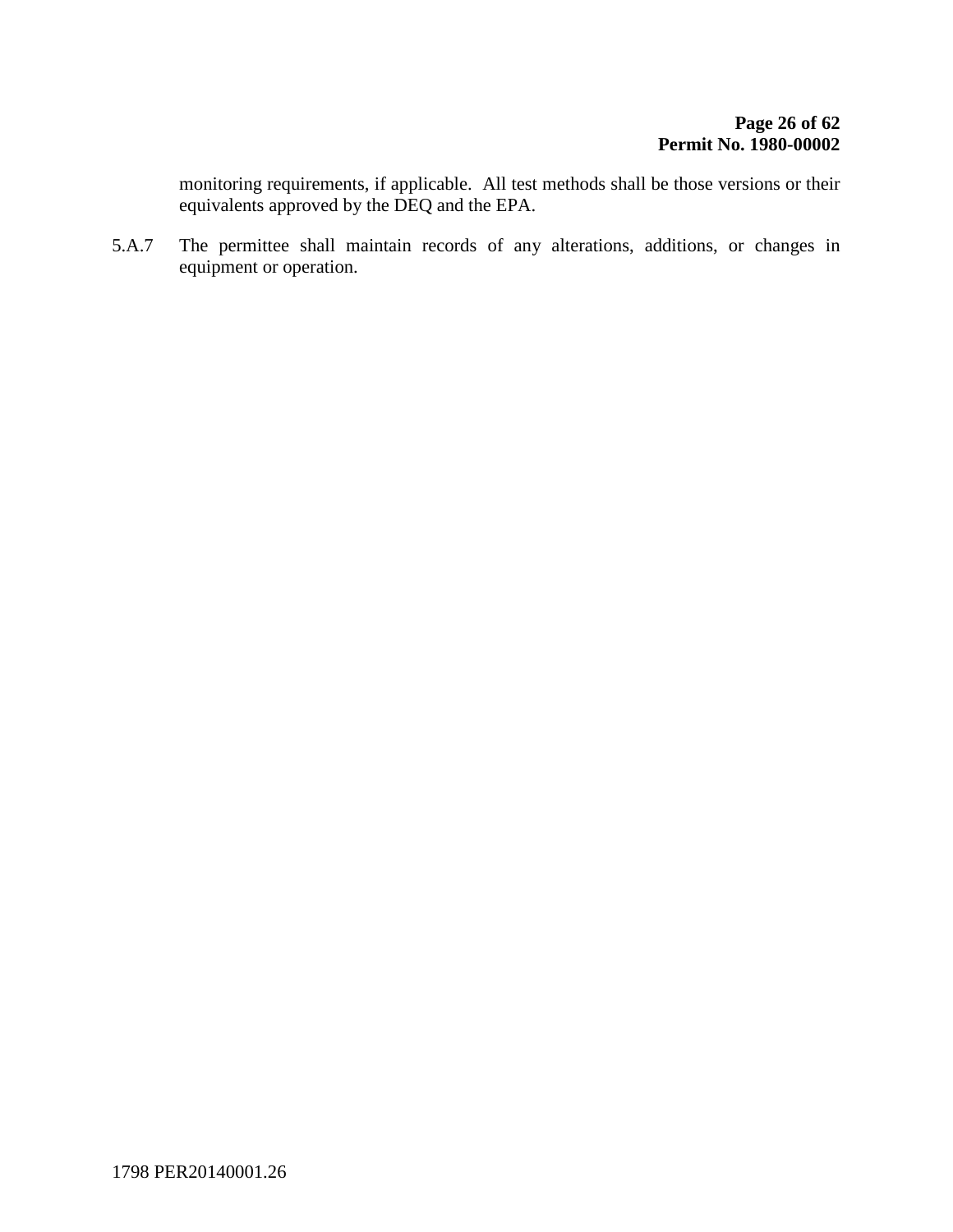| <b>Emission Point(s)</b>           | <b>Applicable</b><br>Requirement                                                                                                 | <b>Condition</b><br><b>Number</b> | <b>Pollutant/Parameter</b><br><b>Monitored</b> | <b>Monitoring/Recordkeeping</b><br>Requirement                                                                                                                                        |
|------------------------------------|----------------------------------------------------------------------------------------------------------------------------------|-----------------------------------|------------------------------------------------|---------------------------------------------------------------------------------------------------------------------------------------------------------------------------------------|
|                                    | <b>PSD</b><br>Construction                                                                                                       |                                   | $PM/PM_{10}/PM_{2.5}$                          |                                                                                                                                                                                       |
|                                    | Permit Issued                                                                                                                    |                                   | CO                                             |                                                                                                                                                                                       |
| $AA-000$<br>(Entire Facility)      | June 1, 2012<br>and 11 Miss.                                                                                                     | 5.B.1                             | NO <sub>X</sub>                                | Monitoring and Monthly<br>Recordkeeping of Emissions                                                                                                                                  |
|                                    | Admin. Code<br>Pt. 2,                                                                                                            |                                   | <b>VOC</b>                                     |                                                                                                                                                                                       |
|                                    | R.6.3.A(a &<br>$b)$ .                                                                                                            |                                   | SO <sub>2</sub>                                |                                                                                                                                                                                       |
|                                    | <b>PSD</b><br>Construction                                                                                                       |                                   | $PM/PM_{10}/PM_{2.5}$                          | Stack/Performance Testing for<br>demonstrating compliance with                                                                                                                        |
| <b>AA-000</b><br>(Entire Facility) | Permit Issued<br>June 1, 2012,<br>November 5,<br>2012, and 11<br>Miss. Admin.<br>Code Pt. 2,<br>R.6.3.A(a &<br>$b)$ .            | 5.B.2                             | CO                                             | Facility Wide Limits, BACT<br>Limits, and Emission Point<br>Specific Limits by Developing                                                                                             |
|                                    |                                                                                                                                  |                                   | NO <sub>x</sub>                                | <b>Operational Ranges unless</b><br>specified herein. These<br>Operational Ranges shall be<br>utilized for demonstrating<br>compliance with Monthly<br>Recordkeeping of Emission Rate |
|                                    |                                                                                                                                  |                                   | <b>VOC</b>                                     |                                                                                                                                                                                       |
| AA-000<br>(Entire Facility)        | <b>PSD</b><br>Construction<br>Permit Issued<br>June 1, 2012<br>and 11 Miss.<br>Admin. Code<br>Pt. $2$ ,<br>R.6.3.A(a &<br>$b)$ . | 5.B.3                             | Fuel Usage                                     | Monitor and Maintain monthly<br>records on the type, quantity,<br>quality, and heating value<br>$(BTU/ft^3)$ of fuel combusted                                                        |
| AA-000<br>(Entire Facility)        | <b>PSD</b><br>Construction<br>Permit Issued<br>June 1, 2012<br>and 11 Miss.<br>Admin. Code<br>Pt. 2,<br>R.6.3.A(a &<br>$b)$ .    | 5.B.4                             | <b>Control Devices</b>                         | <b>Maintain Monthly Records</b><br>Documenting that Control<br>Devices were utilized at all<br>times.                                                                                 |

### B. Specific Monitoring and/or Recordkeeping Requirements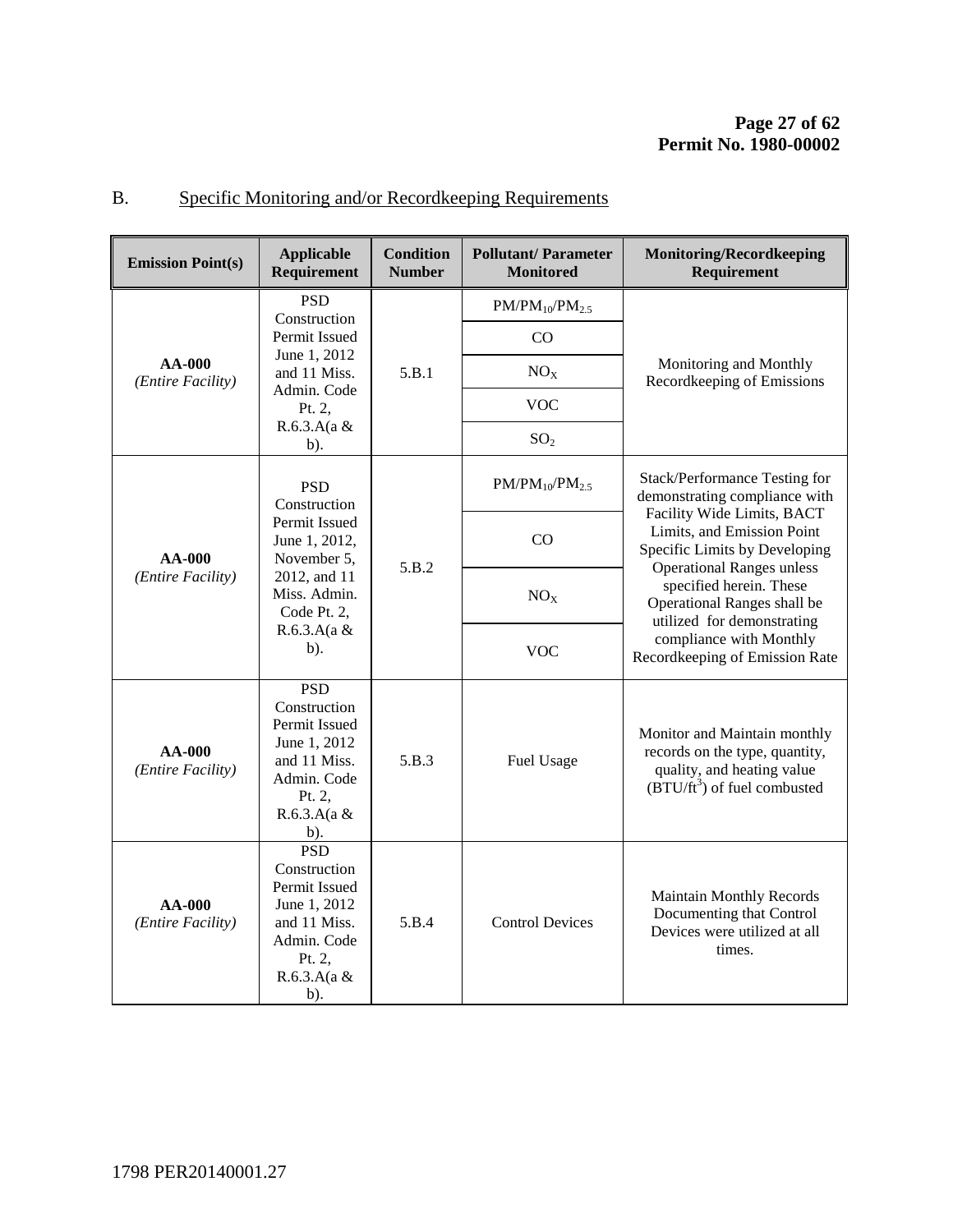#### **Page 28 of 62 Permit No. 1980-00002**

| <b>Emission Point(s)</b>                                                                          | <b>Applicable</b><br><b>Requirement</b>              | <b>Condition</b><br><b>Number</b> | <b>Pollutant/Parameter</b><br><b>Monitored</b> | <b>Monitoring/Recordkeeping</b><br>Requirement                                                      |
|---------------------------------------------------------------------------------------------------|------------------------------------------------------|-----------------------------------|------------------------------------------------|-----------------------------------------------------------------------------------------------------|
|                                                                                                   | 40 CFR<br>63.7700(a)<br>through $(d)$                | 5.B.5                             |                                                | <b>Work Practice Standards</b>                                                                      |
|                                                                                                   | 40 CFR<br>63.7710                                    | 5.B.6                             |                                                | <b>Operation and Maintenance</b><br>Requirements                                                    |
|                                                                                                   | 40 CFR<br>63.7731                                    | 5.B.7                             |                                                | <b>Subsequent Performance Test</b>                                                                  |
|                                                                                                   | 40 CFR<br>63.7733                                    | 5.B.8                             |                                                | Procedures for Operating Limits                                                                     |
|                                                                                                   | 40 CFR<br>63.7740(b)<br>and $(c)$                    | 5.B.9                             |                                                | Continuous Compliance<br>Requirements                                                               |
| AB-000, AC-000,<br>AD-000, and<br>AF-000 (Melting,<br>Refining and<br><b>Casting Operations</b> ) | <b>40 CFR</b><br>63.7741(b)                          | 5.B.10                            | 40 CFR 63, Subpart<br><b>EEEEE</b>             | Installation, Operation, and<br>Maintenance Requirements for<br><b>Monitors</b>                     |
|                                                                                                   | 40 CFR<br>63.7742                                    | 5.B.11                            |                                                | Monitor and Collect Data for<br><b>Demonstrating Continuous</b><br>Compliance                       |
|                                                                                                   | 40 CFR<br>63.7743(a)(1,<br>$3$ thru $6$ ) and<br>(c) | 5.B.12                            |                                                | <b>Demonstrating Continuous</b><br>Compliance with Emission<br>Limitations                          |
|                                                                                                   | 40 CFR<br>63.7744(a and<br>b)                        | 5.B.13                            |                                                | <b>Demonstrating Continuous</b><br>Compliance with Work Practice<br><b>Standards</b>                |
|                                                                                                   | 40 CFR<br>63.7745                                    | 5.B.14                            |                                                | <b>Demonstrating Continuous</b><br>Compliance with Operation and<br><b>Maintenance Requirements</b> |
|                                                                                                   | 40 CFR<br>63.7752 and<br>63.7753                     | 5.B.15                            |                                                | <b>Recordkeeping Requirements</b>                                                                   |
|                                                                                                   | 40 CFR<br>60.734                                     | 5.B.16                            |                                                | Monitoring                                                                                          |
| <b>AF-003</b><br>(Thermal Sand<br>Reclaimers)                                                     | 40 CFR<br>60.735                                     | 5.B.17                            | 40 CFR 60, Subpart<br><b>UUU</b>               | Recordkeeping                                                                                       |
|                                                                                                   | 40 CFR<br>60.736                                     | 5.B.18                            |                                                | <b>Test Methods and Procedures</b>                                                                  |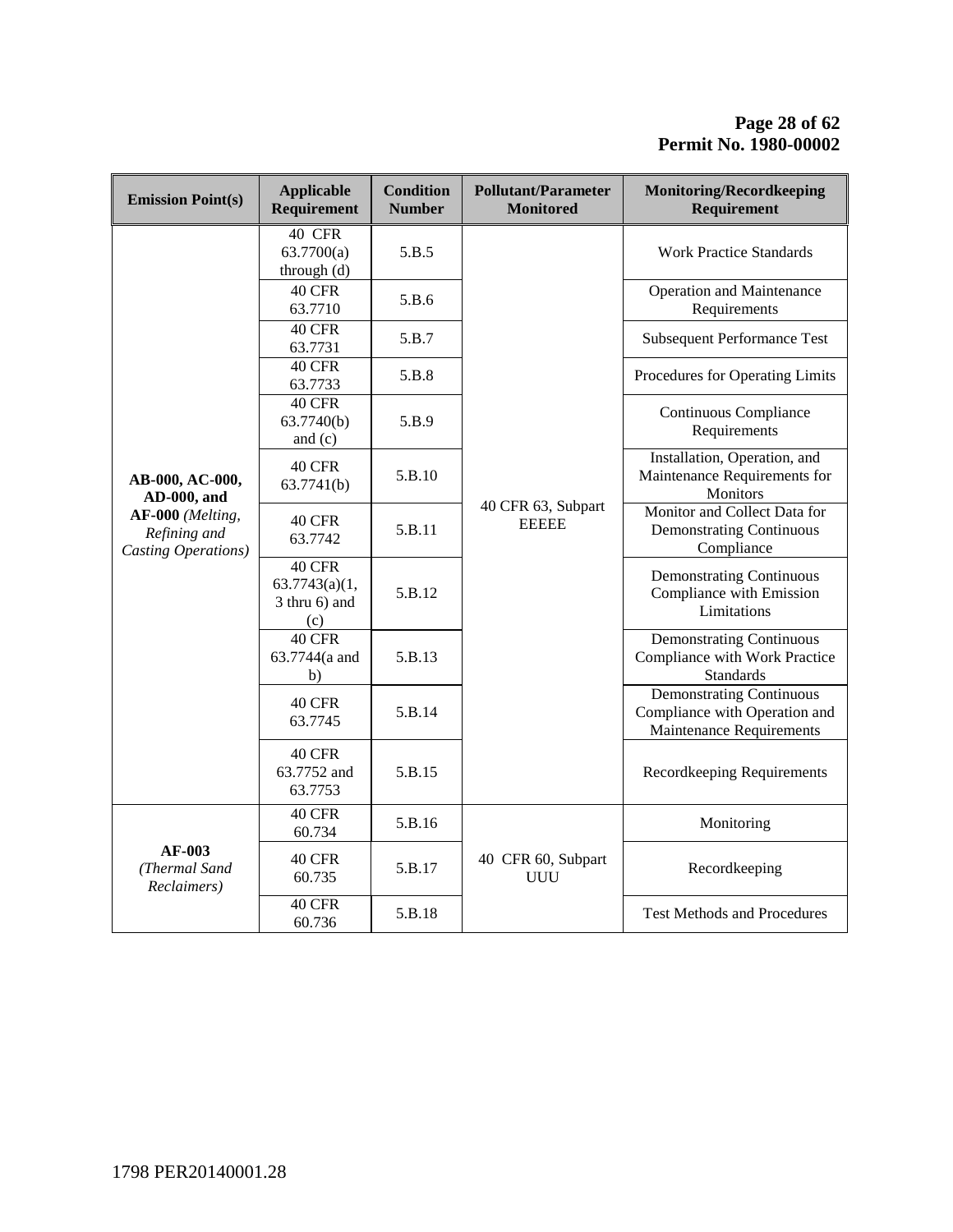#### **Page 29 of 62 Permit No. 1980-00002**

| <b>Emission Point(s)</b>                                                                                                                                                                                                                                                   | Applicable               | <b>Condition</b> | <b>Pollutant/Parameter</b> | <b>Monitoring/Recordkeeping</b>                                                                                                                                     |
|----------------------------------------------------------------------------------------------------------------------------------------------------------------------------------------------------------------------------------------------------------------------------|--------------------------|------------------|----------------------------|---------------------------------------------------------------------------------------------------------------------------------------------------------------------|
|                                                                                                                                                                                                                                                                            | <b>Requirement</b>       | <b>Number</b>    | <b>Monitored</b>           | <b>Requirement</b>                                                                                                                                                  |
| AB-001, AB-002,<br>AB-003, AE-001,<br>AE-002, AF-002,<br>AF-003, AH-003,<br>AH-004, AH-005,<br>and AH-007<br>(Baghouses for<br>EAF's, AODs.<br>Pouring and<br>Cooling, No Bake<br>Shakeout, Thermal<br>Reclaiming,<br>Shotblasting, and<br>Air Arc Cutting and<br>Welding) | <b>40 CFR</b><br>63.4(a) | 5.B.19           | <b>CAM</b>                 | Compliance with the specific<br><b>Emission Point Specific</b><br>Compliance Assurance<br>Monitoring Plan (quick<br>reference, detailed reference in<br>Appendix B) |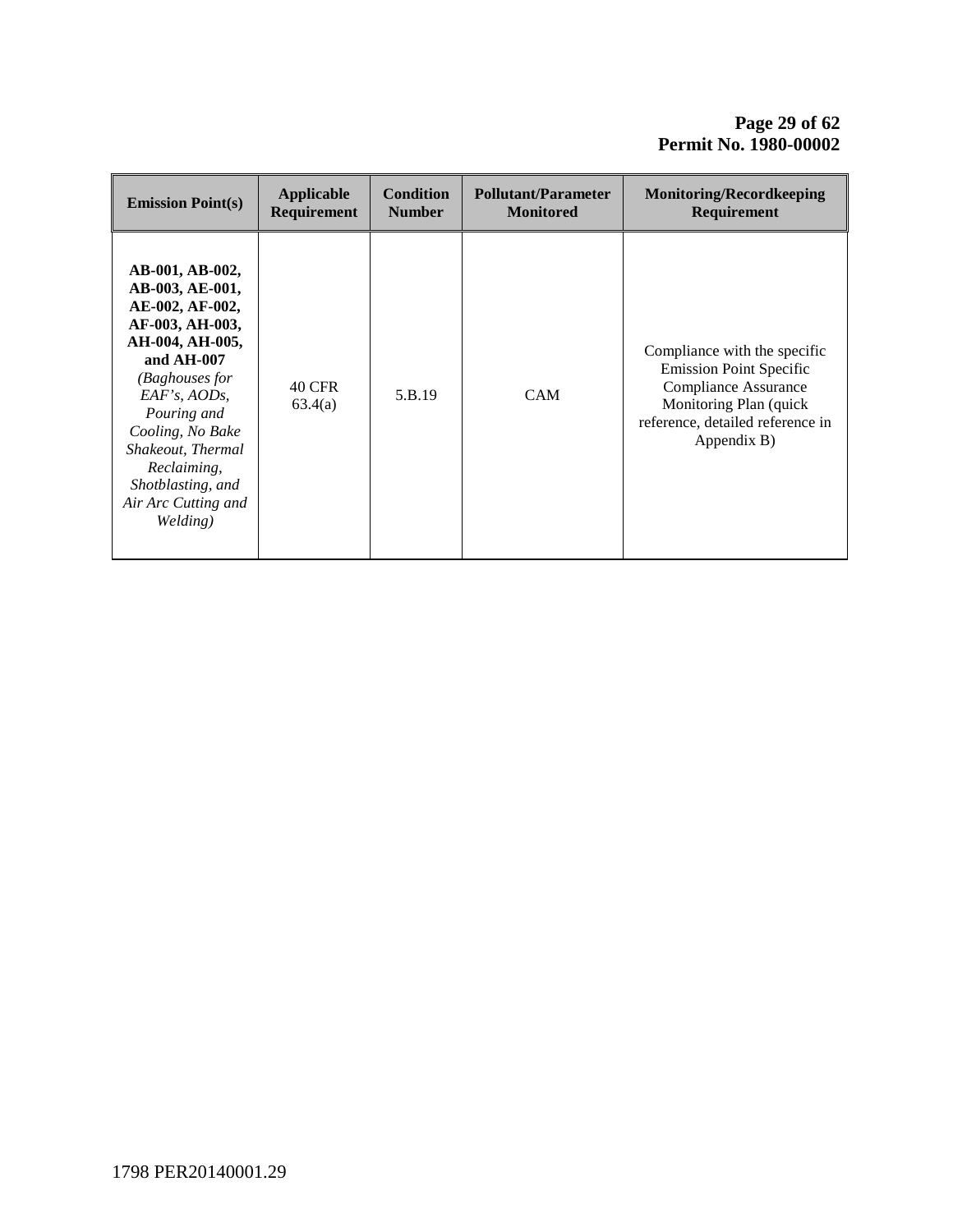- 5.B.1 For Emission Point AA-000 *(Entire Facility)*, the permittee shall determine and maintain monthly records of the Facility Wide PM, PM10, PM2.5, CO, NOX, VOC, and SO2 Emission Rate as determined for each consecutive 12-month period by utilizing data obtained from Stack/Performance Testing, Natural Gas Usage Records, and any other data necessary to demonstrate compliance with Conditions 3.B.1 thru 3.B.9 of the permit herein. (Ref. PSD Construction Permit Issued June 1, 2012 and 11 Miss. Admin. Code Pt. 2, R.6.3.A(3)(a and b).)
- 5.B.2 For Emission Point AA-000 *(Entire Facility)*, the permittee shall continue to comply with the operational ranges developed during the emission point specific stack testing for determining compliance with Conditions 3.B.1 through 3.B.5 of the Federally Enforceable Title V Permit Herein as required by the PSD Construction Permit Issued on June 1, 2012 and modified November 5, 2012, specifically Condition IV.2 as directly referenced below. If the permittee elected to utilize reciprocal stack testing in lieu of performing individual stack testing, then any violation of the said operational ranges is a violation of all reciprocal emission points unless the permittee elects to perform stack/performance testing on the reciprocal emission control equipment to demonstrate compliance. If at some point during the life of the permit the operations change such that the operational ranges are no longer representative for demonstrating compliance, then the permittee may petition the DEQ to perform stack testing to demonstrate compliance with these new operational ranges and/or parameters. This petition should be submitted timely and shall not be used as a defense by the permittee for noncompliance.

From Condition IV.2 of the PSD Construction Permit issued on June 1, 2012:

*For Emission Point AA-000 (the Entire Facility), the permittee shall perform an initial stack test according to the table below to develop operational ranges to provide a reasonable assurance of compliance with Conditions III.1 through III.5 of the PSD construction permit herein. The permittee shall utilize those test methods specified in the table or an alternative EPA approved test method. The operational ranges shall be derived from stack test data, vendor certification, operational history, and visual inspections, the combination of which demonstrate the proper operation of the equipment in compliance. For those operations and/or pollution control equipment that are similar such that reciprocal stack testing can be performed in lieu of stack/performance testing each piece of control equipment, the permittee may elect to perform stack/performance testing on one of the control equipment emission points provided that the permittee utilizes this data to determine compliance for all pieces of control equipment that would be considered reciprocal. If the stack/performance testing demonstrates that the permittee is in violation of the emission point, then the permittee will be in violation of all reciprocal emission points unless the permittee elects to perform stack/performance testing on the reciprocal emission control equipment to demonstrate compliance. During the stack/performance test, the permittee shall monitor the Charge Weights and Material, Heat Times including the start and stop times and a log of process operations including periods of no operation during testing, the total amount of sand processed/reclaimed, the control device operation log, and any other data necessary to determine compliance with the short term BACT limits based on metal poured and sand processed/reclaimed.*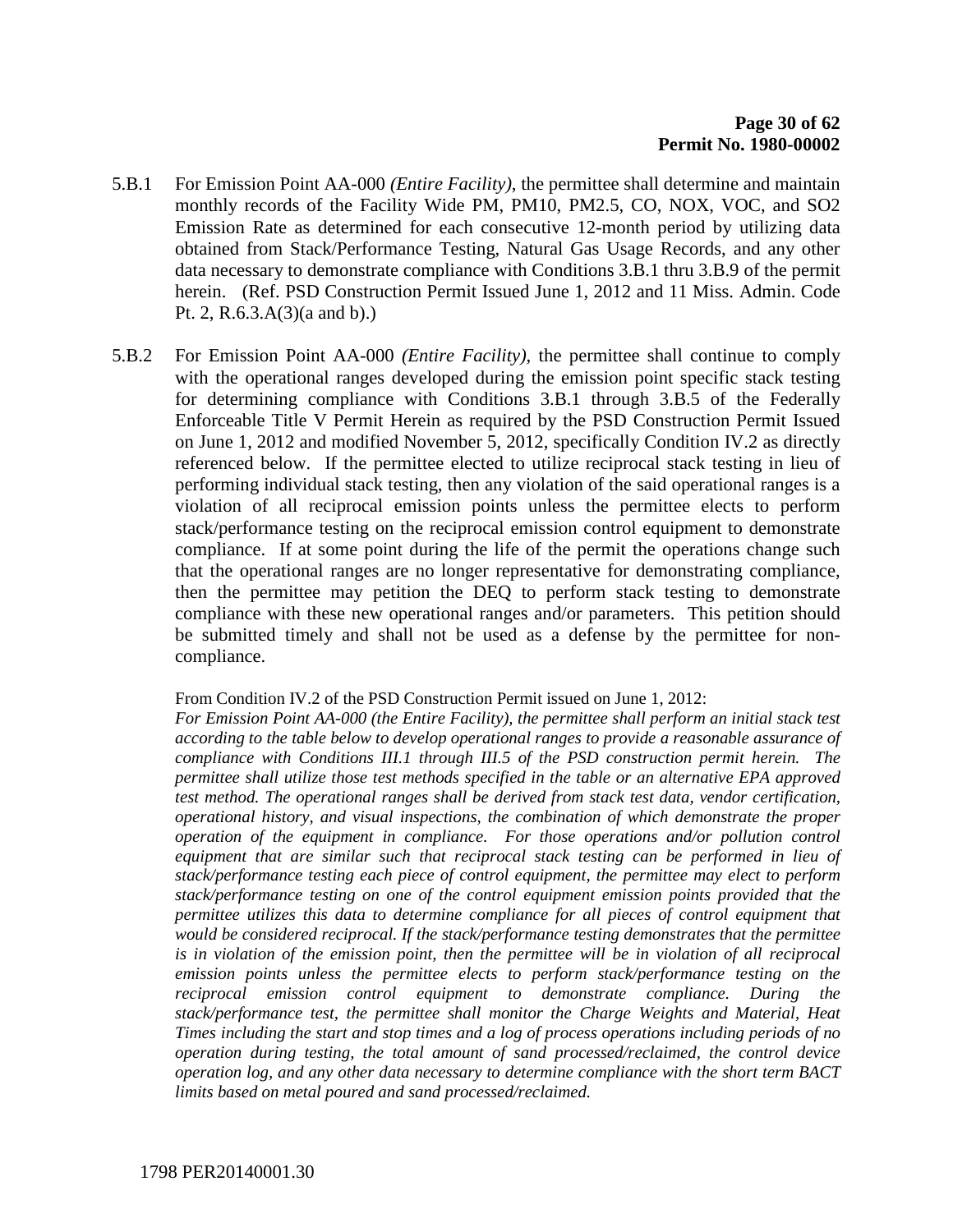#### **Page 31 of 62 Permit No. 1980-00002**

| <b>Emission</b><br>Point | <b>Stack ID</b> | <b>Description</b>                                      | Date of<br><b>Testing</b>                                          | <b>Pollutants</b><br>to be Tested | <b>Tested Method</b>               |
|--------------------------|-----------------|---------------------------------------------------------|--------------------------------------------------------------------|-----------------------------------|------------------------------------|
|                          |                 |                                                         | Within 90<br>days of<br>Reaching                                   | PM/PM10                           | EPA Reference Method 5             |
|                          |                 |                                                         |                                                                    | PM2.5                             | EPA Reference Method 202           |
| $AB-003$                 | $AA-032$        | $AOD-2$                                                 | Maximum<br>Production                                              | CO                                | EPA Reference Method 10            |
|                          |                 |                                                         | Level                                                              | NOx                               | <b>EPA Reference Method 7E</b>     |
|                          |                 |                                                         | Within 90<br>days of                                               | PM/PM10                           | EPA Reference Method 5             |
| $AC-002$                 | $AA-033$        | No Bake Mold<br><b>Making</b>                           | Reaching<br>Maximum                                                | PM2.5                             | EPA Reference Method 202           |
|                          |                 |                                                         | Production<br>Level                                                | <b>VOC</b>                        | <b>EPA Reference Method</b><br>25A |
|                          |                 |                                                         |                                                                    | PM/PM10                           | EPA Reference Method 5             |
|                          |                 |                                                         | Within 90<br>days of                                               | PM2.5                             | EPA Reference Method 202           |
| $AE$ -001                | $AA-0.30$       | Greensand<br>Pouring and                                | Reaching<br>Maximum                                                | CO                                | EPA Reference Method 10            |
|                          |                 | Cooling                                                 | Production<br>Level                                                | NOx                               | EPA Reference Method 7E            |
|                          |                 |                                                         |                                                                    | <b>VOC</b>                        | <b>EPA Reference Method</b><br>25A |
|                          | $AA-036$        | No Bake<br>Pouring and<br>Cooling                       | Within 90<br>days of<br>Reaching<br>Maximum<br>Production<br>Level | PM/PM10                           | EPA Reference Method 5             |
|                          |                 |                                                         |                                                                    | PM2.5                             | EPA Reference Method 202           |
| $AE$ -002                |                 |                                                         |                                                                    | CO                                | EPA Reference Method 10            |
|                          |                 |                                                         |                                                                    | NOx                               | EPA Reference Method 7E            |
|                          |                 |                                                         |                                                                    | <b>VOC</b>                        | <b>EPA Reference Method</b><br>25A |
|                          |                 |                                                         | Within 90<br>days of<br>Reaching<br>Maximum<br>Production          | PM/PM10                           | <b>EPA Reference Method 5</b>      |
|                          |                 | No Bake<br>Shakeout and<br>AA-031<br>Sand<br>Reclaiming |                                                                    | PM2.5                             | <b>EPA Reference Method 202</b>    |
| $AF-002$                 |                 |                                                         |                                                                    | CO                                | EPA Reference Method 10            |
|                          |                 |                                                         | Level                                                              | <b>VOC</b>                        | <b>EPA Reference Method</b><br>25A |
|                          |                 |                                                         |                                                                    | PM/PM10                           | EPA Reference Method 5             |
|                          |                 |                                                         | Within 90                                                          | PM2.5                             | EPA Reference Method 202           |
| $AF-003$                 | AA-014          | <b>Thermal Sand</b><br>Reclaim                          | days of<br>Reaching<br>Maximum<br>Production<br>Level              | CO                                | EPA Reference Method 10            |
|                          |                 |                                                         |                                                                    | NOx                               | <b>EPA Reference Method 7E</b>     |
|                          |                 |                                                         |                                                                    | <b>VOC</b>                        | <b>EPA Reference Method</b><br>25A |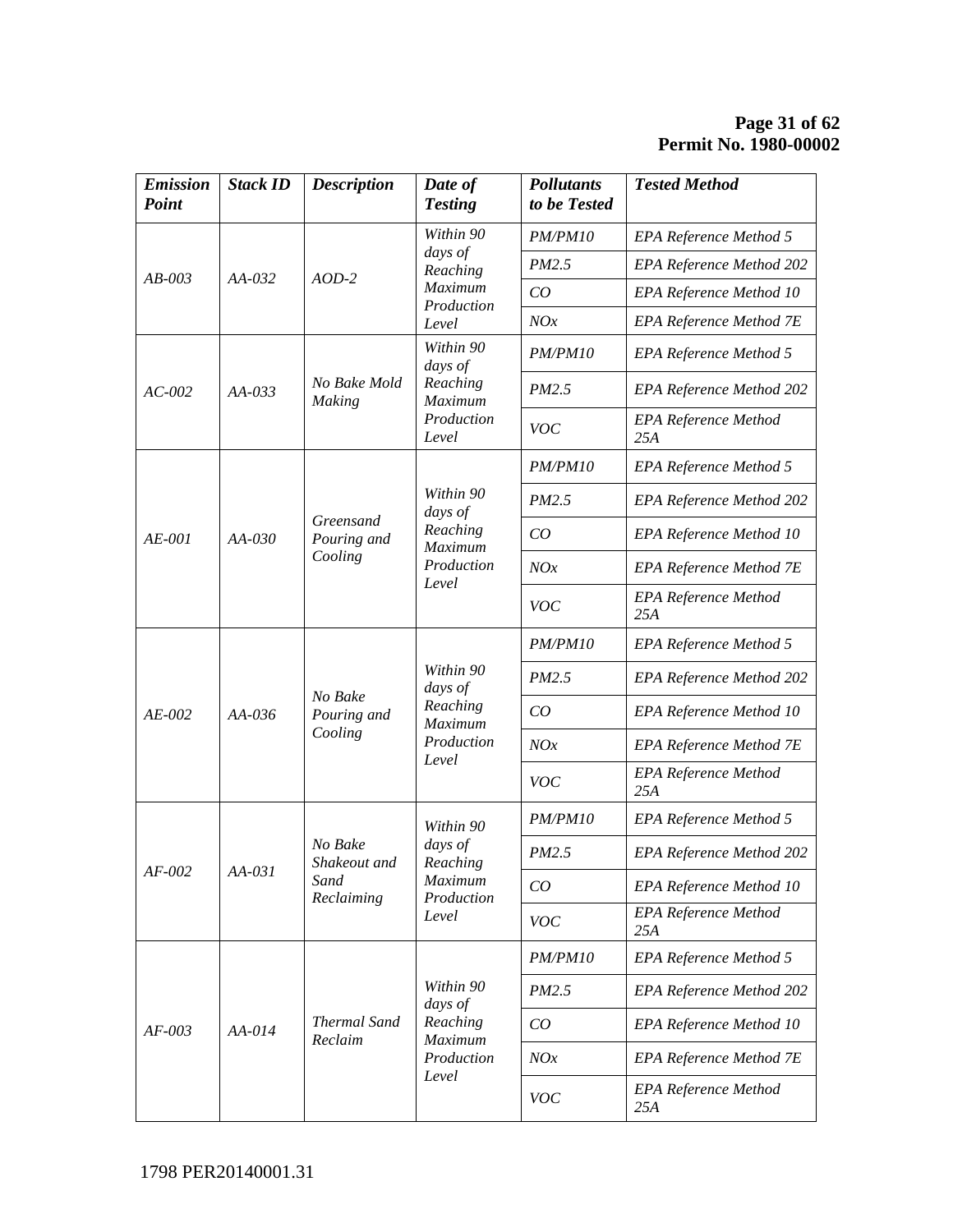| <b>Emission</b><br>Point | <b>Stack ID</b>                                                | <b>Description</b>                    | Date of<br><b>Testing</b>        | <b>Pollutants</b><br>to be Tested | <b>Tested Method</b>            |
|--------------------------|----------------------------------------------------------------|---------------------------------------|----------------------------------|-----------------------------------|---------------------------------|
| AH-001b                  | $AH-001b$                                                      | New High<br>Temp Heat                 | Within 90<br>days of<br>Reaching | CO                                | EPA Reference Method 10         |
|                          |                                                                | <b>Treat Ovens</b>                    | Maximum<br>Production<br>Level   | NOx                               | EPA Reference Method 7E         |
| $AH-002b$                | New Low<br>$AH-002b$<br><b>Temp Heat</b><br><b>Treat Ovens</b> | Within 90<br>days of<br>Reaching      | CO                               | EPA Reference Method 10           |                                 |
|                          |                                                                |                                       | Maximum<br>Production<br>Level   | NOx                               | EPA Reference Method 7E         |
| $AH-005$<br>$AA-0.34$    |                                                                | Shotblast                             | Within 90<br>days of<br>Reaching | PM/PM10                           | <b>EPA Reference Method 5</b>   |
|                          |                                                                | <b>Maximum</b><br>Production<br>Level | PM2.5                            | EPA Reference Method 202          |                                 |
|                          | $AA-035$                                                       | 4 Air Arc                             | Within 90<br>days of<br>Reaching | PM/PM10                           | EPA Reference Method 5          |
| $AH-007$                 |                                                                | <b>Stations</b>                       | Maximum<br>Production<br>Level   | PM2.5                             | <b>EPA Reference Method 202</b> |
| $AI-001$                 | $AI-001$                                                       | Powder                                | Within 90<br>days of<br>Reaching | CO                                | EPA Reference Method 10         |
|                          |                                                                | Coater                                | Maximum<br>Production<br>Level   | NOx                               | <b>EPA Reference Method 7E</b>  |

(Ref.: PSD Construction Permit Issued June 1, 2012, and November 5, 2012 and APC-S-6, 11 Miss. Admin. Code Pt. 2, R.6.3.A(3)(a and b).)

- 5.B.3 For Emission Point AA-000 *(Entire Facility)*, the permittee shall monitor and maintain monthly records on the type, quantity, quality, and heating value  $(BTU/ft^3)$  of fuel combusted. (Ref.: PSD Construction Permit Issued June 1, 2012 and APC-S-6, 11 Miss. Admin. Code Pt. 2, R.6.3.A(3)(a and b).)
- 5.B.4 For Emission Point AA-000 *(Entire Facility)*, the permittee shall maintain monthly records documenting that the control devices were utilized at all times. (Ref.: PSD Construction Permit Issued June 1, 2012 and APC-S-6, 11 Miss. Admin. Code Pt. 2,  $R.6.3.A(3)(a and b).$
- 5.B.5 For Emission Points AB-000, AC-000, AD-000, and AF-000 *(Melting and Refining, Mold Making, Pouring and Cooling, Shakeout and Sand Reclaim Operations)*, the permittee shall comply with the following for demonstrating compliance with the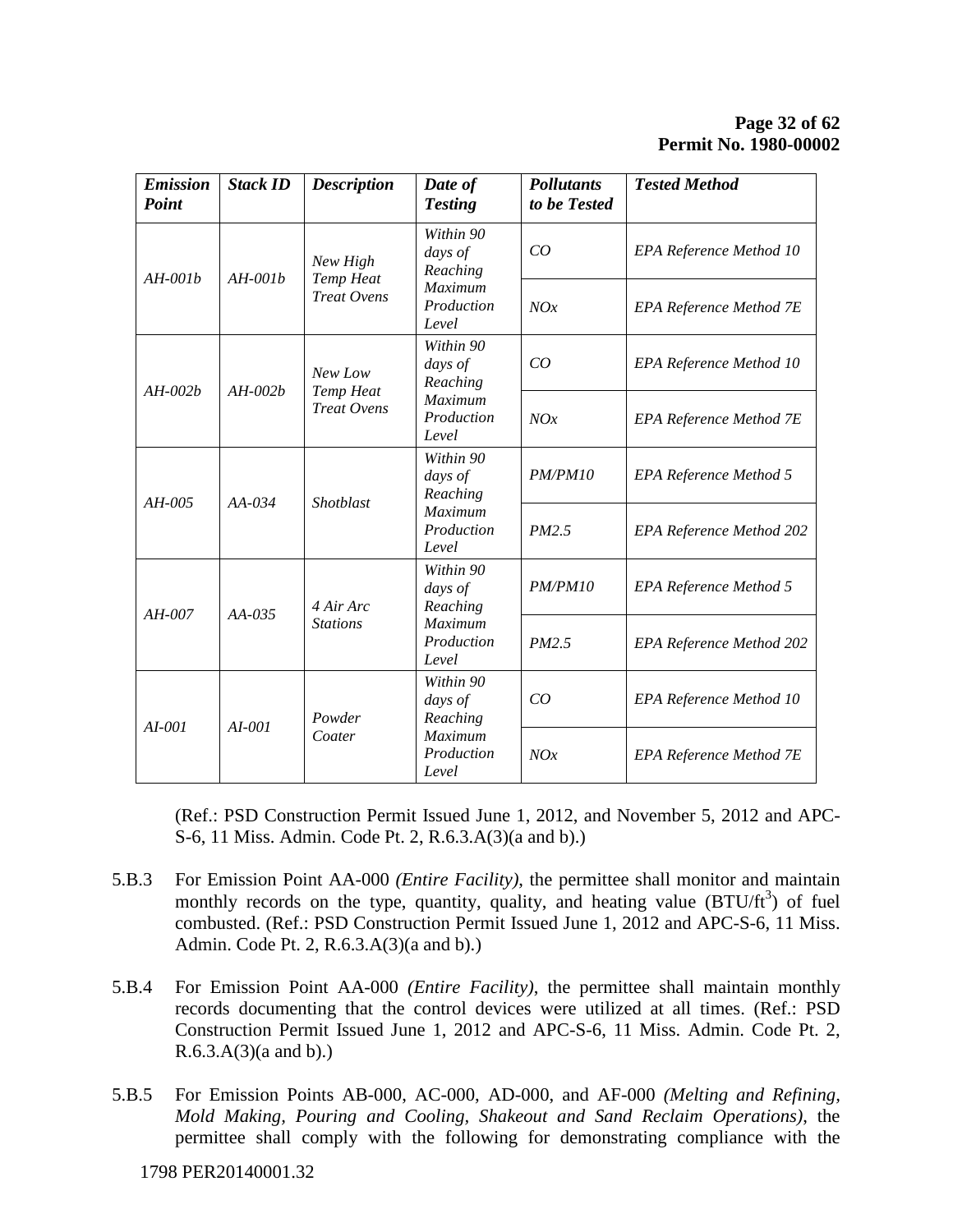applicable provisions of the Work Practice Standards in 40 CFR 63, Subpart EEEEE, specifically 40 CFR 63.7700:

- (a) For each segregated scrap storage area, bin or pile, the permittee shall either comply with the certification requirements in paragraph (b) of this section, or prepare and implement a plan for the selection and inspection of scrap according to the requirements in paragraph (c) of this section. The permittee shall have certain scrap subject to paragraph (b) of this section and other scrap subject to paragraph (c) of this section at your facility provided the scrap remains segregated until charge make-up.
- (b) The permittee shall prepare and operate at all times according to a written certification that the foundry purchases and uses only metal ingots, pig iron, slitter, or other materials that do not include post-consumer automotive body scrap, post-consumer engine blocks, post-consumer oil filters, oily turnings, lead components, mercury switches, plastics, or free organic liquids. For the purpose of this paragraph (b), "free organic liquids" is defined as material that fails the paint filter test by EPA Method 9095A, "Paint Filter Liquids Test" (Revision 1, December 1996), as published in EPA Publication SW-846 "Test Methods for Evaluating Solid Waste, Physical/Chemical Methods" (incorporated by reference—see 40 CFR 63.14). Any post-consumer engine blocks, post-consumer oil filters, or oily turnings that are processed and/or cleaned to the extent practicable such that the materials do not include lead components, mercury switches, chlorinated plastics, or free organic liquids can be included in this certification.
- (c) The permitee prepare and operate at all times according to a written plan for the selection and inspection of iron and steel scrap to minimize, to the extent practicable, the amount of organics and HAP metals in the charge materials used by the iron and steel foundry. This scrap selection and inspection plan is subject to approval by the DEQ. The permitee shall keep a copy of the plan onsite and readily available to all plant personnel with materials acquisition or inspection duties. The permitee shall provide a copy of the material specifications to each of your scrap vendors. Each plan must include the information specified in paragraphs  $(c)(1)$  through  $(3)$  of this section.
	- (1) A materials acquisition program to limit organic contaminants according to the requirements in paragraph  $(c)(1)(i)$  or  $(ii)$  of this section, as applicable.
		- (i) For scrap charged to an electric arc metal melting furnace, specifications for scrap materials to be depleted (to the extent practicable) of the presence of used oil filters, chlorinated plastic parts, organic liquids, and a program to ensure the scrap materials are drained of free liquids; or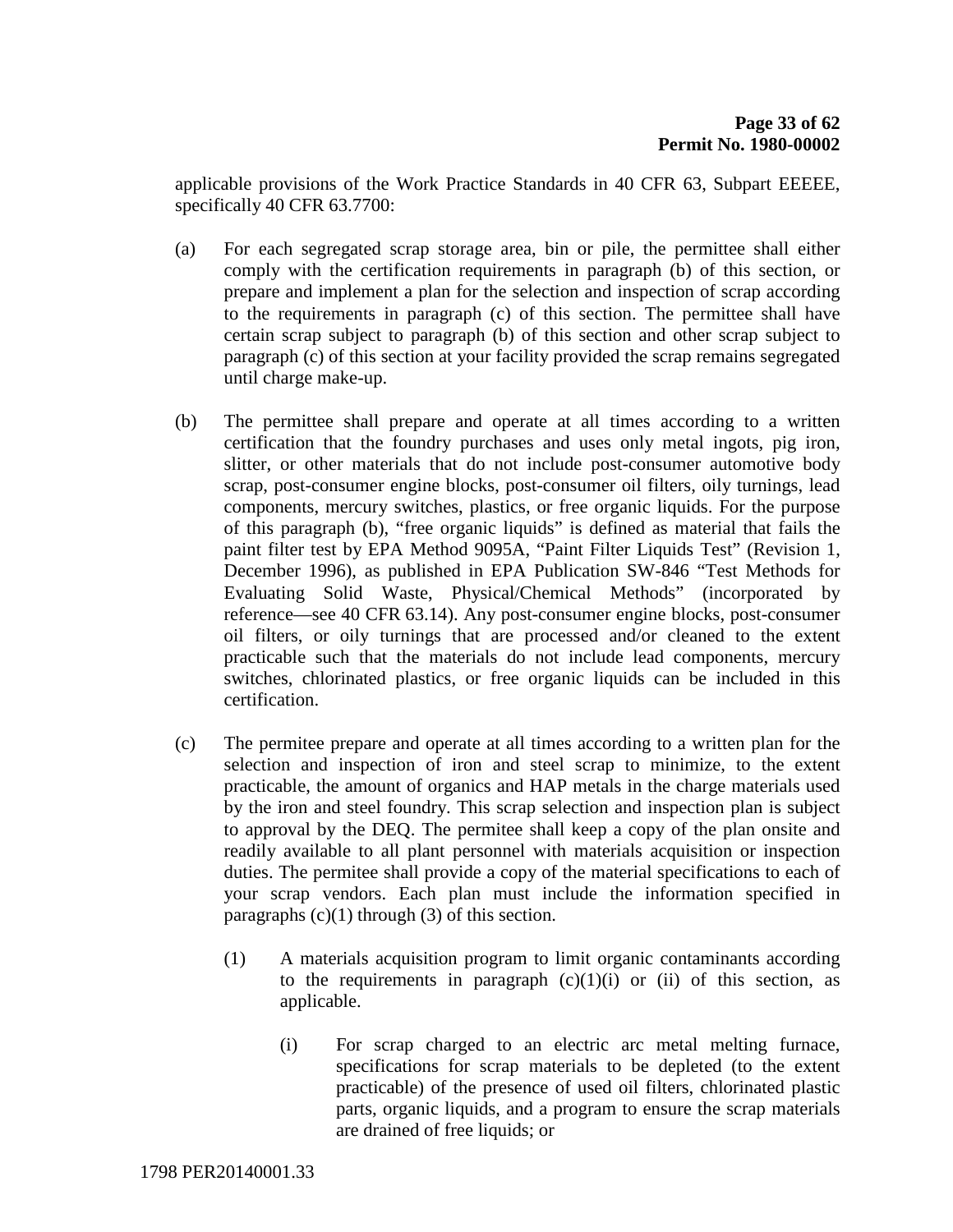- (2) A materials acquisition program specifying that the scrap supplier remove accessible mercury switches from the trunks and hoods of any automotive bodies contained in the scrap and remove accessible lead components such as batteries and wheel weights. The permittee shall either obtain and maintain onsite a copy of the procedures used by the scrap supplier for either removing accessible mercury switches or for purchasing automobile bodies that have had mercury switches removed, as applicable, or document your attempts to obtain a copy of these procedures from the scrap suppliers servicing your area.
- (3) Procedures for visual inspection of a representative portion, but not less than 10 percent, of all incoming scrap shipments to ensure the materials meet the specifications.
	- (i) The inspection procedures must identify the location(s) where inspections are to be performed for each type of shipment. Inspections may be performed at the scrap supplier's facility. The selected location(s) must provide a reasonable vantage point, considering worker safety, for visual inspection.
	- (ii) The inspection procedures must include recordkeeping requirements that document each visual inspection and the results.
	- (iii) The inspection procedures must include provisions for rejecting or returning entire or partial scrap shipments that do not meet specifications and limiting purchases from vendors whose shipments fail to meet specifications for more than three inspections in one calendar year.
	- (iv) If the inspections are performed at the scrap supplier's facility, the inspection procedures must include an explanation of how the periodic inspections ensure that not less than 10 percent of scrap purchased from each supplier is subject to inspection.
- (d) For each core making line in a new or existing iron and steel foundry, the permitee shall use a binder chemical formulation that does not contain methanol as a specific ingredient of the catalyst formulation as determined by the Material Safety Data Sheet. This requirement does not apply to the resin portion of the binder system.

(Ref.: 40 CFR 63.7700(a through d))

5.B.6 For Emission Points AB-000, AC-000, AD-000, and AF-000 *(Melting and Refining, Mold Making, Pouring and Cooling, Shakeout and Sand Reclaim Operations)*, the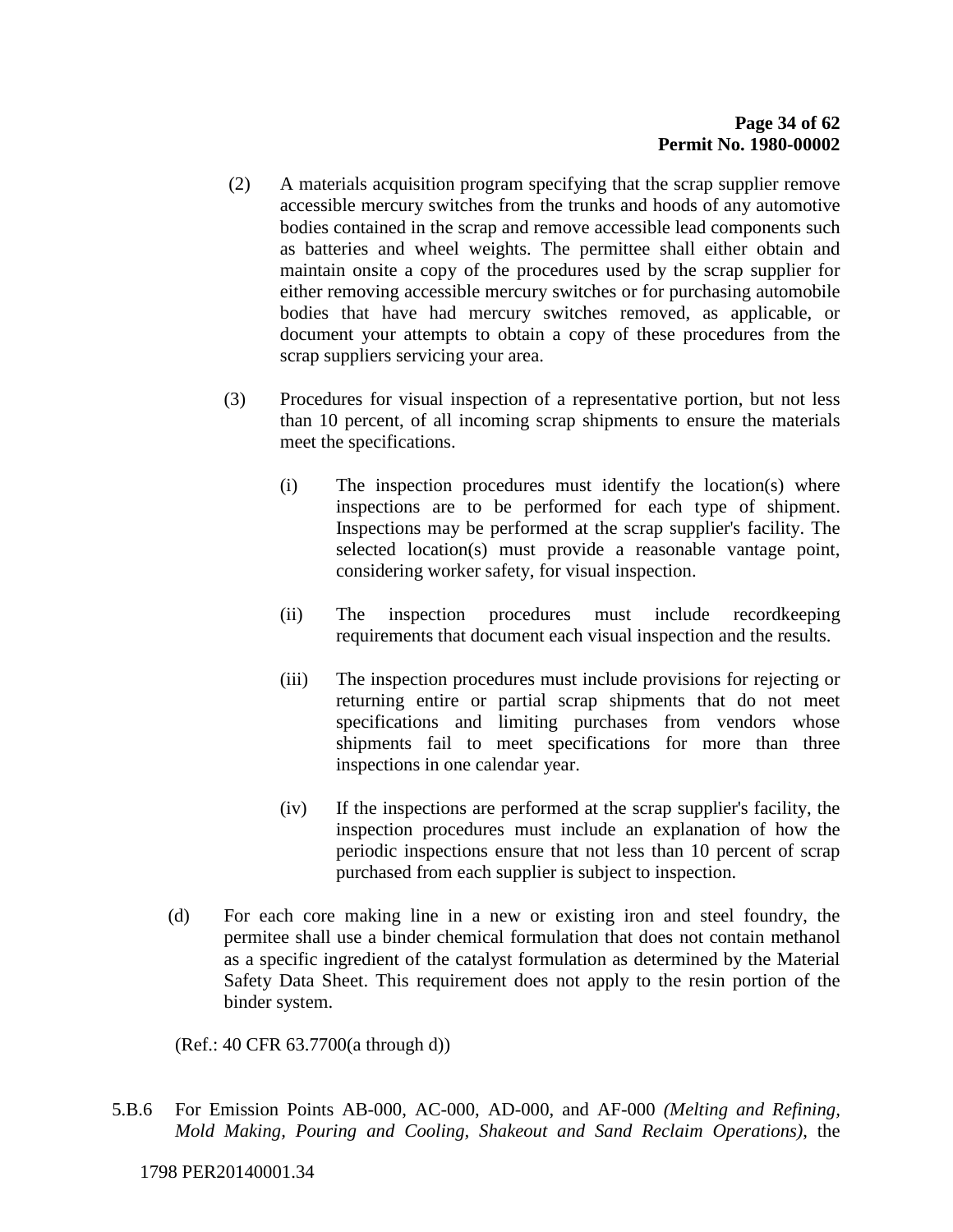permittee shall comply with the following for demonstrating compliance with the applicable provisions of the Operation and Maintenance Requirements in 40 CFR 63, Subpart EEEEE, specifically 40 CFR 63.7710:

- (a) As required by 40 CFR  $63.6(e)(1)(i)$ , the permittee shall always operate and maintain the iron and steel foundry, including air pollution control and monitoring equipment, in a manner consistent with good air pollution control practices for minimizing emissions at least to the levels required by this subpart.
- (b) The permittee shall prepare and operate at all times according to a written operation and maintenance plan for each capture and collection system and control device for an emissions source subject to a PM, metal HAP, or VOHAP emissions limit in Conditions 3.B.14 through 3.B.16 (40 CFR 63.7690(a)). The operation and maintenance plan also shall include procedures for igniting gases from mold vents in pouring areas and pouring stations that use a sand mold system. This operation and maintenance plan is subject to approval by the DEQ. Each plan shall contain the elements described in paragraphs  $(b)(1)$  through  $(6)$  of this section.
	- (1) Monthly inspections of the equipment that is important to the performance of the total capture system ( *i.e.,* pressure sensors, dampers, and damper switches). This inspection must include observations of the physical appearance of the equipment ( *e.g.,* presence of holes in the ductwork or hoods, flow constrictions caused by dents or accumulated dust in the ductwork, and fan erosion). The operation and maintenance plan must also include requirements to repair the defect or deficiency as soon as practicable.
	- (2) Preventative maintenance plan for each control device, including a preventative maintenance schedule that is consistent with the manufacturer's instructions for routine and long-term maintenance.
	- (3) A site-specific monitoring plan for each bag leak detection system. For each bag leak detection system that operates on the triboelectric effect, the monitoring plan shall be consistent with the recommendations contained in the U.S. Environmental Protection Agency guidance document "Fabric Filter Bag Leak Detection Guidance" (EPA-454/R-98-015). This baghouse monitoring plan is subject to approval by the DEQ. The permittee shall operate and maintain the bag leak detection system according to the sitespecific monitoring plan at all times. The plan shall address all of the items identified in paragraphs (b)(3)(i) through (v) of this condition.
		- (i) Installation of the bag leak detection system.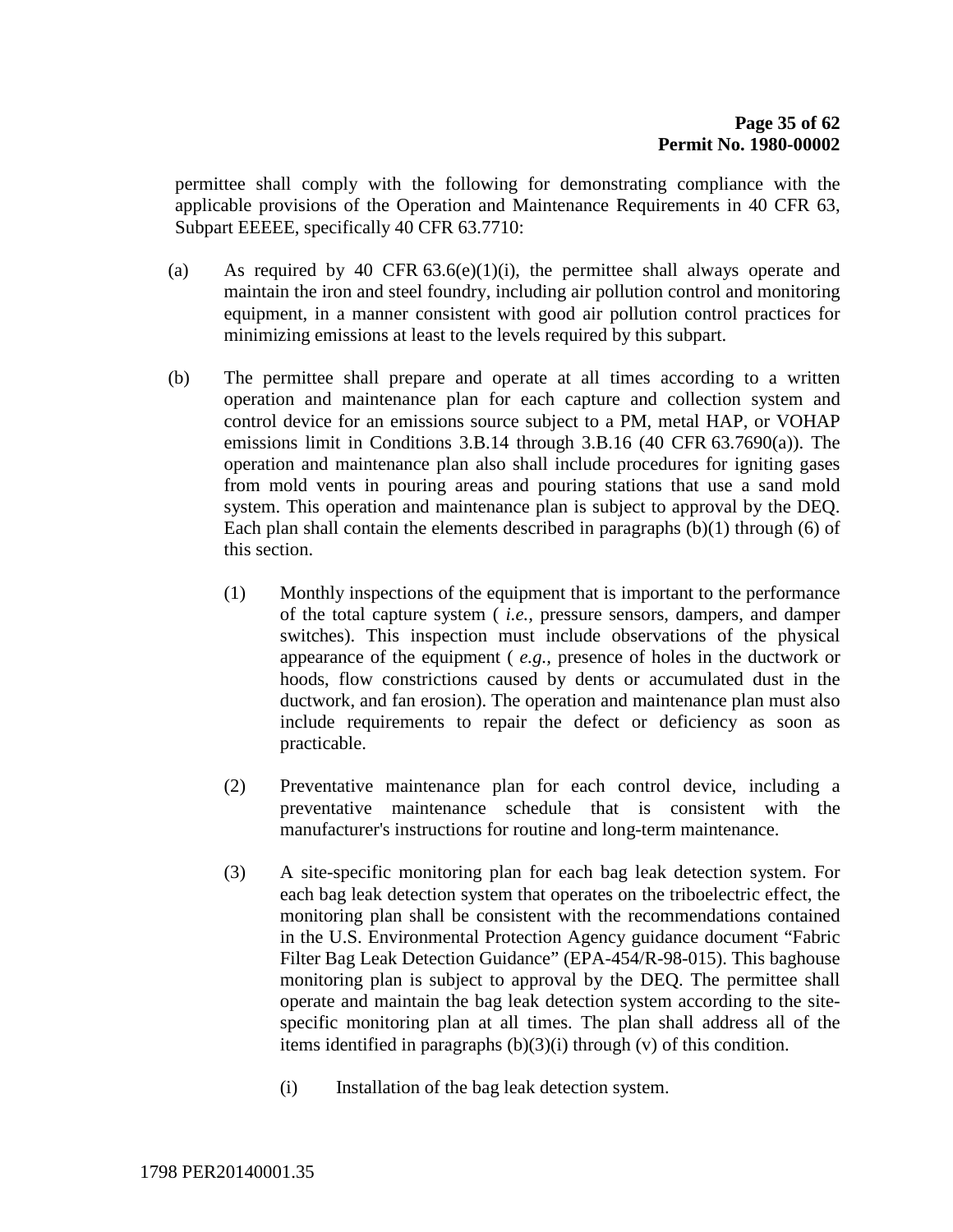- (ii) Initial and periodic adjustment of the bag leak detection system including how the alarm set-point will be established.
- (iii) Operation of the bag leak detection system including quality assurance procedures.
- (iv) How the bag leak detection system will be maintained including a routine maintenance schedule and spare parts inventory list.
- (v) How the bag leak detection system output will be recorded and stored.
- (4) Corrective action plan for each baghouse. The plan shall include the requirement that, in the event a bag leak detection system alarm is triggered, the permittee shall initiate corrective action to determine the cause of the alarm within 1 hour of the alarm, initiate corrective action to correct the cause of the problem within 24 hours of the alarm, and complete the corrective action as soon as practicable. Corrective actions taken may include, but are not limited to:
	- (i) Inspecting the baghouse for air leaks, torn or broken bags or filter media, or any other condition that may cause an increase in emissions.
	- (ii) Sealing off defective bags or filter media.
	- (iii) Replacing defective bags or filter media or otherwise repairing the control device.
	- (iv) Sealing off a defective baghouse compartment.
	- (v) Cleaning the bag leak detection system probe or otherwise repairing the bag leak detection system.
	- (vi) Making process changes.
	- (vii) Shutting down the process producing the PM emissions.
- (5) Procedures for providing an ignition source to mold vents of sand mold systems in each pouring area and pouring station unless you determine the mold vent gases either are not ignitable, ignite automatically, or cannot be ignited due to accessibility or safety issues. The permittee shall document and maintain records of this determination. The determination of ignitability, accessibility, and safety may encompass multiple casting patterns provided the castings utilize similar sand-to-metal ratios, binder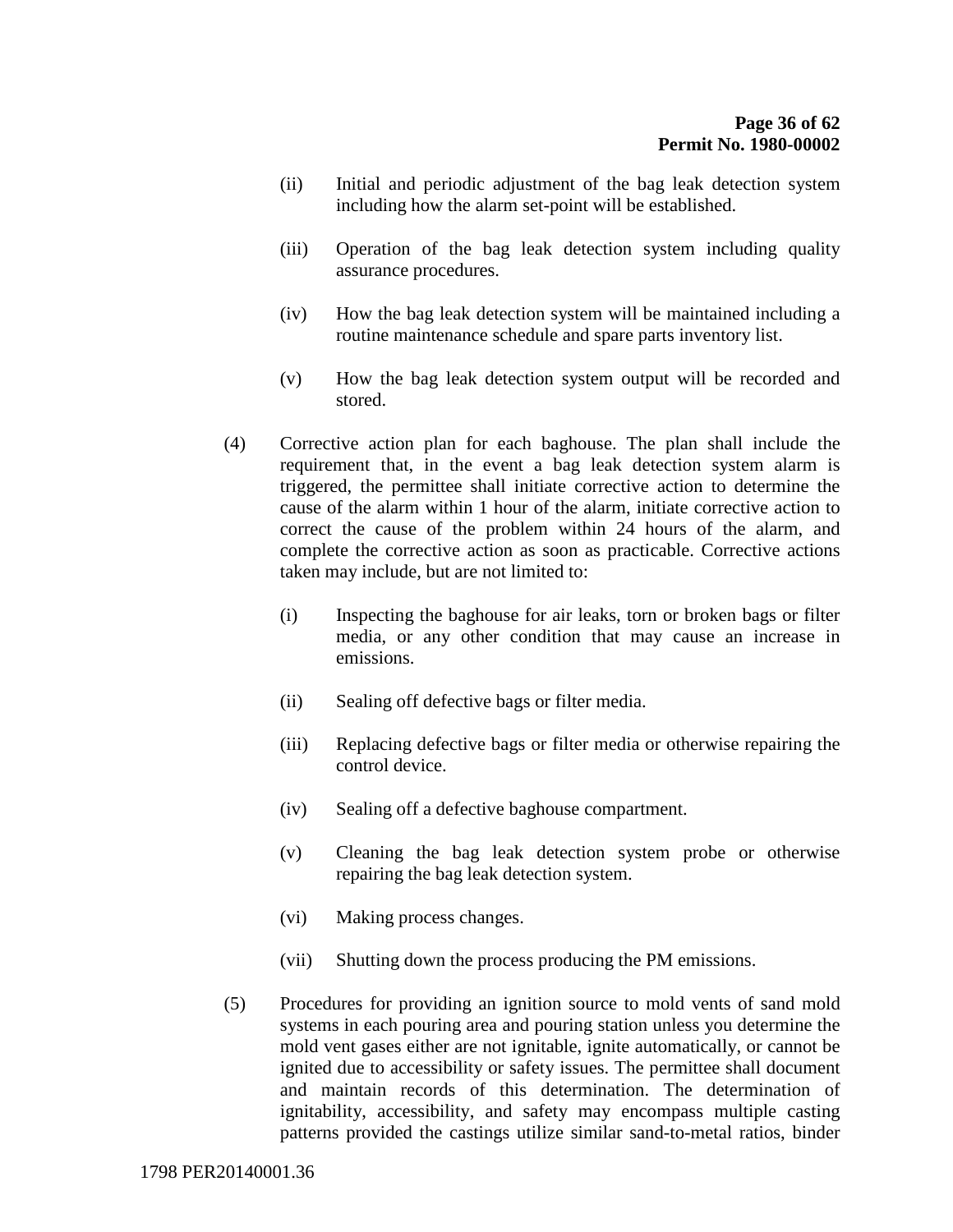formulations, and coating materials. The determination of ignitability shall be based on observations of the mold vents within 5 minutes of pouring, and the flame must be present for at least 15 seconds for the mold vent to be considered ignited. For the purpose of this determination:

- (i) Mold vents that ignite more than 75 percent of the time without the presence of an auxiliary ignition source are considered to ignite automatically; and
- (ii) Mold vents that do not ignite automatically and cannot be ignited in the presence of an auxiliary ignition source more than 25 percent of the time are considered to be not ignitable.

(Ref.: 40 CFR 63.7710)

- 5.B.7 For Emission Points AB-000, AC-000, AD-000, and AF-000 *(Melting and Refining, Mold Making, Pouring and Cooling, Shakeout and Sand Reclaim Operations)*, the permittee shall comply with the following for demonstrating compliance with the applicable provisions of the Subsequent Performance Test in 40 CFR 63, Subpart EEEEE, specifically 40 CFR 63.63.7731:
	- (a) The permittee shall conduct subsequent performance tests to demonstrate compliance with all applicable PM or total metal HAP and VOHAP emissions limitations in Conditions 3.B.14 and 3.B.15 (40 CFR 63.7690) no less frequently than every 5 years and each time you elect to change an operating limit or to comply with a different alternative emissions limit, if applicable. The requirement to conduct performance tests every 5 years does not apply to an emissions source for which a continuous emissions monitoring system (CEMS) is used to demonstrate continuous compliance.
	- (b) The permittee shall conduct subsequent performance tests to demonstrate compliance with the opacity limit in Condition 3.B.16 (40 CFR  $63.7690(a)(7)$ ) no less frequently than once every 6 months.

(Ref.: 40 CFR 63.7731)

- 5.B.8 For Emission Points AB-000, AC-000, AD-000, and AF-000 *(Melting and Refining, Mold Making, Pouring and Cooling, Shakeout and Sand Reclaim Operations)*, the permittee shall comply with the following for demonstrating compliance with the applicable provisions of the Performance Test Procedures in 40 CFR 63, Subpart EEEEE, specifically 40 CFR 63.7732:
	- (a) The permittee shall conduct each performance test that applies to the iron and steel foundry based on the selected compliance alternative, if applicable,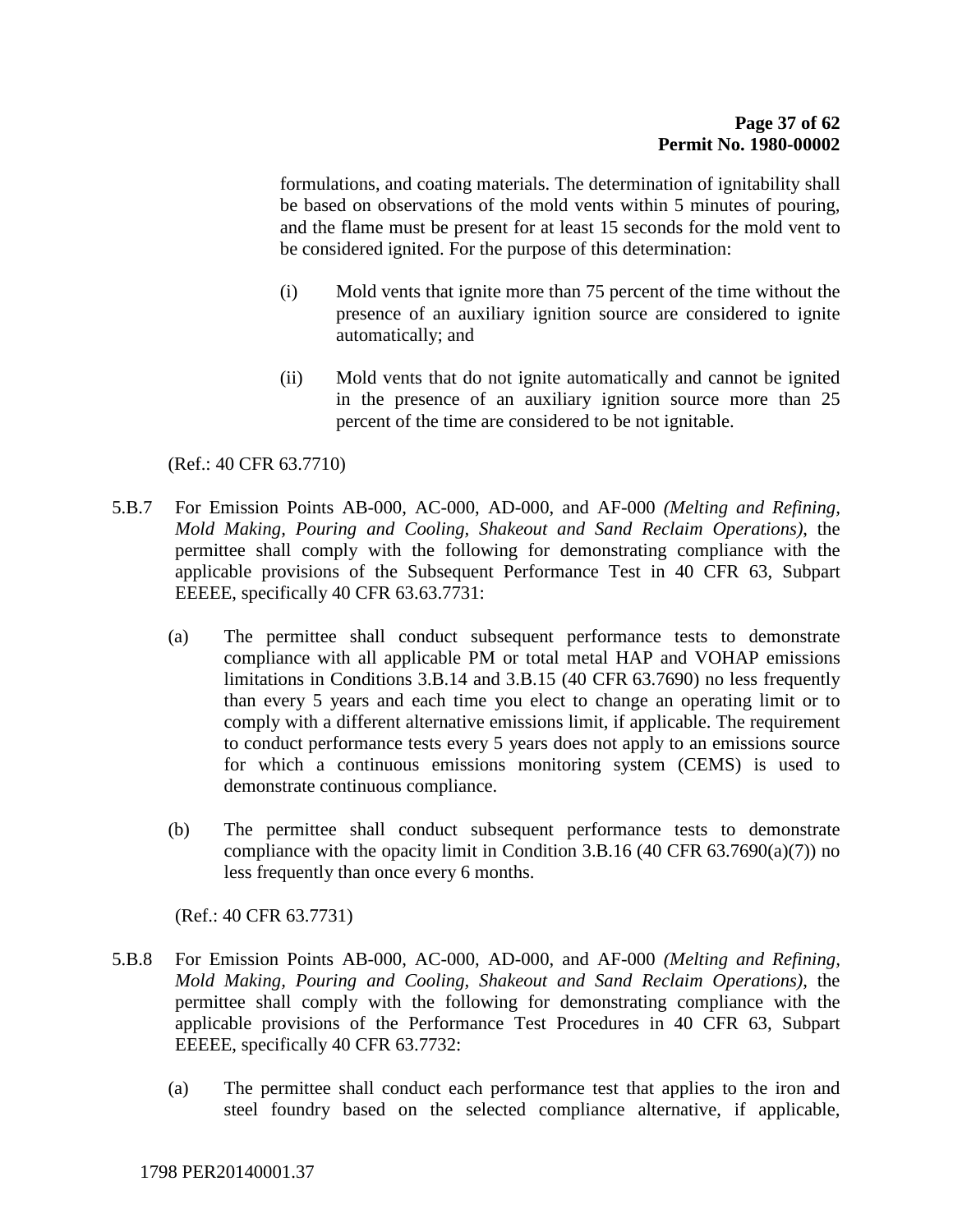according to the requirements in 40 CFR  $63.7(e)(1)$  and the conditions specified in paragraphs (b) through (i) of this section.

- (b) To determine compliance with the applicable emissions limit for PM in Conditions 3.B.14 and 3.B15 (40 CFR  $63.7690(a)(1)(i)$  through  $(a)(5)(i)$ ) for a metal melting furnace and pouring stationfollow the test methods and procedures in paragraphs  $(b)(1)$  through  $(6)$  of this section.
	- (1) Determine the concentration of PM according to the test methods in 40 CFR part 60, appendix A that are specified in paragraphs  $(b)(1)(i)$  through (v) of this section.
		- (i) Method 1 or 1A to select sampling port locations and the number of traverse points in each stack or duct. Sampling sites must be located at the outlet of the control device (or at the outlet of the emissions source if no control device is present) prior to any releases to the atmosphere.
		- (ii) Method 2, 2A, 2C, 2D, 2F, or 2G to determine the volumetric flow rate of the stack gas.
		- (iii) Method 3, 3A, or 3B to determine the dry molecular weight of the stack gas.
		- (iv) Method 4 to determine the moisture content of the stack gas.
		- (v) Method 5, 5B, 5D, 5F, or 5I, as applicable, to determine the PM concentration. The PM concentration is determined using only the front-half (probe rinse and filter) of the PM catch.
	- (2) Collect a minimum sample volume of 60 dscf of gas during each PM sampling run. A minimum of three valid test runs are needed to comprise a performance test.
	- (3) For electric arc metal melting furnaces, sample only during normal production conditions, which may include, but are not limited to the following cycles: Charging, melting, alloying, refining, slagging, and tapping.
	- (4) Determine the total mass of metal charged to the furnace.

$$
EF_{\rm PM} = C_{PM} x \left(\frac{Q}{M_{Charge}}\right) x \left(\frac{t_{test}}{7,000}\right) (Eq. 1) \left(\frac{lb}{ton}\right) of metal \quad (Eq. 1)
$$

Where: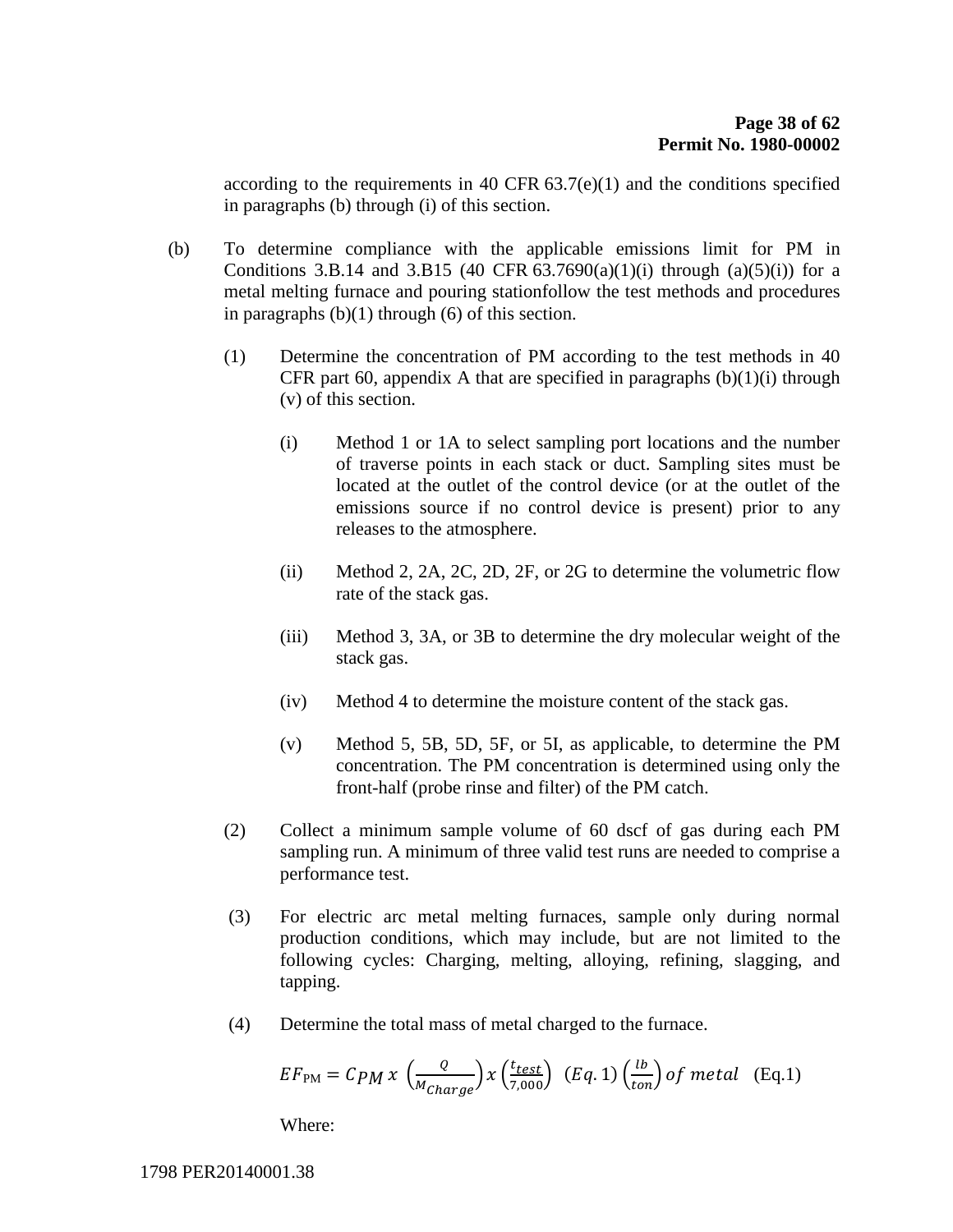$EF<sub>PM</sub>$  = Mass emissions rate of PM, pounds of PM per ton (lb/ton) of metal charged;

 $C_{PM}$  = Concentration of PM measured during performance test run, gr/dscf;

 $Q =$  Volumetric flow rate of exhaust gas, dry standard cubic feet per minute (dscfm);

 $M_{\text{charge}}$  = Mass of metal charged during performance test run, tons;

 $t_{test}$  = Duration of performance test run, minutes; and

 $7,000 =$  Unit conversion factor, grains per pound (gr/lb).

- (c) To determine compliance with the applicable emissions limit for total metal HAP in Conditions 3.B.14 and 3.B15 (40 CFR  $63.7690(a)(1)(ii)$  through  $(a)(5)(ii)$ ) for a metal melting furnace and pouring station follow the test methods and procedures in paragraphs  $(c)(1)$  through  $(6)$  of this section.
	- (1) Determine the concentration of total metal HAP according to the test methods in 40 CFR part 60, appendix A that are specified in paragraphs  $(c)(1)(i)$  through  $(v)$  of this section.
		- (i) Method 1 or 1A to select sampling port locations and the number of traverse points in each stack or duct. Sampling sites must be located at the outlet of the control device (or at the outlet of the emissions source if no control device is present) prior to any releases to the atmosphere.
		- (ii) Method 2, 2A, 2C, 2D, 2F, or 2G to determine the volumetric flow rate of the stack gas.
		- (iii) Method 3, 3A, or 3B to determine the dry molecular weight of the stack gas.
		- (iv) Method 4 to determine the moisture content of the stack gas.
		- (v) Method 29 to determine the total metal HAP concentration.
	- (2) A minimum of three valid test runs are needed to comprise a performance test.
	- (3) For cupola metal melting furnaces, sample only during times when the cupola is on blast.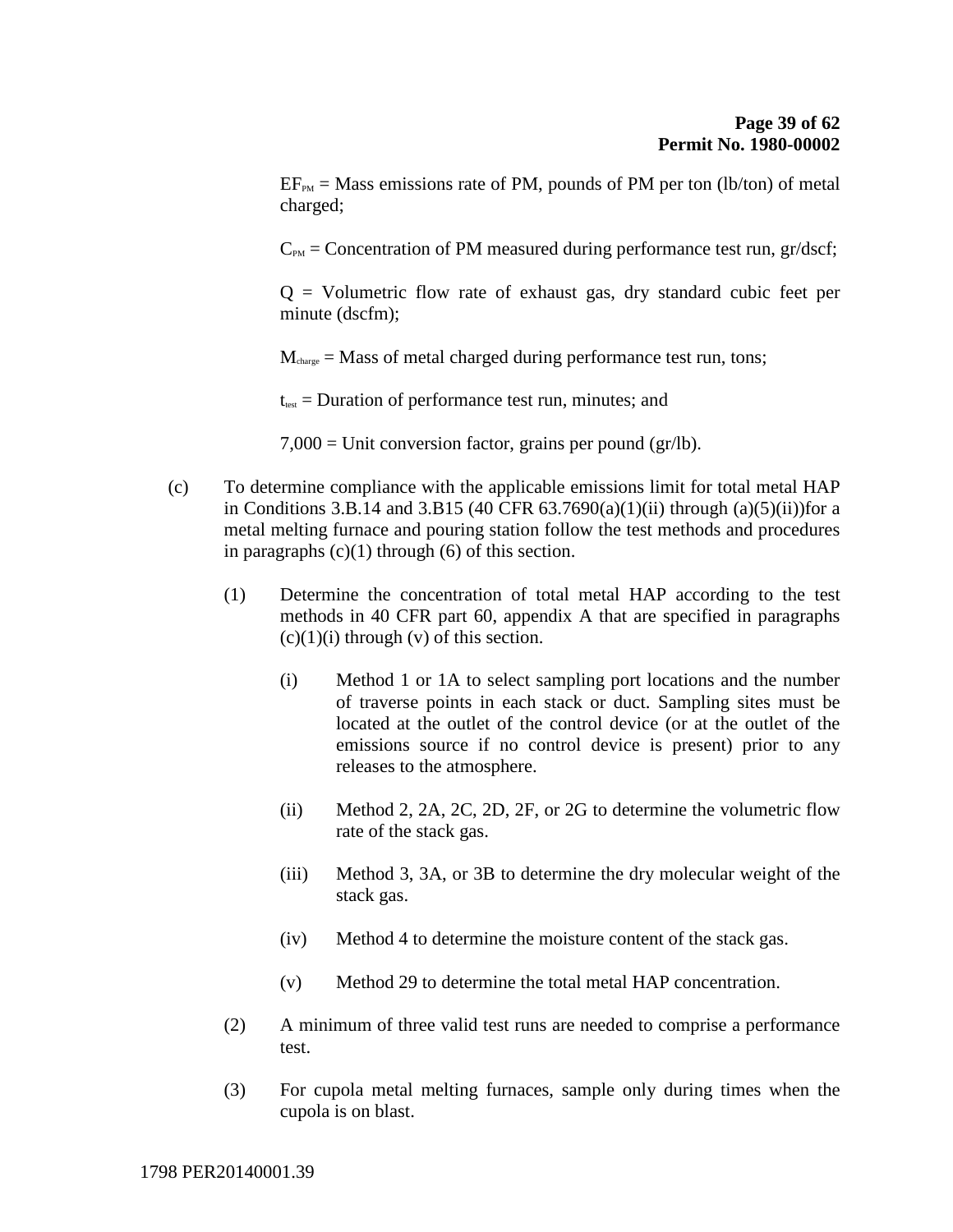- (4) For electric arc and electric induction metal melting furnaces, sample only during normal production conditions, which may include, but are not limited to the following cycles: Charging, melting, alloying, refining, slagging, and tapping.
- (5) For scrap preheaters, sample only during normal production conditions, which may include, but are not limited to the following cycles: Charging, heating, and discharging.
- (6) Determine the total mass of metal charged to the furnace during each performance test run and calculate the total metal HAP emissions rate (pounds of total metal HAP per ton (lb/ton) of metal charged) using Equation 2 of this section:

$$
EFT_{MHAP} = C_{TMHAP} x \left(\frac{Q}{M_{Change}}\right) x \left(\frac{t_{test}}{7,000}\right) \ (Eq. 2)
$$

Where:

 $EF<sub>TMHAP</sub> = Emissions$  rate of total metal HAP, pounds of total metal HAP per ton (lb/ton) of metal charged;

 $C_{\text{TMHAP}}$  = Concentration of total metal HAP measured during performance test run, gr/dscf;

 $Q =$  Volumetric flow rate of exhaust gas, dscfm;

 $M<sub>charge</sub>$  = Mass of metal charged during performance test run, tons;

 $t_{\text{test}}$  = Duration of performance test run, minutes; and

 $7,000 =$  Unit conversion factor, gr/lb.

- (d) To determine compliance with the opacity limit in Condition 3.B.16 (40 CFR  $63.7690(a)(7)$  for fugitive emissions from buildings or structures housing any iron and steel foundry emissions source at the iron and steel foundry, follow the procedures in paragraphs  $(d)(1)$  and  $(2)$  of this section.
	- (1) Using a certified observer, conduct each opacity test according to the requirements in EPA Method 9 (40 CFR part 60, appendix A) and 40 CFR 63.6(h)(5). The certified observer may identify a limited number of openings or vents that appear to have the highest opacities and perform opacity observations on the identified openings or vents in lieu of performing observations for each opening or vent from the building or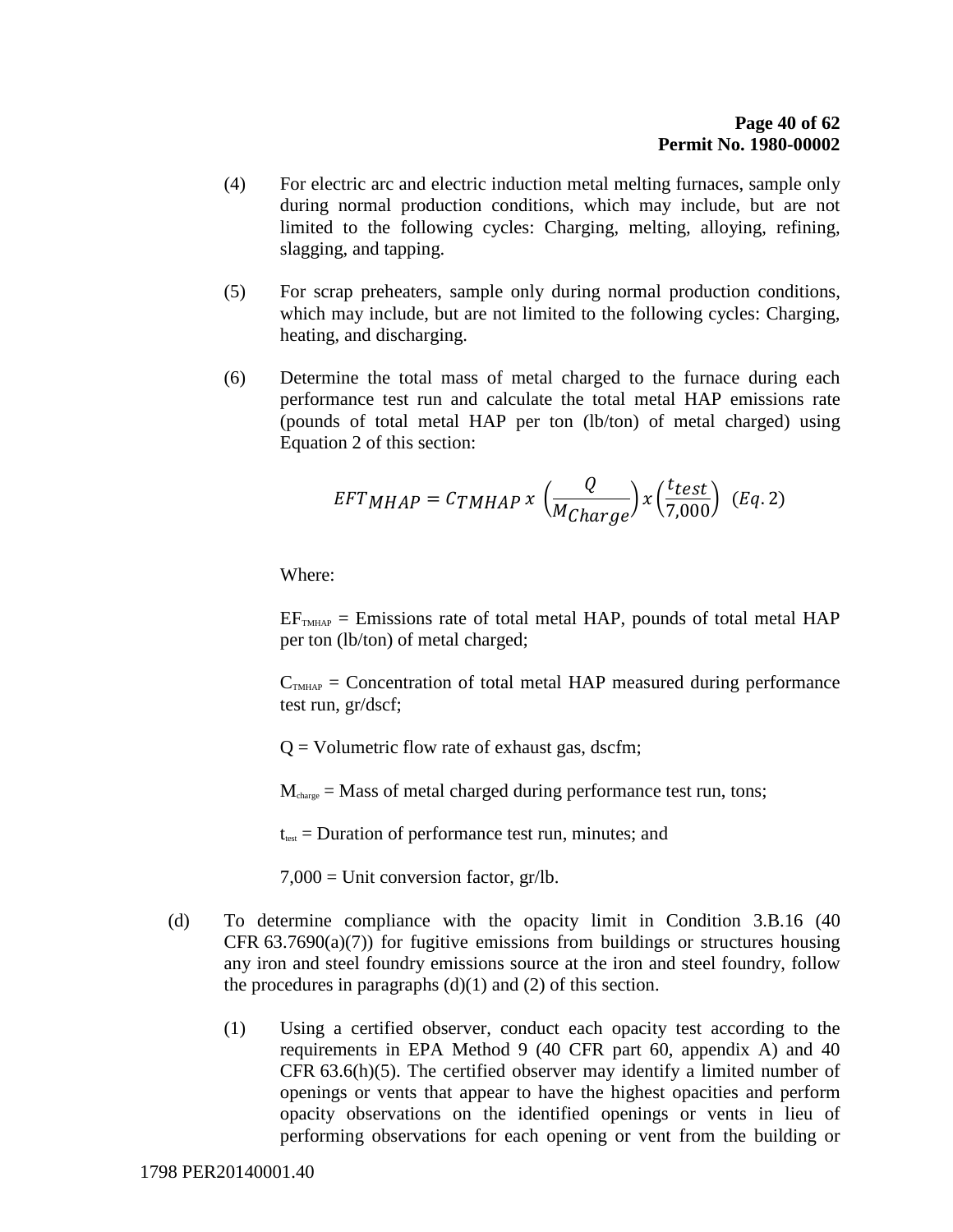structure. Alternatively, a single opacity observation for the entire building or structure may be performed, if the fugitive release points afford such an observation.

(2) During testing intervals when PM performance tests, if applicable, are being conducted, conduct the opacity test such the opacity observations are recorded during the PM performance tests.

(Ref.: 40 CFR 63.7732)

- 5.B.9 For Emission Points AB-000, AC-000, AD-000, and AF-000 *(Melting and Refining, Mold Making, Pouring and Cooling, Shakeout and Sand Reclaim Operations)*, the permittee shall comply the following for demonstrating compliance with the applicable provisions of the Continuous Compliance Requirements in 40 CFR 63, Subpart EEEEE, specifically 40 CFR 63.7740:
	- (a) For each negative pressure baghouse or positive pressure baghouse equipped with a stack that is applied to meet any PM or total metal HAP emissions limitation in this subpart, the permittee shall at all times monitor the relative change in PM loadings using a bag leak detection system according to the requirements in Condition 5.B.10 (40 CFR 63.7741(b)).
	- (b) For each baghouse, regardless of type, that is applied to meet any PM or total metal HAP emissions limitation in this subpart, the permittee shall conduct inspections at their specified frequencies according to the requirements specified in paragraphs  $(c)(1)$  through  $(8)$  of this section.
		- (1) Monitor the pressure drop across each baghouse cell each day to ensure pressure drop is within the normal operating range identified in the manual.
		- (2) Confirm that dust is being removed from hoppers through weekly visual inspections or other means of ensuring the proper functioning of removal mechanisms.
		- (3) Check the compressed air supply for pulse-jet baghouses each day.
		- (4) Monitor cleaning cycles to ensure proper operation using an appropriate methodology.
		- (5) Check bag cleaning mechanisms for proper functioning through monthly visual inspections or equivalent means.
		- (6) Make monthly visual checks of bag tension on reverse air and shaker-type baghouses to ensure that bags are not kinked (kneed or bent) or lying on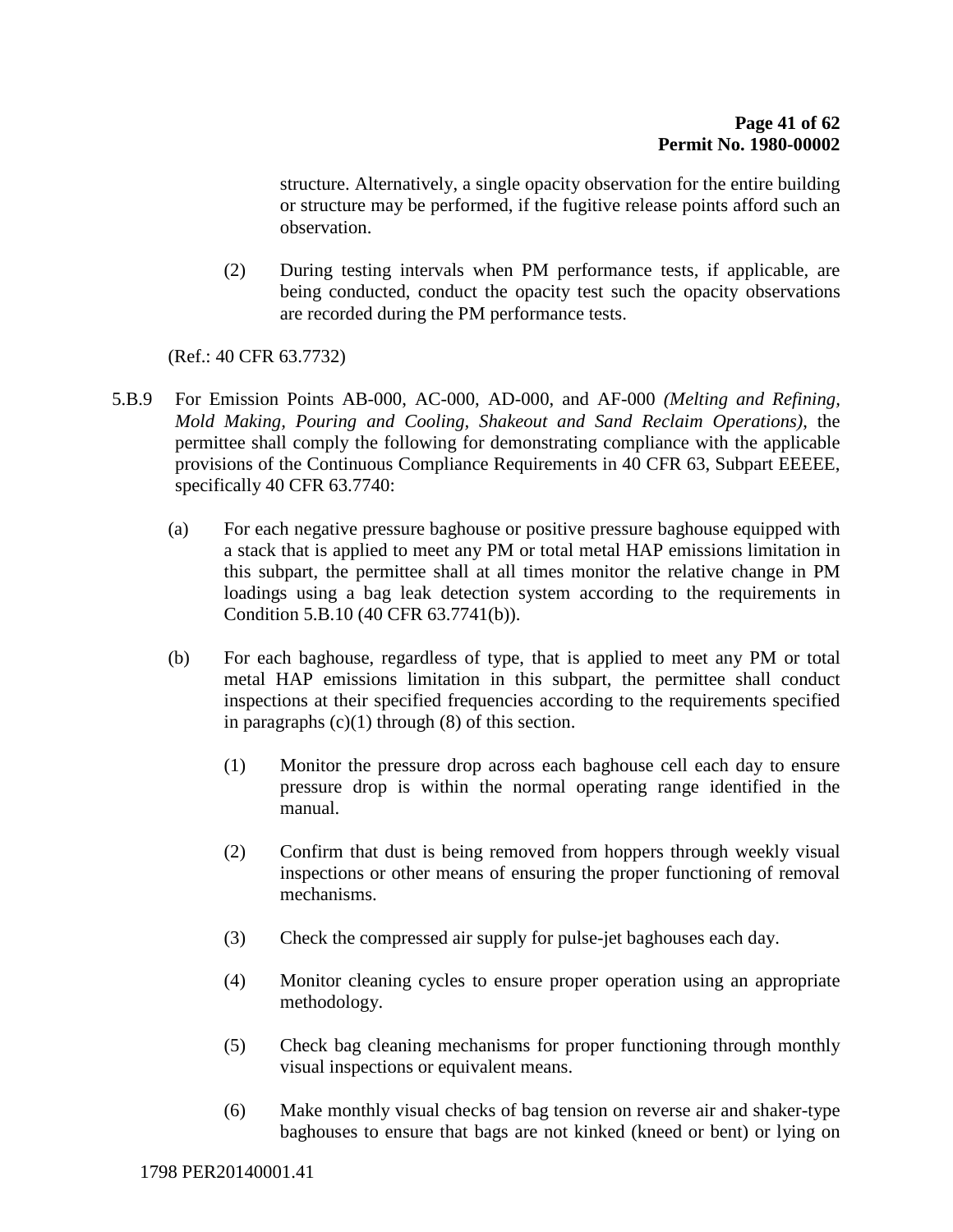their sides. You do not have to make this check for shaker-type baghouses using self-tensioning (spring-loaded) devices.

- (7) Confirm the physical integrity of the baghouse through quarterly visual inspections of the baghouse interior for air leaks.
- (8) Inspect fans for wear, material buildup, and corrosion through quarterly visual inspections, vibration detectors, or equivalent means.

(Ref.: 40 CFR 63.7740(b) and (c))

- 5.B.10 For Emission Points AB-000, AC-000, AD-000, and AF-000 *(Melting and Refining, Mold Making, Pouring and Cooling, Shakeout and Sand Reclaim Operations)*, the permittee shall comply with the following for determining the applicable provisions of the Installation, Operation, and Maintenance Requirements for Monitors in 40 CFR 63, Subpart EEEEE, specifically 40 CFR 63.7741:
	- (b) For each negative pressure baghouse or positive pressure baghouse equipped with a stack that is applied to meet any PM or total metal HAP emissions limitation in this subpart, you must install, operate, and maintain a bag leak detection system according to the requirements in paragraphs  $(b)(1)$  through  $(7)$  of this section.
		- (1) The system must be certified by the manufacturer to be capable of detecting emissions of particulate matter at concentrations of 10 milligrams per actual cubic meter (0.0044 grains per actual cubic foot) or less.
		- (2) The bag leak detection system sensor must provide output of relative particulate matter loadings and the owner or operator shall continuously record the output from the bag leak detection system using electronic or other means ( *e.g.,* using a strip chart recorder or a data logger).
		- (3) The system must be equipped with an alarm that will sound when an increase in relative particulate loadings is detected over the alarm set point established in the operation and maintenance plan, and the alarm must be located such that it can be heard by the appropriate plant personnel.
		- (4) The initial adjustment of the system must, at minimum, consist of establishing the baseline output by adjusting the sensitivity (range) and the averaging period of the device, and establishing the alarm set points and the alarm delay time (if applicable).
		- (5) Following the initial adjustment, do not adjust the sensitivity or range, averaging period, alarm set point, or alarm delay time without approval from the DEQ. Except, once per quarter, the permittee may adjust the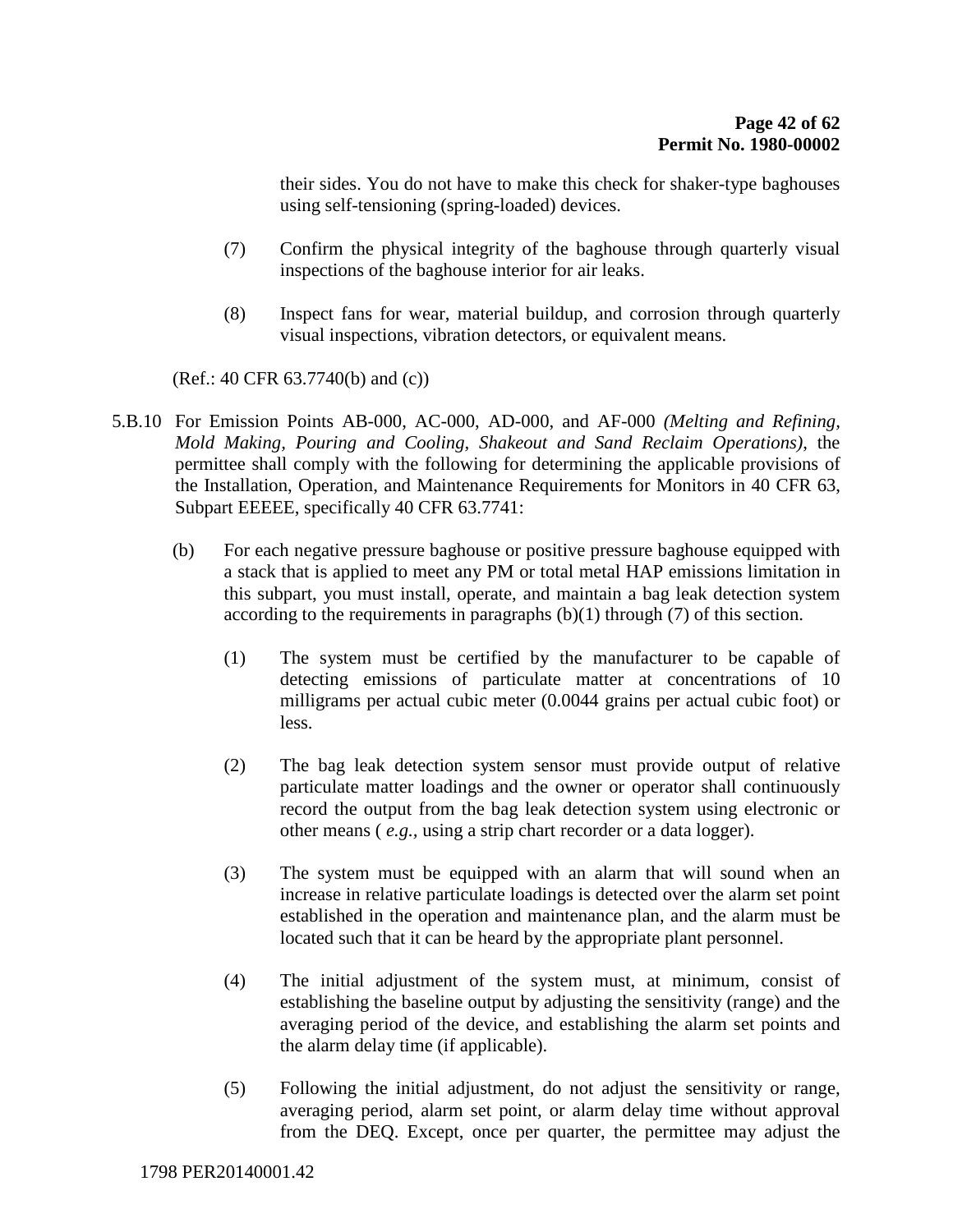sensitivity of the bag leak detection system to account for seasonable effects including temperature and humidity according to the procedures in the operation and maintenance plan required by Condition 5.B.6 (40 CFR 63.7710(b)).

- (6) For negative pressure, induced air baghouses, and positive pressure baghouses that are discharged to the atmosphere through a stack, the bag leak detector sensor must be installed downstream of the baghouse and upstream of any wet scrubber.
- (7) Where multiple detectors are required, the system's instrumentation and alarm may be shared among detectors.

(Ref.: 40 CFR 63.7741(b)

- 5.B.11 For Emission Points AB-000, AC-000, AD-000, and AF-000 *(Melting and Refining, Mold Making, Pouring and Cooling, Shakeout and Sand Reclaim Operations)*, the permittee shall comply with the following for determining compliance with the applicable provisions of the Monitoring and Collection of Data for Demonstrating Continuous Compliance in 40 CFR 63, Subpart EEEEE, specifically 40 CFR 63.7742:
	- (a) Except for monitoring malfunctions, associated repairs, and required quality assurance or control activities (including as applicable, calibration checks and required zero and span adjustments), the permittee shall monitor continuously (or collect data at all required intervals) any time a source of emissions is operating.
	- (b) The permittee may not use data recorded during monitoring malfunctions, associated repairs, and required quality assurance or control activities in data averages and calculations used to report emissions or operating levels or to fulfill a minimum data availability requirement, if applicable. The permittee shall use all the data collected during all other periods in assessing compliance.
	- (c) A monitoring malfunction is any sudden, infrequent, not reasonably preventable failure of the monitoring system to provide valid data. Monitoring failures that are caused in part by poor maintenance or careless operation are not malfunctions.

(Ref.: 40 CFR 63.7742)

5.B.12 For Emission Points AB-000, AC-000, AD-000, and AF-000 *(Melting and Refining, Mold Making, Pouring and Cooling, Shakeout and Sand Reclaim Operations)*, the permittee shall comply with the applicable provisions of the Demonstration of Continuous Compliance with Emission Limitations in 40 CFR 63, Subpart EEEEE, specifically 40 CFR 63.7743: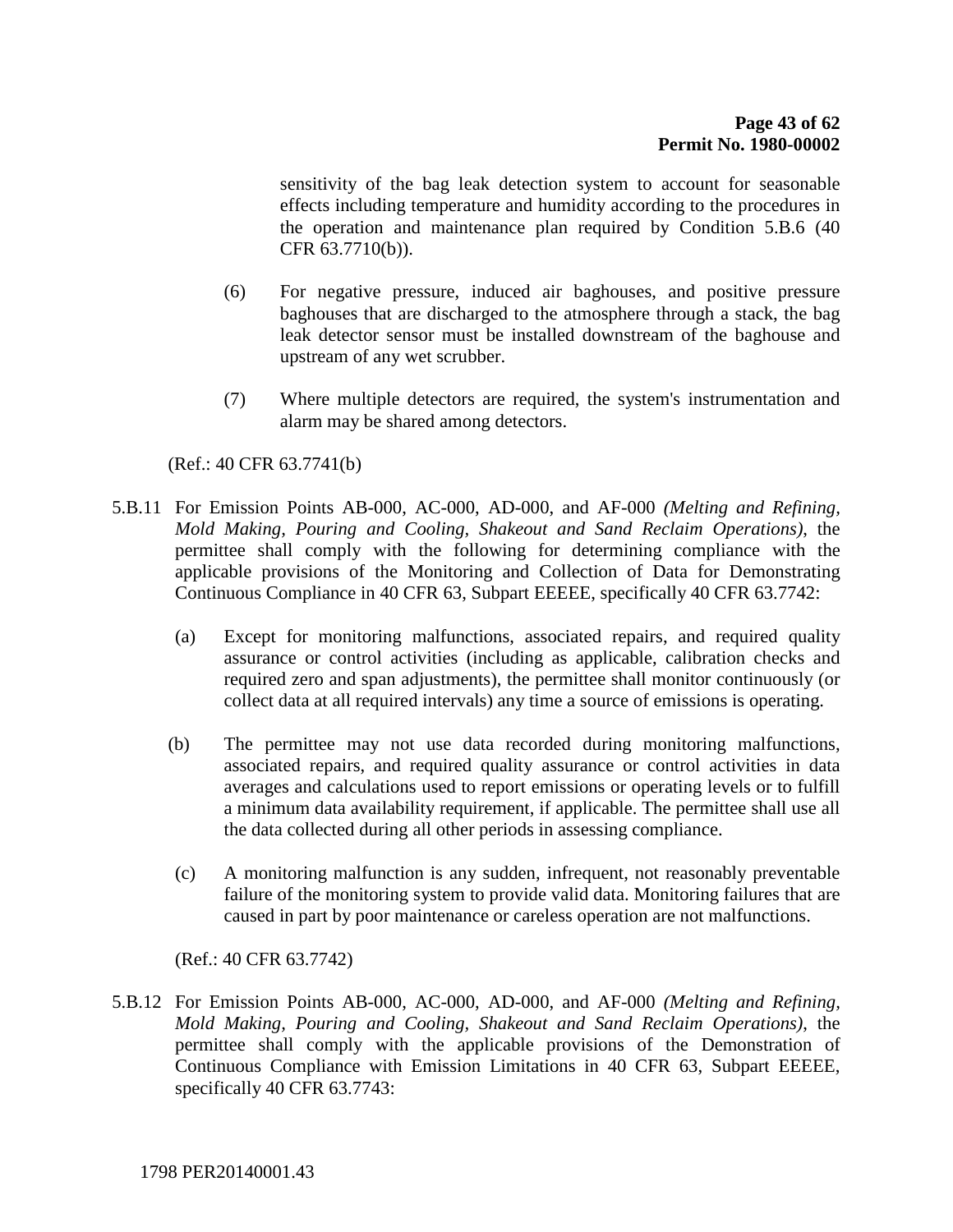- (a) The permittee shall demonstrate continuous compliance by meeting the applicable conditions in paragraphs  $(a)(1)$  through  $(12)$  of this section. When alternative emissions limitations are provided for a given emissions source, the permittee shall comply with the alternative emissions limitation most recently selected as the compliance alternative.
	- (1) For each electric arc metal melting furnace, at an existing iron and steel foundry,
		- (i) Maintaining the average PM concentration in the exhaust stream at or below 0.005 gr/dscf; or
		- (ii) Maintaining the average total metal HAP concentration in the exhaust stream at or below 0.0004 gr/dscf.
	- (2) For each pouring station at an existing iron and steel foundry,
		- (i) Maintaining the average PM concentration in the exhaust stream at or below 0.010 gr/dscf; or
		- (ii) Maintaining the average total metal HAP concentration in the exhaust stream at or below 0.0008 gr/dscf.
	- (3) For each building or structure housing any iron and steel foundry emissions source at the iron and steel foundry, maintaining the opacity of any fugitive emissions from foundry operations discharged to the atmosphere at or below 20 percent opacity (6-minute average), except for one 6-minute average per hour that does not exceed 27 percent opacity.
	- (4) Conducting subsequent performance tests at least every 5 years for each emissions source subject to an emissions limit for PM, total metal HAP, or VOHAP in Conditions 3.B.14 and 3.B.15 (40 CFR 63.7690(a)) and subsequent performance tests at least every 6 months for each building or structure subject to the opacity limit in Condition 3.B.17 (40 CFR 63.7690(a)(7)).
- (b) For each baghouse,
	- (1) Inspecting and maintaining each baghouse according to the requirements of Condition 5.B.9 (40 CFR  $63.7740(c)(1)$  through (8)) and recording all information needed to document conformance with these requirements; and
	- (2) If the baghouse is equipped with a bag leak detection system, maintaining records of the times the bag leak detection system sounded, and for each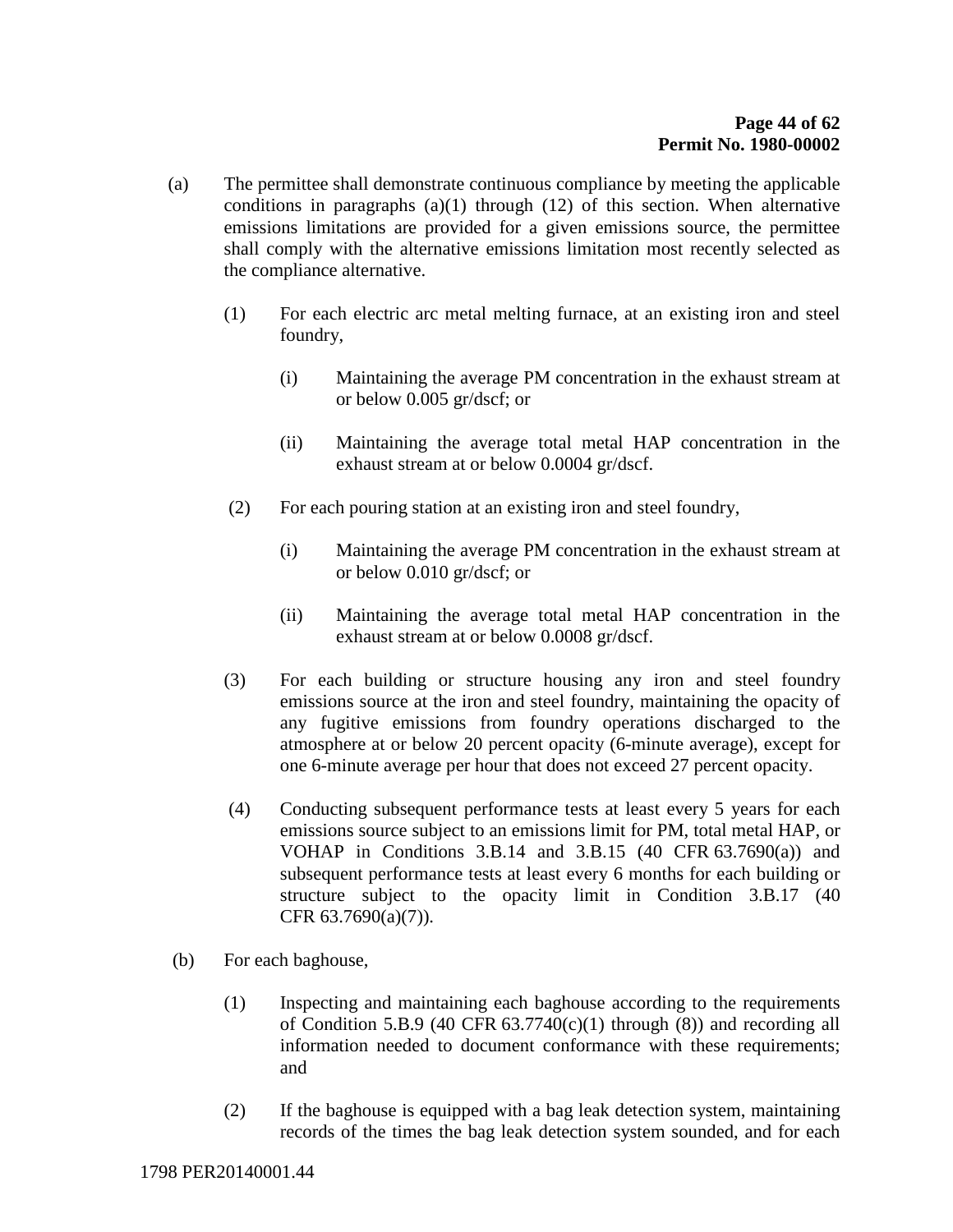valid alarm, the time you initiated corrective action, the corrective action taken, and the date on which corrective action was completed.

(Ref.: 40 CFR 63.7743(a)(1, 3 thru 6) and (c))

- 5.B.13 For Emission Points AB-000, AC-000, AD-000, and AF-000 *(Melting and Refining, Mold Making, Pouring and Cooling, Shakeout and Sand Reclaim Operations)*, the permittee shall comply with the following for demonstrating compliance with the applicable provisions of the Demonstration of Continuous Compliance with Work Practice Standards in 40 CFR 63, Subpart EEEEE, specifically 40 CFR 63.7744(a through c), by the compliance date.
	- (a) The permittee shall maintain records that document continuous compliance with the certification requirements in Condition 5.B.5(b) (40 CFR 63.7700(b)) or with the procedures in the scrap selection and inspection plan required in Condition 5.B.5(c) (40 CFR 63.7700(c)). The records documenting compliance with the scrap selection and inspection plan must include a copy (kept onsite) of the procedures used by the scrap supplier for either removing accessible mercury switches or for purchasing automobile bodies that have had mercury switches removed, as applicable.
	- (b) The permittee shall keep records of the chemical composition of all catalyst binder formulations applied in each core making line to demonstrate continuous compliance with the requirements in Condition 5.B.5(d) (40 CFR 63.7700(d)).

(Ref.: 40 CFR 63.7744(a through b)

- 5.B.14 For Emission Points AB-000, AC-000, AD-000, and AF-000 *(Melting and Refining, Mold Making, Pouring and Cooling, Shakeout and Sand Reclaim Operations)*, the permittee shall comply with the following for determining compliance with the applicable provisions of the Demonstration of Continuous Compliance with Operation and Maintenance Requirements in 40 CFR 63, Subpart EEEEE, specifically 40 CFR 63.7745:
	- (a) For each capture system and control device for an emissions source subject to an emissions limit in Condition 3.B.14 through 3.B.16 (40 CFR  $63.7690(a)$ ), the permittee shall demonstrate continuous compliance with the operation and maintenance requirements of Condition 5.B.6 (40 CFR 63.7710) by:
		- (1) Making monthly inspections of capture systems and initiating corrective action according to Condition 5.B.6(b)(1) (40 CFR  $63.7710(b)(1)$ ) and recording all information needed to document conformance with these requirements;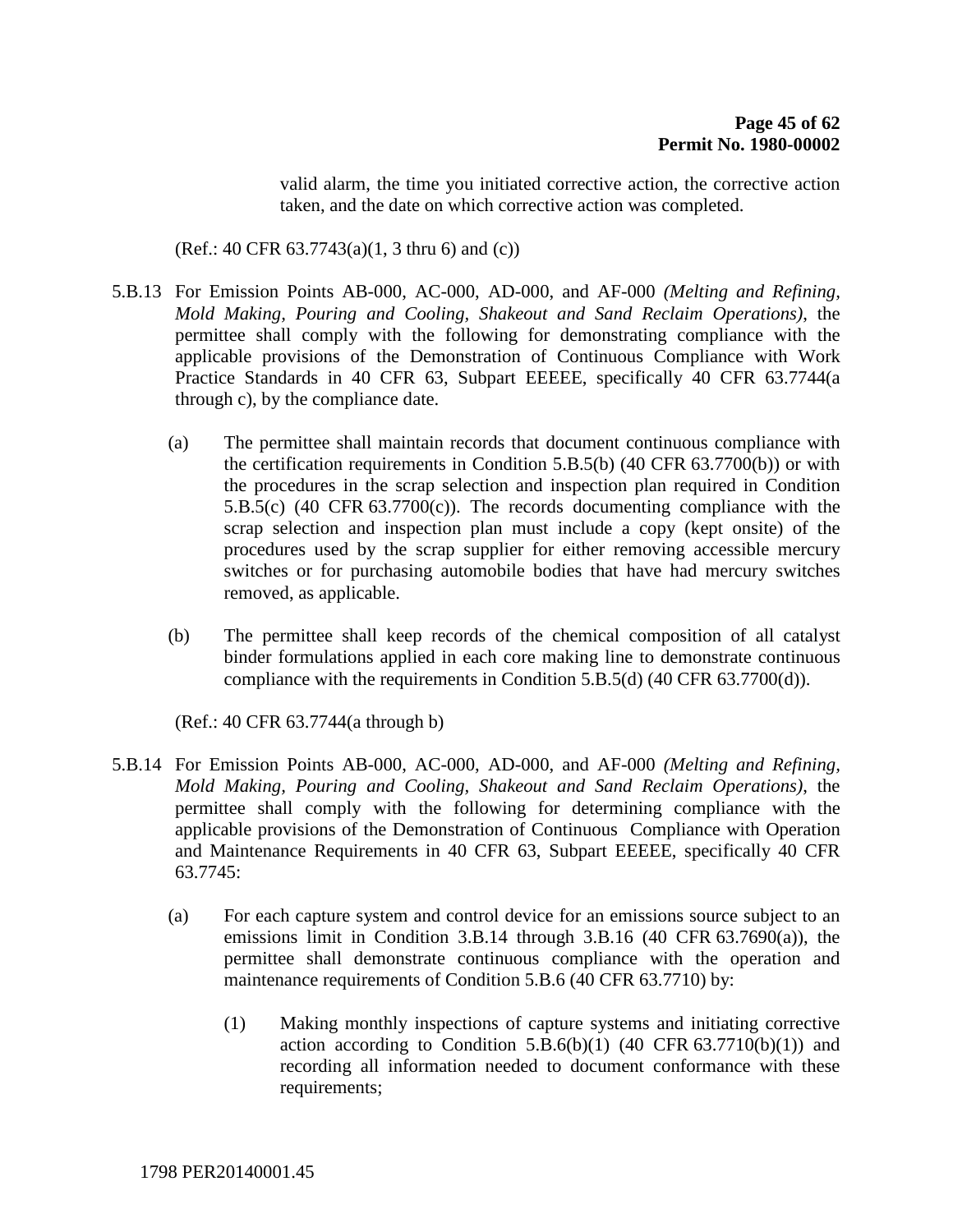- (2) Performing preventative maintenance for each control device according to the preventive maintenance plan required by Condition  $5.B.6(b)(3)$  (40) CFR  $63.7710(b)(3)$  and recording all information needed to document conformance with these requirements;
- (3) Operating and maintaining each bag leak detection system according to the site-specific monitoring plan required by Condition 5.B.6(b)(4) (40 CFR 63.7710(b)(4)) and recording all information needed to demonstrate conformance with these requirements;
- (4) Initiating and completing corrective action for a bag leak detection system alarm according to the corrective action plan required by Condition  $5.B.6(b)(5)$  (40 CFR  $63.7710(b)(5)$ ) and recording all information needed to document conformance with these requirements; and
- (5) Igniting gases from mold vents according to the procedures in the plan required by Condition 5.B.6(b)(6) (40 CFR  $63.7710(b)(6)$ ). (Any instance where the permittee fails to follow the procedures is a deviation that must be included in your semiannual compliance report.)
- (b) The permittee shall maintain a current copy of the operation and maintenance plans required by Condition 5.B.6(b) (40 CFR 63.7710(b)) onsite and available for inspection upon request. The permittee shall keep the plans for the life of the iron and steel foundry or until the iron and steel foundry is no longer subject to the requirements of 40 CFR 63, Subpart EEEEE.

(Ref.: 40 CFR 63.7745)

- 5.B.15 For Emission Points AB-000, AC-000, AD-000, and AF-000 *(Melting and Refining, Mold Making, Pouring and Cooling, Shakeout and Sand Reclaim Operations)*, the permittee shall comply with the following for determining compliance with the applicable provisions of the Recordkeeping Requirements in 40 CFR 63, Subpart EEEEE, specifically 40 CFR 63.7752 and 63.7753:
	- (a) The permittee shall keep the records specified in paragraphs  $(a)(1)$  through  $(4)$  of this section:
		- (1) A copy of each notification and report that you submitted to comply with this subpart, including all documentation supporting any initial notification or notification of compliance status that you submitted, according to the requirements of 40 CFR  $63.10(b)(2)(xiv)$ .
		- (2) The records specified in 40 CFR  $63.6(e)(3)(iii)$  through (v) related to startup, shutdown, and malfunction.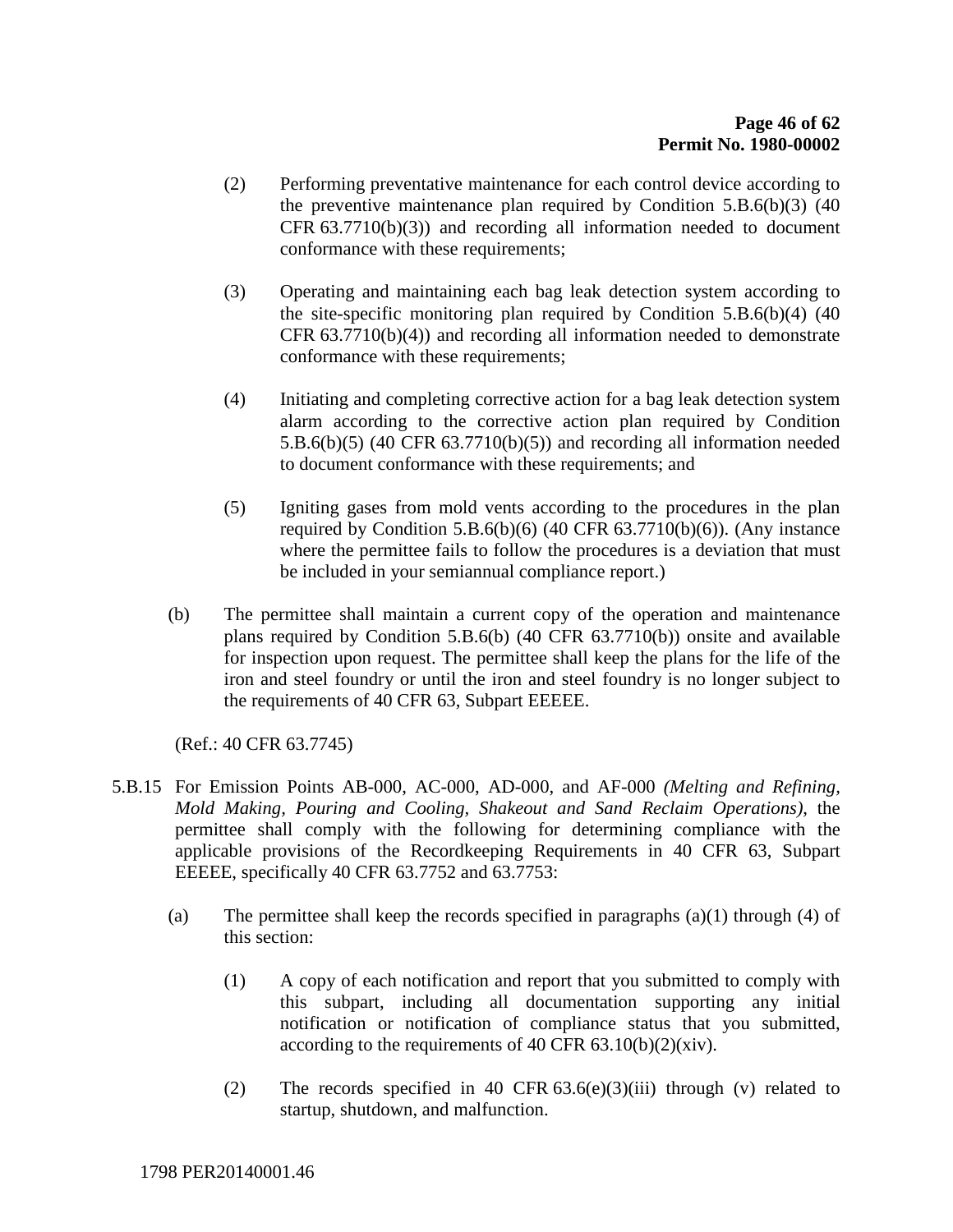- (3) Records of performance tests and performance evaluations as required by 40 CFR 63.10(b)(2)(viii).
- (4) Records of the annual quantity of each chemical binder or coating material used to coat or make molds and cores, the Material Data Safety Sheet or other documentation that provides the chemical composition of each component, and the annual quantity of HAP used in these chemical binder or coating materials at the foundry as calculated from the recorded quantities and chemical compositions (from Material Data Safety Sheets or other documentation).
- (b) The permittee shall keep the following records for each CEMS.
	- (1) Records described in 40 CFR  $(3.10(b)(2)(vi)$  through  $(xi)$ .
	- (2) Previous ( *i.e.,* superseded) versions of the performance evaluation plan as required in 40 CFR  $63.8(d)(3)$ .
	- (3) Request for alternatives to relative accuracy tests for CEMS as required in 40 CFR 63.8(f)(6)(i).
	- (4) Records of the date and time that each deviation started and stopped, and whether the deviation occurred during a period of startup, shutdown, or malfunction or during another period.
- (c) The permittee shall keep the records required by Conditions 5.B.12 through 5.B.14 (40 CFR 63.7743, 63.7744, and 63.7745) to show continuous compliance with each emissions limitation, work practice standard, and operation and maintenance requirement that applies to you.
- (d) The permittee shall keep your records in a form suitable and readily available for expeditious review, according to the requirements of 40 CFR 63.10(b)(1).
- (e) As specified in 40 CFR 63.10(b)(1), the permittee shall keep each record for 5 years following the date of each occurrence, measurement, maintenance, corrective action, report, or record.
- (f) The permittee shall keep each record onsite for at least 2 years after the date of each occurrence, measurement, maintenance, corrective action, report, or record according to the requirements in 40 CFR  $63.10(b)(1)$ . The permittee can keep the records for the previous 3 years offsite.

(Ref.: 40 CFR 63.7752 and 63.7753)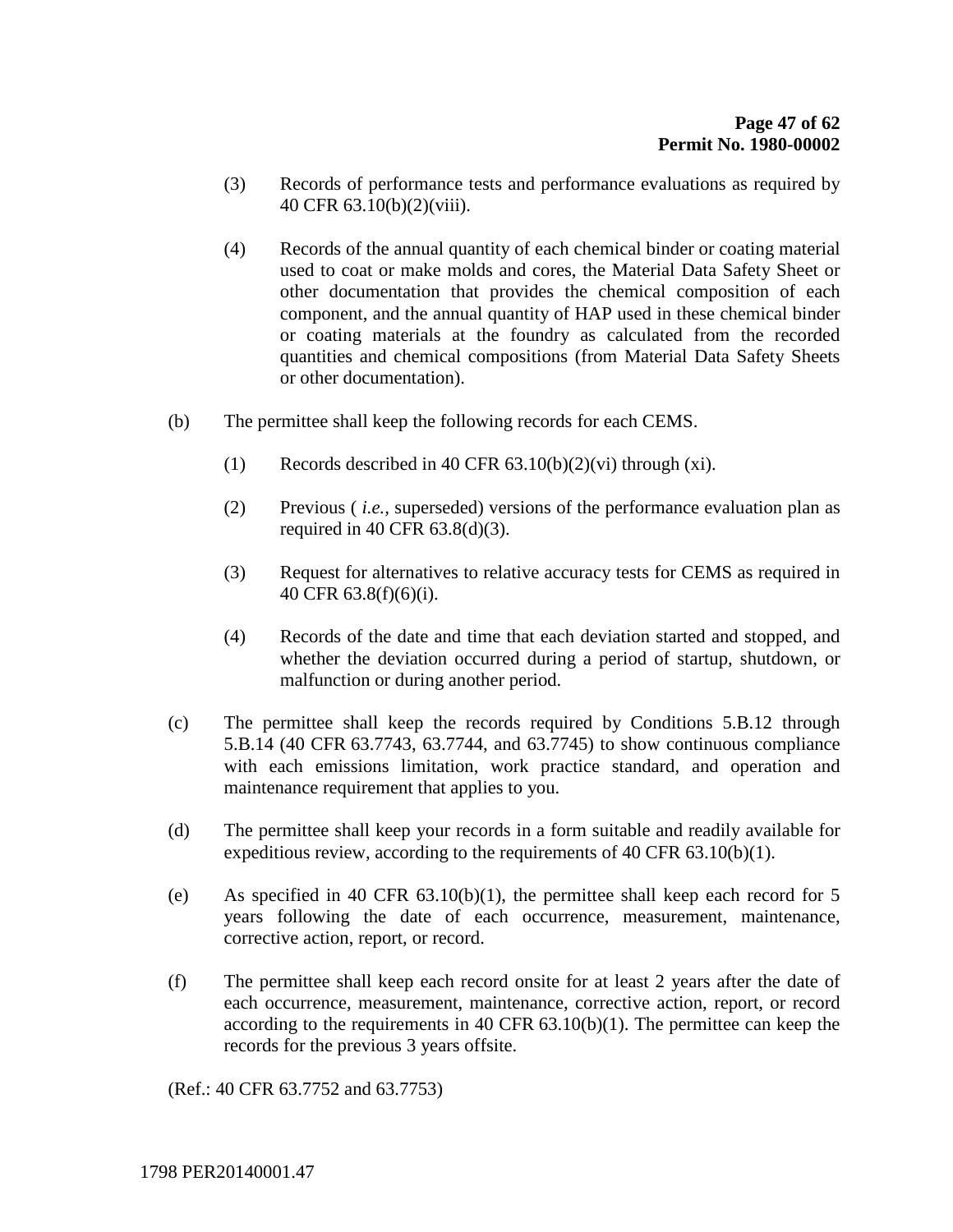- 5.B.16 For Emission Point AF-003 *(Thermal Sand Reclaim Baghouse)*, the permittee shall comply with the following for determining compliance with the applicable provisions of the Monitoring in 40 CFR 60, Subpart UUU, specifically 40 CFR 60.734:
	- (a) With the exception of the process units described in paragraphs (b), (c), and (d) of this section, the permittee who uses a dry control device to comply with the mass emission standard shall install, calibrate, maintain, and operate a continuous monitoring system to measure and record the opacity of emissions discharged into the atmosphere from the control device.
	- (b) In lieu of a continuous opacity monitoring system, the permittee of a ball clay vibrating grate dryer, a bentonite rotary dryer, a diatomite flash dryer, a diatomite rotary calciner, a feldspar rotary dryer, a fire clay rotary dryer, an industrial sand fluid bed dryer, a kaolin rotary calciner, a perlite rotary dryer, a roofing granules fluid bed dryer, a roofing granules rotary dryer, a talc rotary calciner, a titanium dioxide spray dryer, a titanium dioxide fluid bed dryer, a vermiculite fluid bed dryer, or a vermiculite rotary dryer who uses a dry control device may have a certified visible emissions observer measure and record three 6-minute averages of the opacity of visible emissions to the atmosphere each day of operation in accordance with Method 9 of appendix A of part 60.
	- (c) The permittee of a ball clay rotary dryer, a diatomite rotary dryer, a feldspar fluid bed dryer, a fuller's earth rotary dryer, a gypsum rotary dryer, a gypsum flash calciner, gypsum kettle calciner, an industrial sand rotary dryer, a kaolin rotary dryer, a kaolin multiple hearth furnace, a perlite expansion furnace, a talc flash dryer, a talc rotary dryer, a titanium dioxide direct or indirect rotary dryer or a vermiculite expansion furnace who uses a dry control device is exempt from the monitoring requirements of this section.
	- (d) The permittee of an affected facility subject to the provisions of this subpart who uses a wet scrubber to comply with the mass emission standard for any affected facility shall install, calibrate, maintain, and operate monitoring devices that continuously measure and record the pressure loss of the gas stream through the scrubber and the scrubbing liquid flow rate to the scrubber. The pressure loss monitoring device must be certified by the manufacturer to be accurate within 5 percent of water column gauge pressure at the level of operation. The liquid flow rate monitoring device must be certified by the manufacturer to be accurate within 5 percent of design scrubbing liquid flow rate.

(Ref.: 40 CFR 60.734)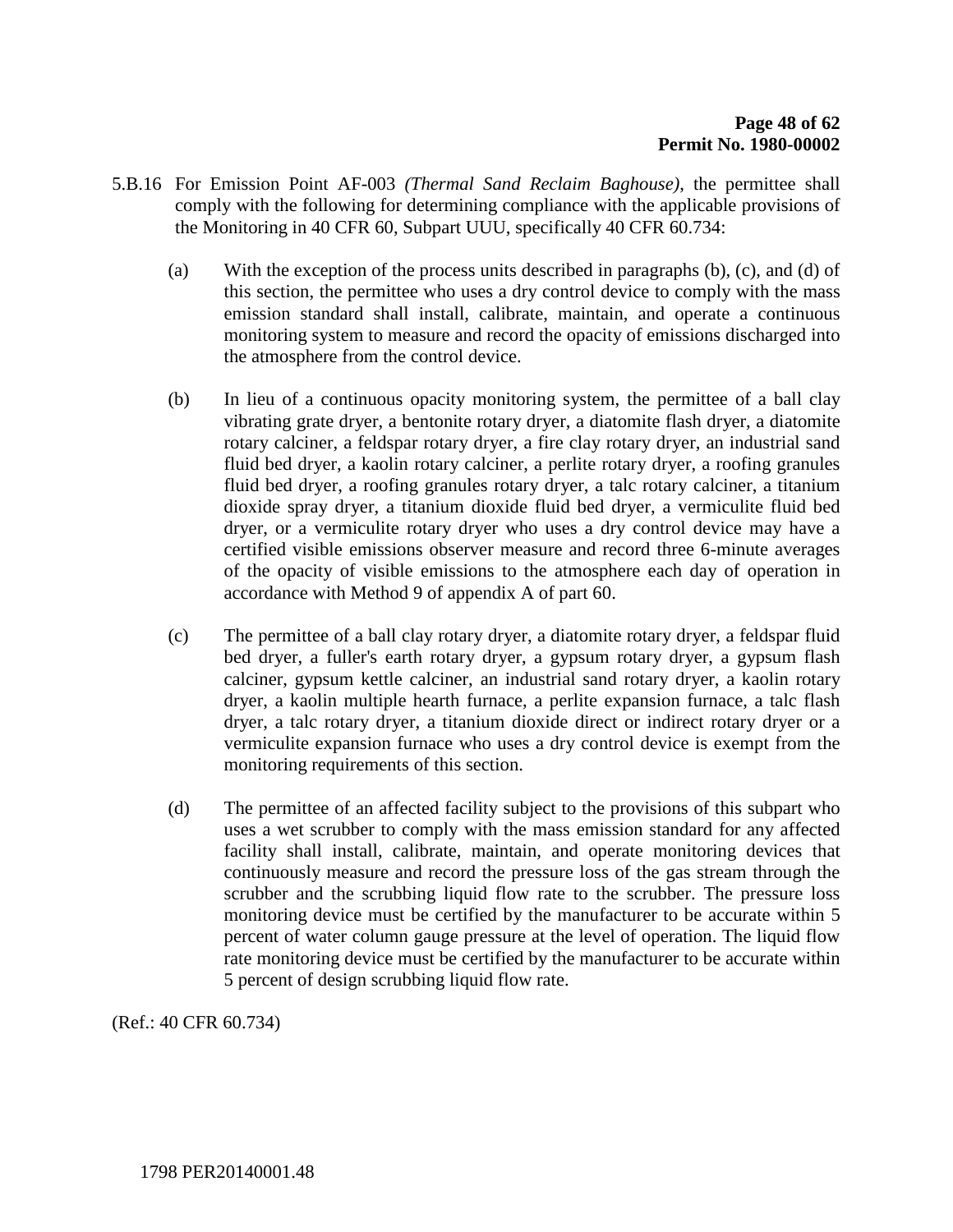- 5.B.17 For Emission Point AF-003 *(Thermal Sand Reclaim Baghouse)*, the permittee shall comply with the following for determining compliance with the applicable provisions of the Recordkeeping and Reporting in 40 CFR 60, Subpart UUU, specifically 40 CFR 60.735:
	- (a) Records of the measurements required in Condition 5.B.16 (40 CFR 60.734) of this subpart shall be retained for at least 2 years.
	- (b) Each permittee who uses a wet scrubber to comply with 40 CFR 60.732 shall determine and record once each day, from the recordings of the monitoring devices in Condition 5.B.16(d) (40 CFR 60.734(d)), an arithmetic average over a 2-hour period of both the change in pressure of the gas stream across the scrubber and the flowrate of the scrubbing liquid.
	- (c) Each permittee shall submit written reports semiannually of exceedances of control device operating parameters required to be monitored by Condition 5.B.16 (40 CFR 60.734) of this subpart. For the purpose of these reports, exceedances are defined as follows:
		- (1) All 6-minute periods during which the average opacity from dry control devices is greater than 10 percent; or
		- (2) Any daily 2-hour average of the wet scrubber pressure drop determined as described in Condition 5.B.17(b) (40 CFR 60.735(b)) that is less than 90 percent of the average value recorded according to Condition 5.B.18(c) (40 CFR 60.736(c)) during the most recent performance test that demonstrated compliance with the particulate matter standard; or
		- (3) Each daily wet scrubber liquid flow rate recorded as described in Condition 5.B.17(b) (40 CFR 60.735(b)) that is less than 80 percent or greater than 120 percent of the average value recorded according to Condition 5.B.18(c) (40 CFR 60.736(c)) during the most recent performance test that demonstrated compliance with the particulate matter standard.
	- (d) The requirements of this section remain in force until and unless the DEQ, in delegating enforcement authority to a State under section 111(c) of the Clean Air Act, approves reporting requirements or an alternative means of compliance surveillance adopted by the DEQ. In that event, the permittee will be relieved of the obligation to comply with this section provided that they comply with the requirements established by the DEQ.

(Ref.: 40 CFR 60.735)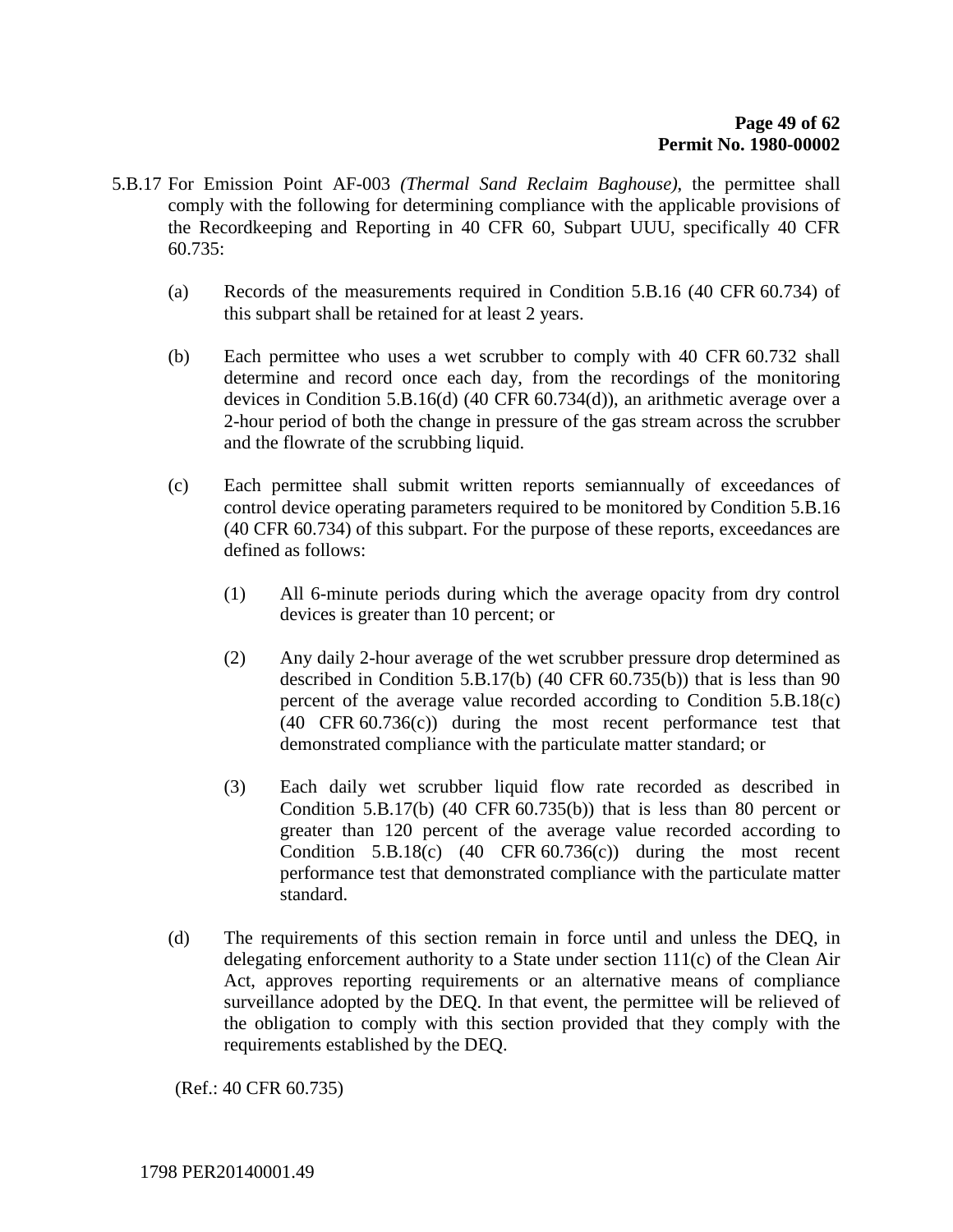- 5.B.18 For Emission Point AF-003 *(Thermal Sand Reclaim Baghouse)*, the permittee shall comply with the following for determining compliance with the applicable provisions of the Test Methods and Procedures in 40 CFR 60, Subpart UUU, specifically 40 CFR 60.736, by the compliance date.
	- (a) In conducting the performance tests required in 40 CFR 60.8, the permittee shall use the test methods in appendix A of this part or other methods and procedures as specified in this section, except as provided in 40 CFR 60.8(b).
	- (b) The permittee shall determine compliance with the particulate matter standards in Condition 3.B.19 (40 CFR 60.732) as follows:
		- (1) Method 5 shall be used to determine the particulate matter concentration. The sampling time and volume for each test run shall be at least 2 hours and 1.70 dscm.
		- (2) Method 9 and the procedures in 40 CFR 60.11 shall be used to determine opacity from stack emissions.
	- (c) During the initial performance test of a wet scrubber, the permittee shall use the monitoring devices of Condition 5.B.15(d) (40 CFR 60.734(d)) to determine the average change in pressure of the gas stream across the scrubber and the average flowrate of the scrubber liquid during each of the particulate matter runs. The arithmetic averages of the three runs shall be used as the baseline average values for the purposes of Condition 5.B.18(c)  $(40 \text{ CFR } 60.735(c))$ .

(Ref.: 40 CFR 60.736)

5.B.19 For Emission Points AB-001, AB-002, AB-003, AE-001, AE-002, AF-002, AF-003, AH-003, AH-004, AH-006, and AH-007 *(EAFs Baghouse, AOD Baghouses, Pouring and Coooling Baghouses, No Bake Shakeout and No Bake Shakeout Sand Reclaimer Operation Baghouse, Thermal Sand Reclaim Baghouse, Shotblast Operation Baghouses, and Arc Cutting and Welding Baghouse)*, the permittee is subject to the Compliance Assurance Monitoring Provisions of 40 CFR 64 and shall comply with the facility specific Compliance Assurance Monitoring Plan in Appendix B of the Federally Enforceable Title V Permit herein. (Ref.: 40 CFR 63.4(a)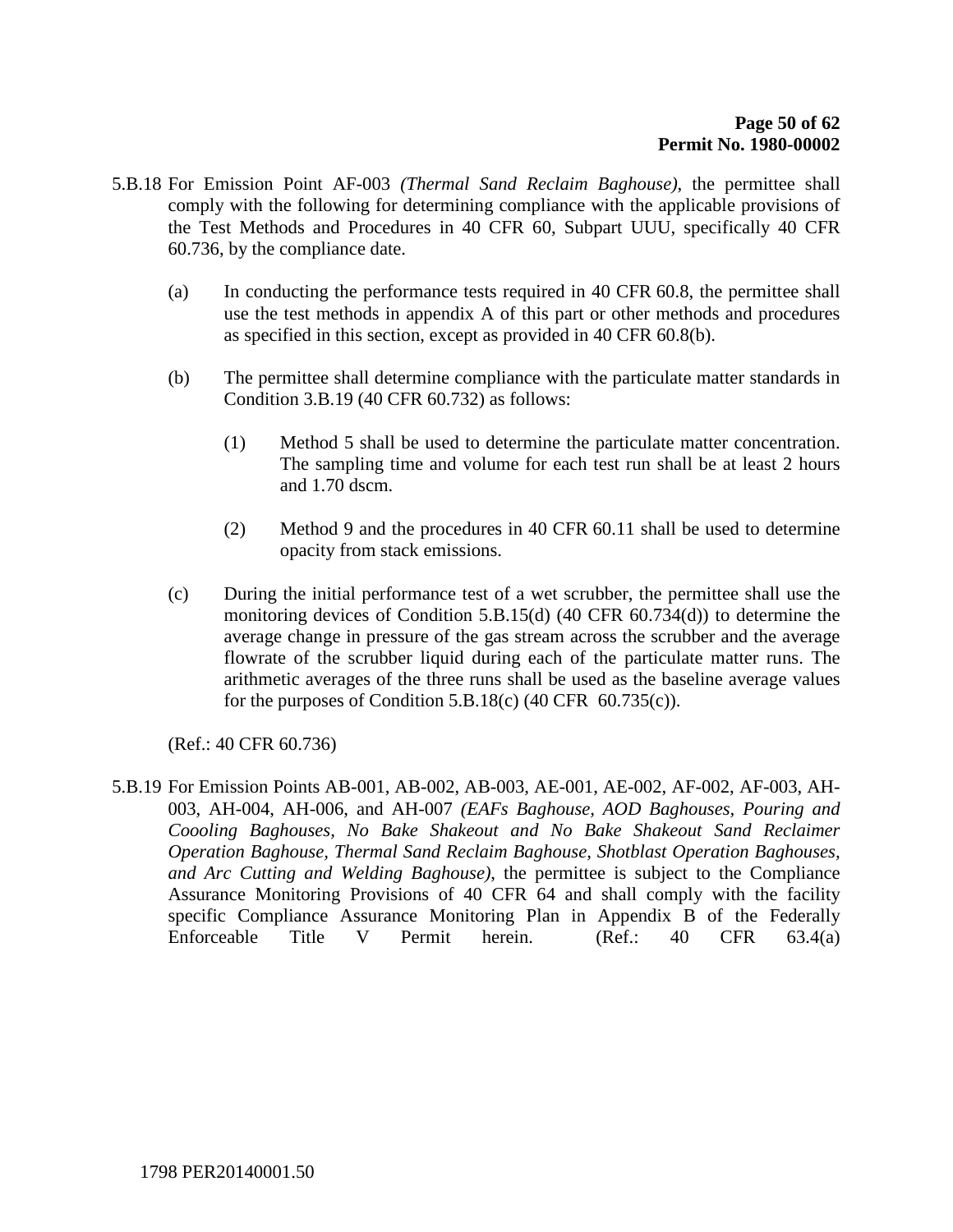| Emission Point(s)           | Applicable<br>Requirement                                                                                                 | Condition<br>Number | Pollutant/Parameter<br>Monitored | Recordkeeping and/or Reporting<br>Requirement                                                                                                             |
|-----------------------------|---------------------------------------------------------------------------------------------------------------------------|---------------------|----------------------------------|-----------------------------------------------------------------------------------------------------------------------------------------------------------|
|                             |                                                                                                                           |                     | $PM/PM_{10}/PM_{2.5}$            |                                                                                                                                                           |
|                             | <b>PSD</b>                                                                                                                |                     | $\rm CO$                         |                                                                                                                                                           |
|                             | Construction<br>Permit Issued                                                                                             | 5.C.1               | NO <sub>X</sub>                  | Semi-annual Reports Summarizing<br><b>Emission Rate</b>                                                                                                   |
|                             | June 1, 2012<br>and 11 Miss.                                                                                              |                     | <b>VOC</b>                       |                                                                                                                                                           |
|                             | Admin. Code<br>Pt. 2,                                                                                                     |                     | SO <sub>2</sub>                  |                                                                                                                                                           |
|                             | $R.6.3.A(3)(c)$ .                                                                                                         | 5.C.2               | Fuel Usage                       | Semi-annual Reports on Type,<br>Quantity, and Heating Value<br>(BTU/ft3)                                                                                  |
|                             | <b>PSD</b>                                                                                                                |                     | $PM/PM_{10}/PM_{2.5}$            |                                                                                                                                                           |
|                             | Construction<br>Permit Issued                                                                                             |                     | CO                               | 60 Day Notification of                                                                                                                                    |
|                             | June 1, 2012,<br>November 5,<br>2012, and 11<br>Miss. Admin.<br>Code Pt. 2,<br>$R.6.3.A(3)(c)$ .                          | 5.C.3               | NO <sub>X</sub>                  | Stack/Performance Test to allow<br>MDEQ Observer to be present and                                                                                        |
|                             |                                                                                                                           |                     | <b>VOC</b>                       | submittal of Report within 60 days<br>following Stack/Performance Test                                                                                    |
|                             |                                                                                                                           |                     | SO <sub>2</sub>                  |                                                                                                                                                           |
| AA-000 (Entire<br>Facility) | <b>PSD</b><br>Construction<br>Permit Issued<br>June 1, 2012<br>and 11 Miss.<br>Admin. Code<br>Pt. 2,<br>$R.6.3.A(3)(c)$ . | 5.C.4               | <b>Control Devices</b>           | Submit Semi-Annual Reports<br>Documenting that Control Devices<br>were utilized at all times.                                                             |
|                             | 11 Miss.<br>Admin. Code<br>Pt. 2,<br>$R.6.3.A(3)(c)$ .                                                                    | 5.C.5               | Exceedances                      | 5 day notification of non-compliance<br>for any required monitoring as<br>required by the Site Specific<br><b>Compliance Assurance Monitoring</b><br>Plan |
|                             | 11 Miss.<br>Admin. Code<br>Pt. 2,<br>R.6.3.A(3)(c)(1)                                                                     | 5.C.6               | Semi-Annual<br>Reports           | Due 30 Days from the semi-annual<br>periods end June 30 and December<br>31                                                                                |

### C. Emission Point Specific Specific Reporting Requirements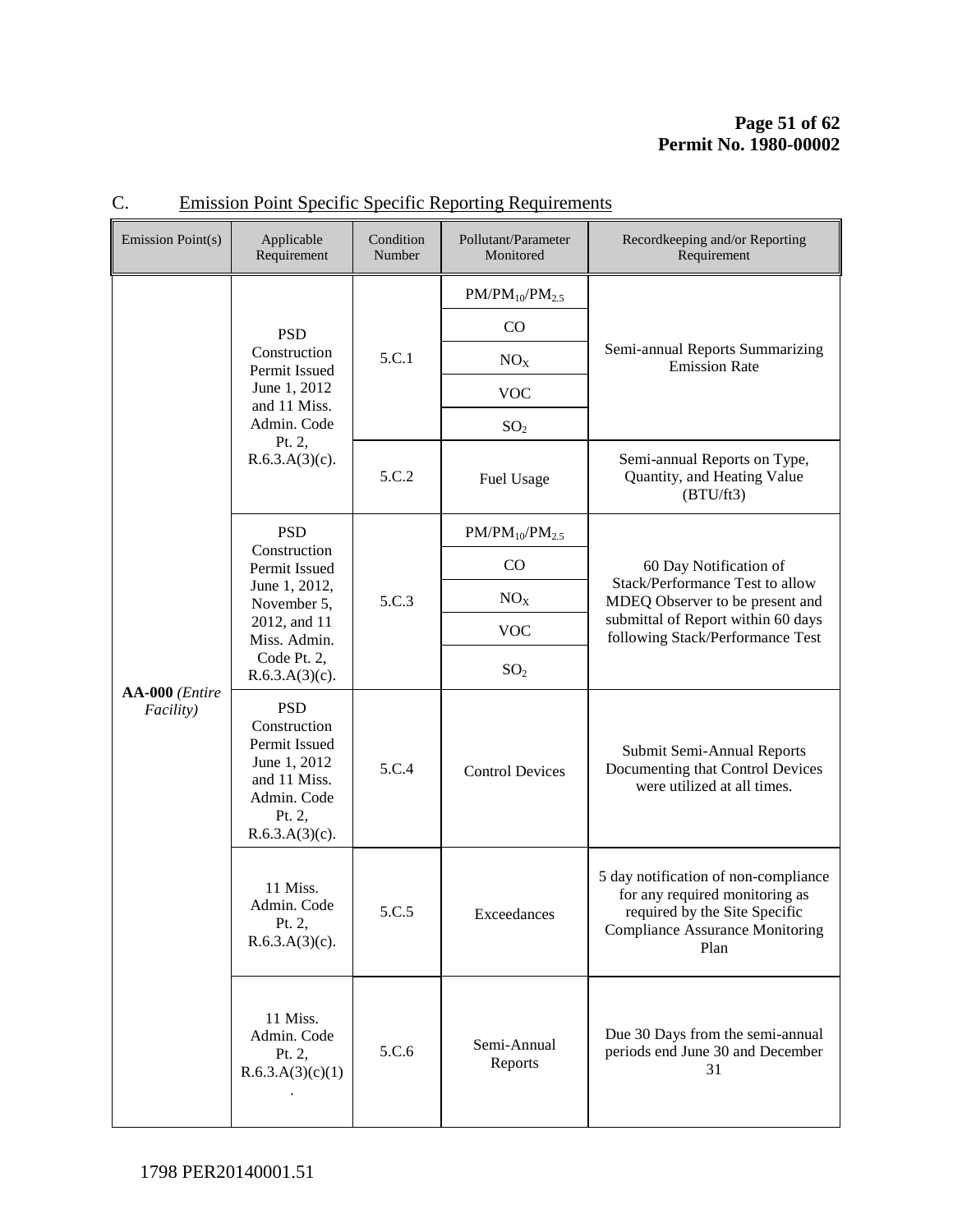#### **Page 52 of 62 Permit No. 1980-00002**

| Emission Point(s)                                                                                               | Applicable<br>Requirement                                                                                          | Condition<br>Number | Pollutant/Parameter<br>Monitored   | Recordkeeping and/or Reporting<br>Requirement                                                                                       |
|-----------------------------------------------------------------------------------------------------------------|--------------------------------------------------------------------------------------------------------------------|---------------------|------------------------------------|-------------------------------------------------------------------------------------------------------------------------------------|
| AB-003, AE-<br>002, AF-002,<br>AF-003, AH-<br>001b, AH-<br>002b, AH-<br>001c, and AI-<br>001                    | <b>PSD</b><br>Construction<br>Permit Issued<br>June 1, 2012 11<br>Miss. Admin.<br>Code Pt. 2.<br>$R.6.3.A(3)(c)$ . | 5.C.7               | CO                                 | Semi-annual Reports Summarizing<br><b>Emission Rate for Demonstrating</b><br>Compliance with Emission Point<br>Specific BACT Limits |
| <b>AB-000, AC-</b><br>000, AD-000,<br>and AF-000<br>(Melting,<br>Refining and<br>Casting<br><i>Operations</i> ) | <b>40 CFR</b><br>63.7746                                                                                           | 5.C.8               | 40 CFR 63, Subpart<br><b>EEEEE</b> | Other Requirements                                                                                                                  |
|                                                                                                                 | <b>40 CFR</b><br>63.7751                                                                                           | 5.C.9               |                                    | Reports                                                                                                                             |
| <b>AF-003</b><br>Thermal Sand<br>Reclaimers)                                                                    | 40 CFR 60.735                                                                                                      | 5.C.10              | 40 CFR 60,<br>Subpart UUU          | Recording and Reporting                                                                                                             |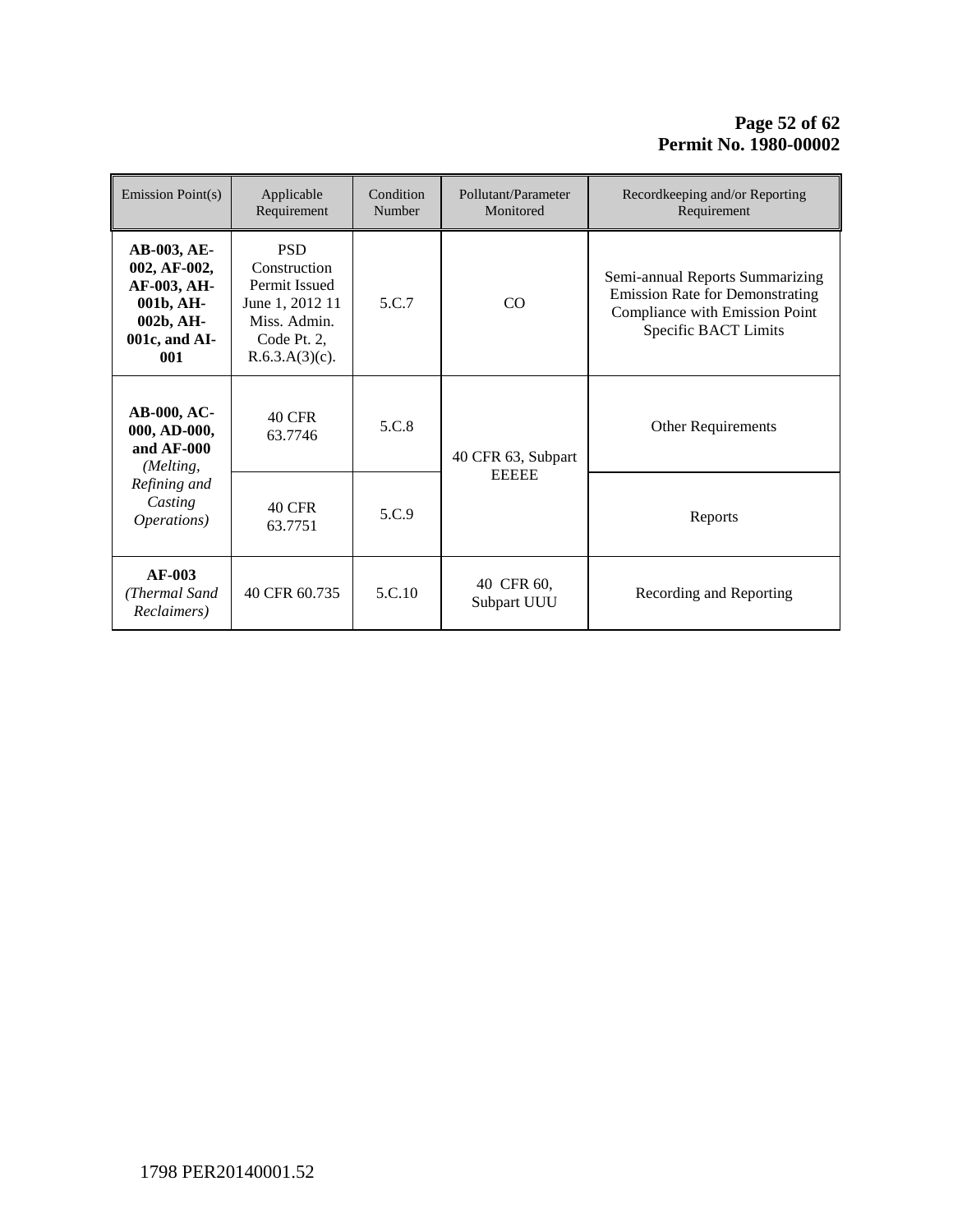- 5.C.1 For Emission Point AA-000 *(Entire Facility)*, the permittee shall submit semi-annual reports providing the Particulate Matter/Particulate Matter-10/Particulate Matter-2.5 (PM/PM10/PM2/5), Carbon Monoxide (CO), Nitrogen Oxides (NOX), Volatile Organic Compounds (VOC), and Sulfur Dioxide (SO2) Emission Rates in accordance with Condition 5.B.1 for demonstrating compliance with Conditions 3.B.1 through 3.B.6 of the permit herein.. (Ref.: PSD Construction Permit Issued June 1, 2012 and APC-S-6, Section III.A.3.c)
- 5.C.2 For Emission Point AA-000 *(Entire Facility)*, the permittee shall submit semi-annual reports on the type, quantity, quality, and heating value  $(BTU/ft^3)$  of fuel combusted for demonstrating compliance with Condition 5.B.3. (PSD Construction Permit Issued June 1, 2012 and 11 Miss. Admin. Code Pt. 2, R.6.3.A(3)(c).)
- 5.C.3 For Emission Point AA-000 *(Entire Facility)*, the permittee shall notify the MDEQ at least 60 days in advance of the Stack/Performance Test to allow an Observer of MDEQ to be present during the test. Following the Stack/Performance Test, the permittee shall submit
	- the results of the Stack/Performance Test within 60 days from the Stack/Performance Test
	- date for demonstrating compliance with Condition 5.B.2. (Ref.: PSD Construction Permit

Issued June 1, 2012, November 5, 2012, and 11 Miss. Admin. Code Pt. 2, R.6.3.A(3)(c).)

- 5.C.4 For Emission Point AA-000 *(Entire Facility)*, the permittee shall submit semi-annual reports documenting the control devices were operated at all times for demonstrating compliance with Condition 5.B.4. (Ref.: PSD Construction Permit Issued June 1, 2012 and 11 Miss. Admin. Code Pt. 2, R.6.3.A(3)(c).)
- 5.C.5 Except as otherwise specified herein, the permittee shall report all deviations from permit requirements, including those attributable to upsets, the probable cause of such deviations, and any corrective actions or preventive measures taken, within five (5) days of the time the deviation began. The permittee shall include these deviations in the required semi-annual report (Ref.: 11 Miss. Admin. Code Pt. 2, R.6.3.A(3)(c).)
- 5.C.6 For Emission Point AA-000 *(Entire Facility)*, except as otherwise specified herein, the permittee shall submit semi-annual reports of any required monitoring. All instances of deviations from permit requirements must be clearly identified in such reports and all required reports must be certified by a responsible official consistent with 11 Miss. Admin. Code Pt. 2, R.6.2.E. These reports shall be submitted no later than 30 days from the semi-annual periods ending June 30 and December 31. (Ref.: 11 Miss. Admin. Code Pt. 2, R.6.2.E. and 11 Miss. Admin. Code Pt. 2, R.6.3.A(3)(c).)
- 1798 PER20140001.53 5.C.7 For Emission Points AB-003, AE-002, AF-002, AF-003, AH-001b, AH-002b, AH-001c, and AI-001 *(AOD Baghouse, No Bake Pouring and Cooling Baghouse, No Bake Shakeout and No Bake Sand Reclaimer Baghouse, Thermal Sand Reclaim Baghouse, New High and Low Temperature Heat Treat Ovens, Heat Treat Oven No. 8, Powder*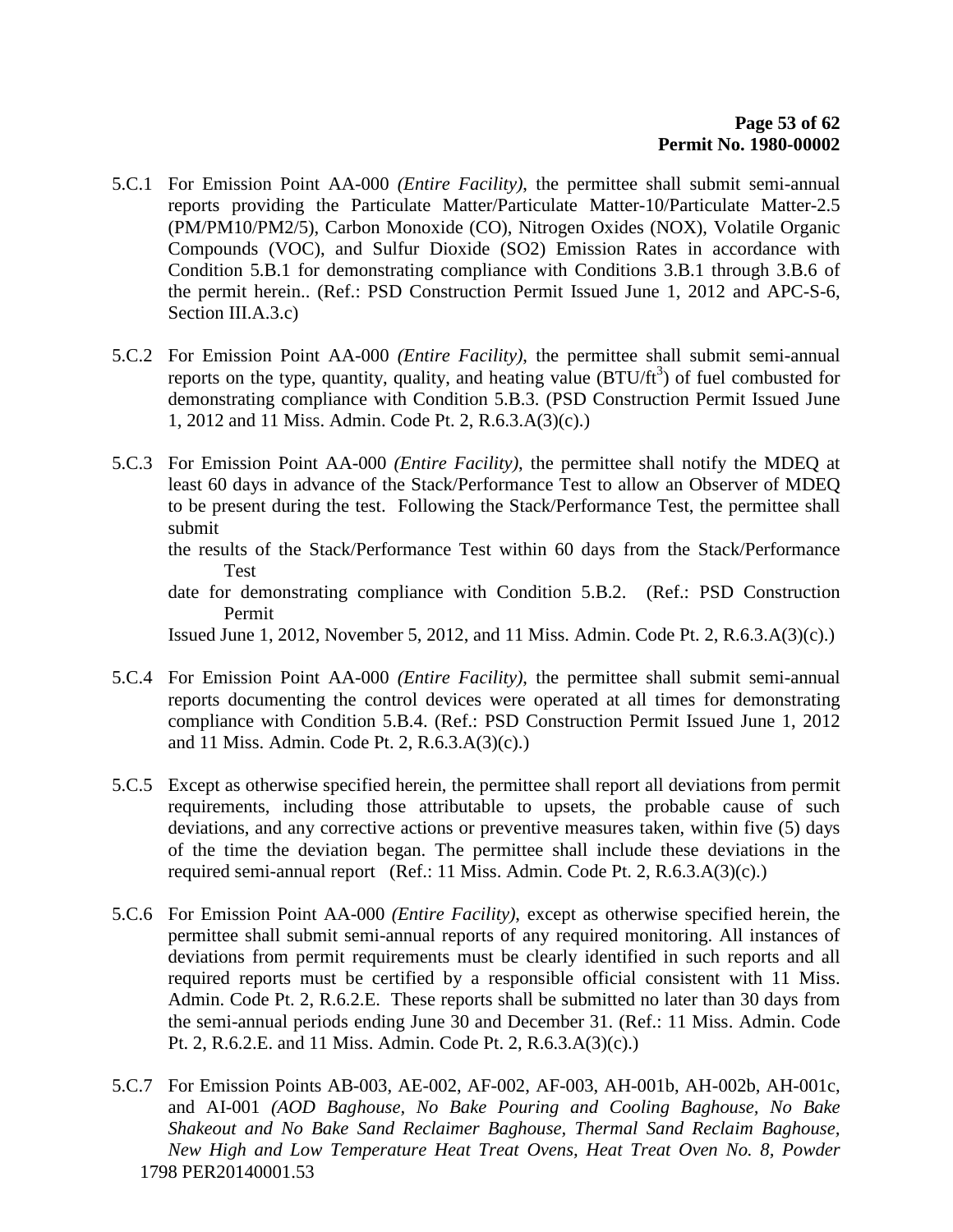*Coating Thermo Set Unit*), the permittee shall submit semi-annual reports providing the Carbon Monoxide (CO) Emission Rates utilizing the data in Conditions 5.B.1 and 5.B.2 for demonstrating compliance with the BACT Limits in Conditions 3.B.7 thorough 3.B.12 of the permit herein. (Ref.: PSD Construction Permit Issued June 1, 2012 and 11 Miss. Admin. Code Pt. 2, R.6.3.A(3)(c).)

- 5.C.8 For Emission Points AB-000, AC-000, AD-000, AF-000 *(Melting and Refining, Mold Making, Pouring and Cooling, Shakeout and Sand Reclaim Operations)*, the permittee shall comply with the following applicable provisions of the Other Requirements in 40 CFR 63, Subpart EEEEE, specifically 40 CFR 63.7746:
	- (a) *Deviations.* The permittee shall report each instance in which the permittee did not meet each emissions limitation in Conditions 3.B.14 through 3.B.16 of the permit herein (40 CFR 63.7690) (including each operating limit) that applies to the permittee. This requirement includes periods of startup, shutdown, and malfunction. The permittee shall also report each instance in which the permittee did not meet each work practice standard in Condition 5.B.5 (40 CFR 63.7700) and each operation and maintenance requirement of Condition 5.B.6 (40 CFR 63.7710) that applies to the permittee. These instances are deviations from the emissions limitations, work practice standards, and operation and maintenance requirements in this subpart. These deviations must be reported according to the requirements of Condition 5.C.9 (40 CFR 63.7751).
	- (b) *Startups, shutdowns, and malfunctions.*
		- (1) Consistent with the requirements of 40 CFR 63.6(e) and 63.7(e)(1), deviations that occur during DEQ's satisfaction that you were operating in accordance with 40 CFR  $63.6(e)(1)$ .
		- (2) The DEQ will determine whether deviations that occur during a period of startup, shutdown, or malfunction are violations according to the provisions in 40 CFR 63.6(e).

(Ref.: 40 CFR 63.7746)

#### 5.C.9 For Emission Points AB-000, AC-000, AD-000, AF-000 *(Melting and Refining, Mold Making, Pouring and Cooling, Shakeout and Sand Reclaim Operations)*, the permittee shall demonstrate compliance with the following applicable provisions of the Reporting Requirements in 40 CFR 63, Subpart EEEEE, specifically 40 CFR 63.7751:

(a) Compliance report due dates. The permittee shall submit a semiannual compliance report to the DEQ according to the requirements specified in paragraphs  $(a)(1)$  through  $(5)$ .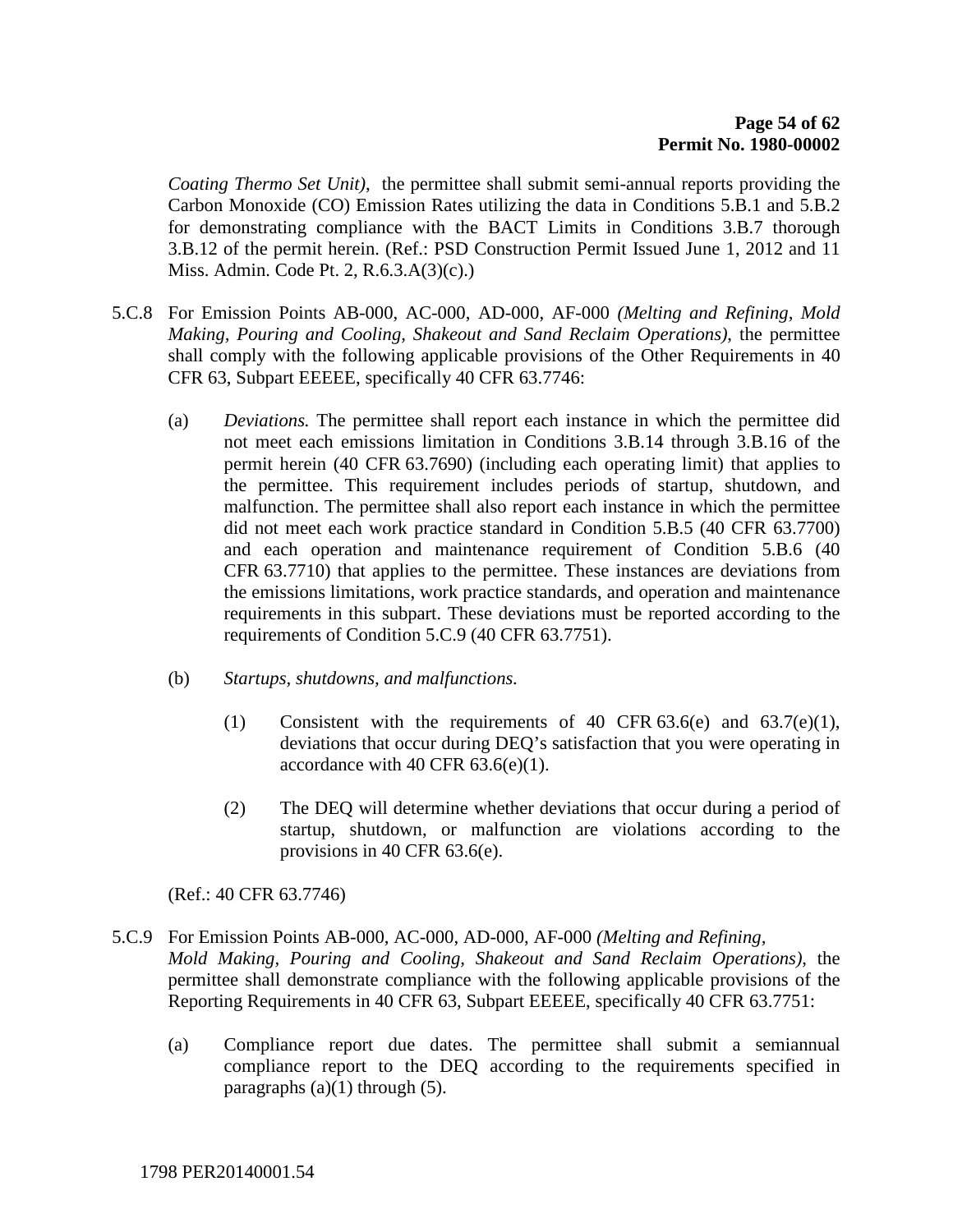- (1) The first compliance report shall cover the period beginning June 1, 2012  $(1<sup>st</sup>$  date that source reported subject to Subpart EEEEE) and ending on December 31.
- (2) The first compliance report must be postmarked or delivered no later than January 31.
- (3) Each subsequent compliance report must cover the semiannual reporting period from July 1 through December 31.
- (4) Each subsequent compliance report must be postmarked or delivered no later than January 31.
- (5) For each iron and steel foundry that is subject to permitting regulations pursuant to 40 CFR part 70 or 40 CFR part 71, and if the permitting authority has established dates for submitting semiannual reports pursuant to 40 CFR 70.6(a)(3)(iii)(A) or 40 CFR 71.6(a)(3)(iii)(A), the permittee shall submit the first and subsequent compliance reports according to the dates the permitting authority has established instead of the dates specified in paragraphs  $(a)(1)$  through  $(4)$  of this section.
- (b) Compliance report contents. Each compliance report must include the information specified in paragraphs (b)(1) through (3) of this section and, as applicable, paragraphs (b)(4) through (8) of this section.
	- (1) Company name and address.
	- (2) Statement by a responsible official, with that official's name, title, and signature, certifying the truth, accuracy, and completeness of the content of the report.
	- (3) Date of report and beginning and ending dates of the reporting period.
	- (4) If the permittee had a startup, shutdown, or malfunction during the reporting period and the permittee took action consistent with your startup, shutdown, and malfunction plan, the compliance report shall include the information in 40 CFR 63.10(d)(5)(i).
	- (5) If there were no deviations from any emissions limitations (including operating limit), work practice standards, or operation and maintenance requirements, a statement that there were no deviations from the emissions limitations, work practice standards, or operation and maintenance requirements during the reporting period.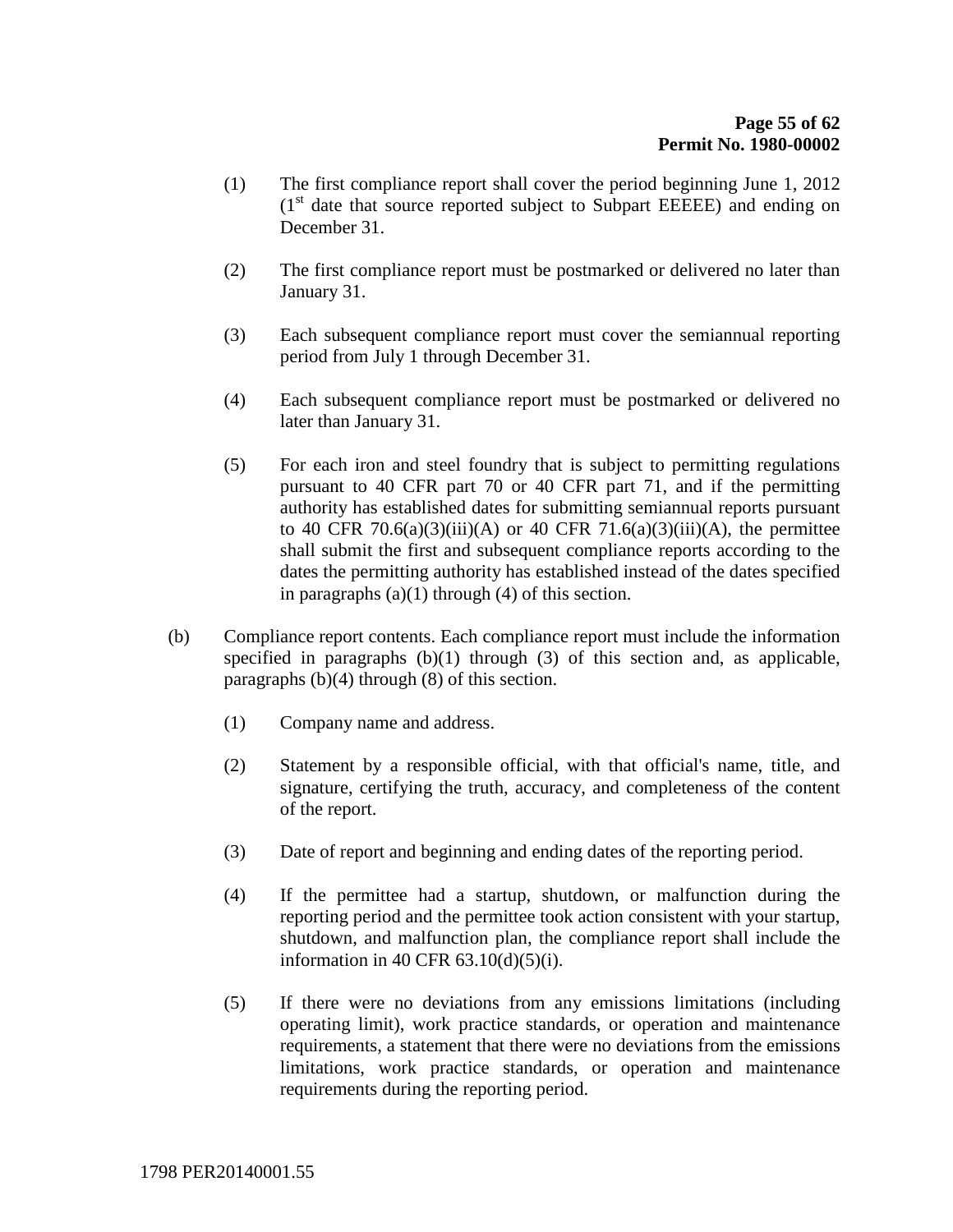- (6) If there were no periods during which a continuous monitoring system (including a CPMS or CEMS) was out-of-control as specified by 40 CFR  $63.8(c)(7)$ , a statement that there were no periods during which the CPMS was out-of-control during the reporting period.
- (7) For each deviation from an emissions limitation (including an operating limit) that occurs at an iron and steel foundry for which you are not using a continuous monitoring system (including a CPMS or CEMS) to comply with an emissions limitation or work practice standard required in this subpart, the compliance report must contain the information specified in paragraphs  $(b)(1)$  through  $(4)$  and  $(b)(7)(i)$  and  $(ii)$  of this section. This requirement includes periods of startup, shutdown, and malfunction.
	- (i) The total operating time of each emissions source during the reporting period.
	- (ii) Information on the number, duration, and cause of deviations (including unknown cause) as applicable and the corrective action taken.
- (8) For each deviation from an emissions limitation (including an operating limit) or work practice standard occurring at an iron and steel foundry where the permittee is using a continuous monitoring system (including a CPMS or CEMS) to comply with the emissions limitation or work practice standard in this subpart, the permittee shall include the information specified in paragraphs  $(b)(1)$  through  $(4)$  and  $(b)(8)(i)$  through  $(xi)$  of this section. This requirement includes periods of startup, shutdown, and malfunction.
	- (i) The date and time that each malfunction started and stopped.
	- (ii) The date and time that each continuous monitoring system was inoperative, except for zero (low-level) and high-level checks.
	- (iii) The date, time, and duration that each continuous monitoring system was out-of-control, including the information in 40 CFR 63.8(c)(8).
	- (iv) The date and time that each deviation started and stopped, and whether each deviation occurred during a period of startup, shutdown, or malfunction or during another period.
	- (v) A summary of the total duration of the deviations during the reporting period and the total duration as a percent of the total source operating time during that reporting period.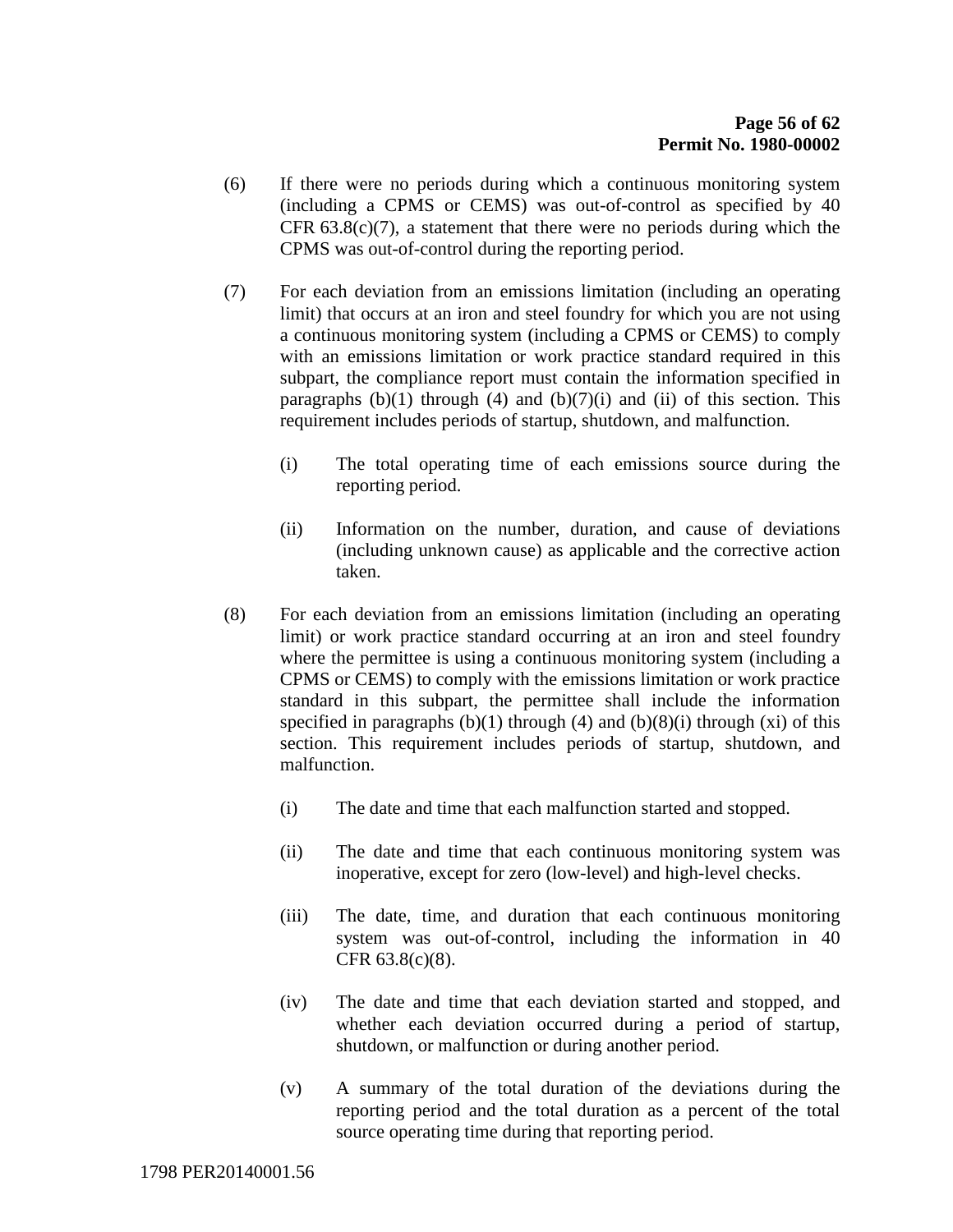- (vi) A breakdown of the total duration of the deviations during the reporting period into those that are due to startup, shutdown, control equipment problems, process problems, other known causes, and unknown causes.
- (vii) A summary of the total duration of continuous monitoring system downtime during the reporting period and the total duration of continuous monitoring system downtime as a percent of the total source operating time during the reporting period.
- (viii) A brief description of the process units.
- (ix) A brief description of the continuous monitoring system.
- (x) The date of the latest continuous monitoring system certification or audit.
- (xi) A description of any changes in continuous monitoring systems, processes, or controls since the last reporting period.
- (c) Immediate startup, shutdown, and malfunction report. If the permittee had a startup, shutdown, or malfunction during the semiannual reporting period that was not consistent with your startup, shutdown, and malfunction plan and the source exceeds any applicable emissions limitation in Condition 3.B.14 through 3.B.16 (40 CFR 63.7690), the permittee shall submit an immediate startup, shutdown, and malfunction report according to the requirements of 40 CFR  $63.10(d)(5)(ii)$ .
- (d) Part 70 monitoring report. If the permittee has obtained a title V operating permit for an iron and steel foundry pursuant to 40 CFR part 70 or 40 CFR part 71, the permittee shall report all deviations as defined in this subpart in the semiannual monitoring report required by 40 CFR  $70.6(a)(3)(iii)(A)$  or 40 CFR  $71.6(a)(3)(iii)(A)$ . If the permittee submits a compliance report for an iron and steel foundry along with, or as part of, the semiannual monitoring report required by 40 CFR 70.6(a)(3)(iii)(A) or 40 CFR 71.6(a)(3)(iii)(A), and the compliance report includes all the required information concerning deviations from any emissions limitation or operation and maintenance requirement in this subpart, submission of the compliance report satisfies any obligation to report the same deviations in the semiannual monitoring report. However, submission of a compliance report does not otherwise affect any obligation the permittee may have to report deviations from permit requirements for an iron and steel foundry to the permitting authority.

(Ref.: 40 CFR 63.7751)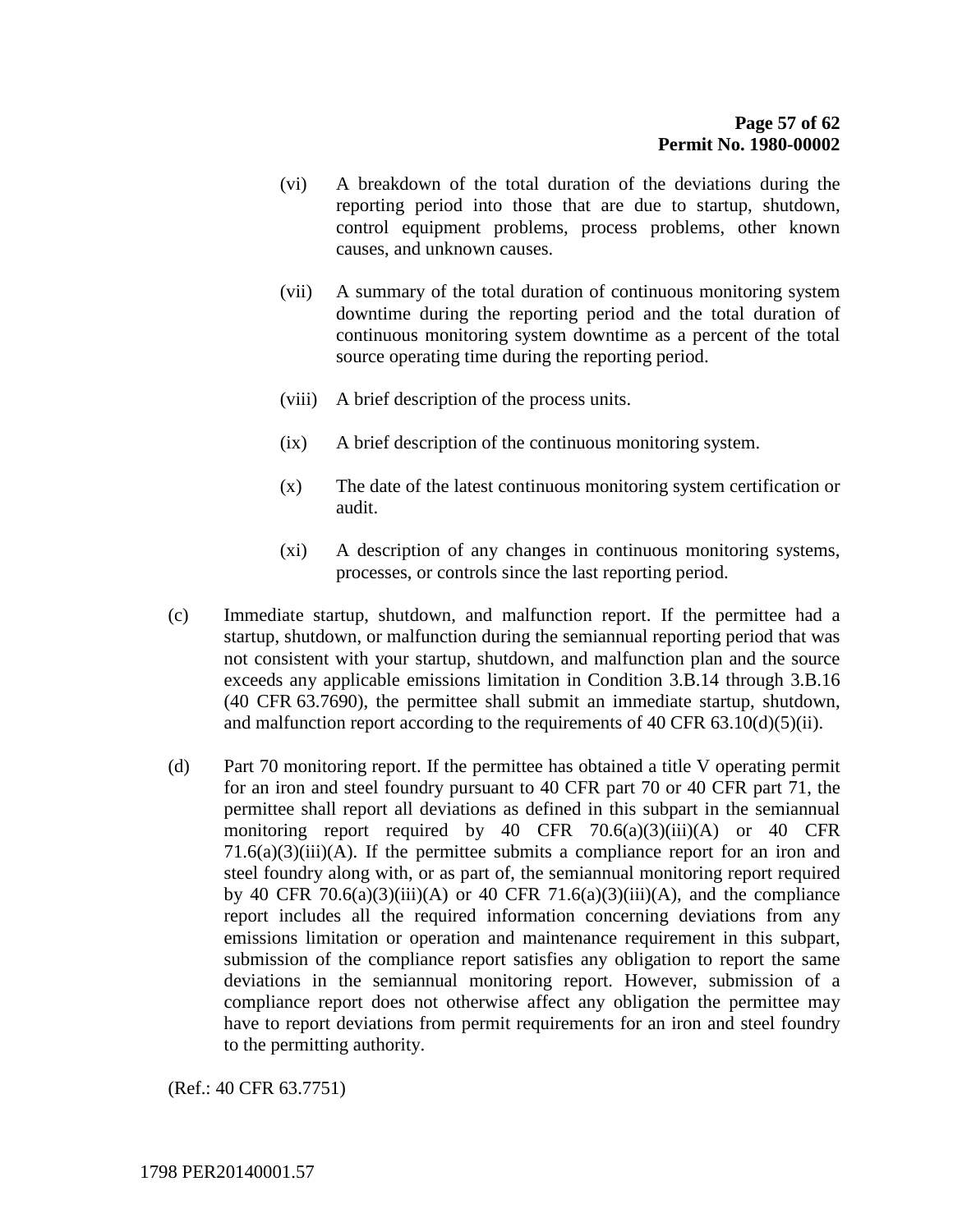5.C.10 For Emission Point AF-003 *(Thermal Sand Reclaim Baghouse)*, the permittee shall comply

with the following for demonstrating compliance with the applicable provisions of the Recordkeeping and Reporting in 40 CFR 60, Subpart UUU, specifically 40 CFR 60.735:

- (a) Records of the measurements required in Condition 5.B.16 (40 CFR 60.734) shall be retained for at least 2 years.
- (b) Each permittee who uses a wet scrubber to comply with Condition 5.B.19(b) (40 CFR 60.732(b)) shall determine and record once each day, from the recordings of the monitoring devices in Condition 5.B.16(d) (40 CFR 60.734(d)), an arithmetic average over a 2-hour period of both the change in pressure of the gas stream across the scrubber and the flowrate of the scrubbing liquid.
- (c) Each owner or operator shall submit written reports semiannually of exceedances of control device operating parameters required to be monitored by Condition 5.B.16 (40 CFR 60.734). For the purpose of these reports, exceedances are defined as follows:
	- (1) All 6-minute periods during which the average opacity from dry control devices is greater than 10 percent; or
	- (2) Any daily 2-hour average of the wet scrubber pressure drop determined as described in Condition 5.B.17(b) (40 CFR 60.735(b)) that is less than 90 percent of the average value recorded according to Condition 5.B.18(c) (40 CFR 60.736(c)) during the most recent performance test that demonstrated compliance with the particulate matter standard; or
	- (3) Each daily wet scrubber liquid flow rate recorded as described in Condition 5.B.17(b) (40 CFR 60.735(b)) that is less than 80 percent or greater than 120 percent of the average value recorded according to Condition  $5.B.18(c)$  (40 CFR  $60.736(c)$ ) during the most recent performance test that demonstrated compliance with the particulate matter standard.
- (d) The requirements of this section remain in force until and unless the Agency, in delegating enforcement authority to a State under section 111(c) of the Clean Air Act, approves reporting requirements or an alternative means of compliance surveillance adopted by such State. In that event, affected facilities within the State will be relieved of the obligation to comply with this section provided that they comply with the requirements established by the State.

(Ref.: 40 CFR 60.735)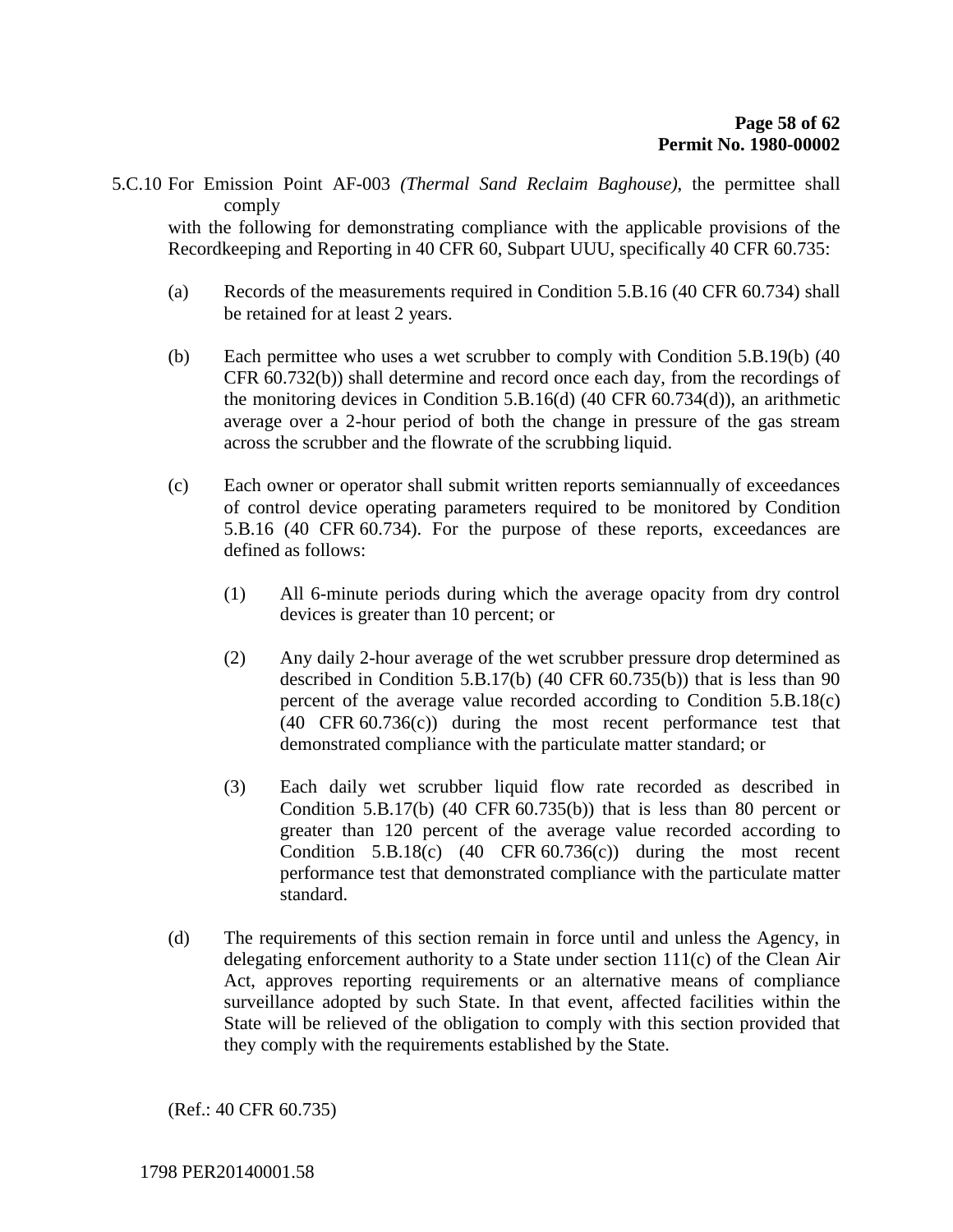**Page 59 of 62 Permit No. 1980-00002**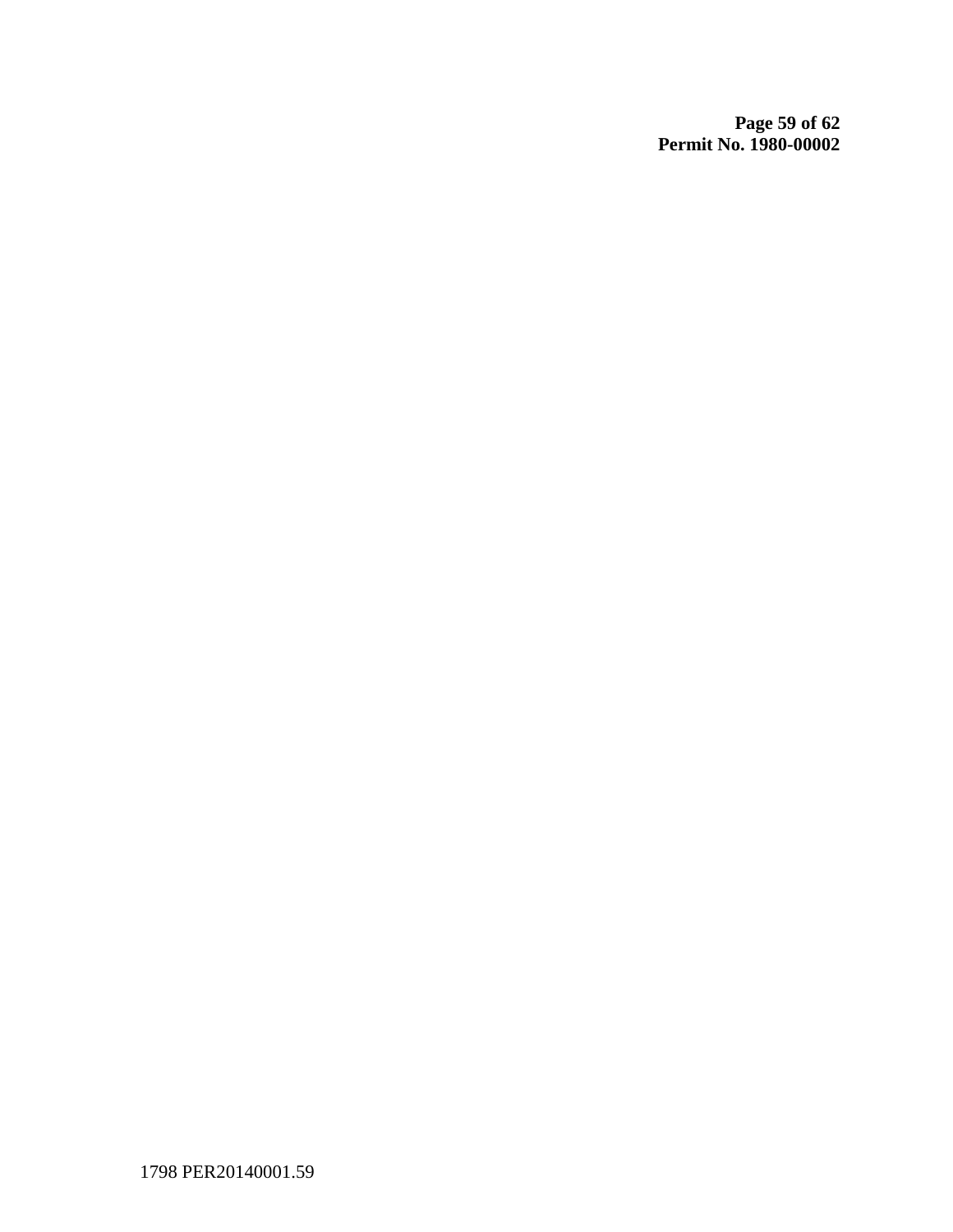#### **SECTION 6. ALTERNATIVE OPERATING SCENARIOS**

- 6.1 For Emission Point AB-000 *(Melting and Refining Operations)*, the permittee may utilize a combination of oxygen and natural gas (oxy-fuel) to melt the metal in the furnaces to no more than 600 hours per year as determined for each consecutive (rolling) 12 month period. However, at no time can this alternative operating scenario cause an exceedance of the Emission Limitations in Section 3 of the Federally Enforceable Permit Herein, the PSD Construction Permit issued June 1, 2012, and November 5, 2012. During the oxy-fuel melt operations, the permittee shall keep records of the following in addition to Conditions 5.B.1 and 5.B.2 of the permit herein and specifically Condition 5.B.3 for the oxy-fuel and all other fuels used:
	- (1) The total hours of operation using the oxy-fuel as determined for each consecutive 12 month period.
	- (2) Charge Weights and Material
	- (3) Heat Time, including Start and Stop Times
	- (4) Log of Process Operations, including periods of no operations during the oxy-fuel operation period.
	- (5) Any other data necessary to determine compliance with the emission limitations
- 6.2 If at any time during the oxy-fuel operation(s)s and subsequent emission calculations the permittee determines that the emission limitations established in Section 3 of the Federally Enforceable Permit Herein, the PSD Construction Permit Issued June 1, 2012, and November 5, 2012, cannot be complied with utilizing the oxy-fuel, then the permitte shall either:
	- (1) Cease operation of the oxy-fuel and document and keep on site that the oxyfuel cannot be used due to the existing permit terms and limitations and the permittee will request at either the next permit renewal or significant modification to have this alternative operation scenario language removed, or
	- (2) the permittee will submit a modification application for the existing emission limitations to be reevaluated based upon the oxy-fuel.

(Ref.: 11 Miss. Admin. Code Pt. 2, R.6.3.A(1)(a)(1).)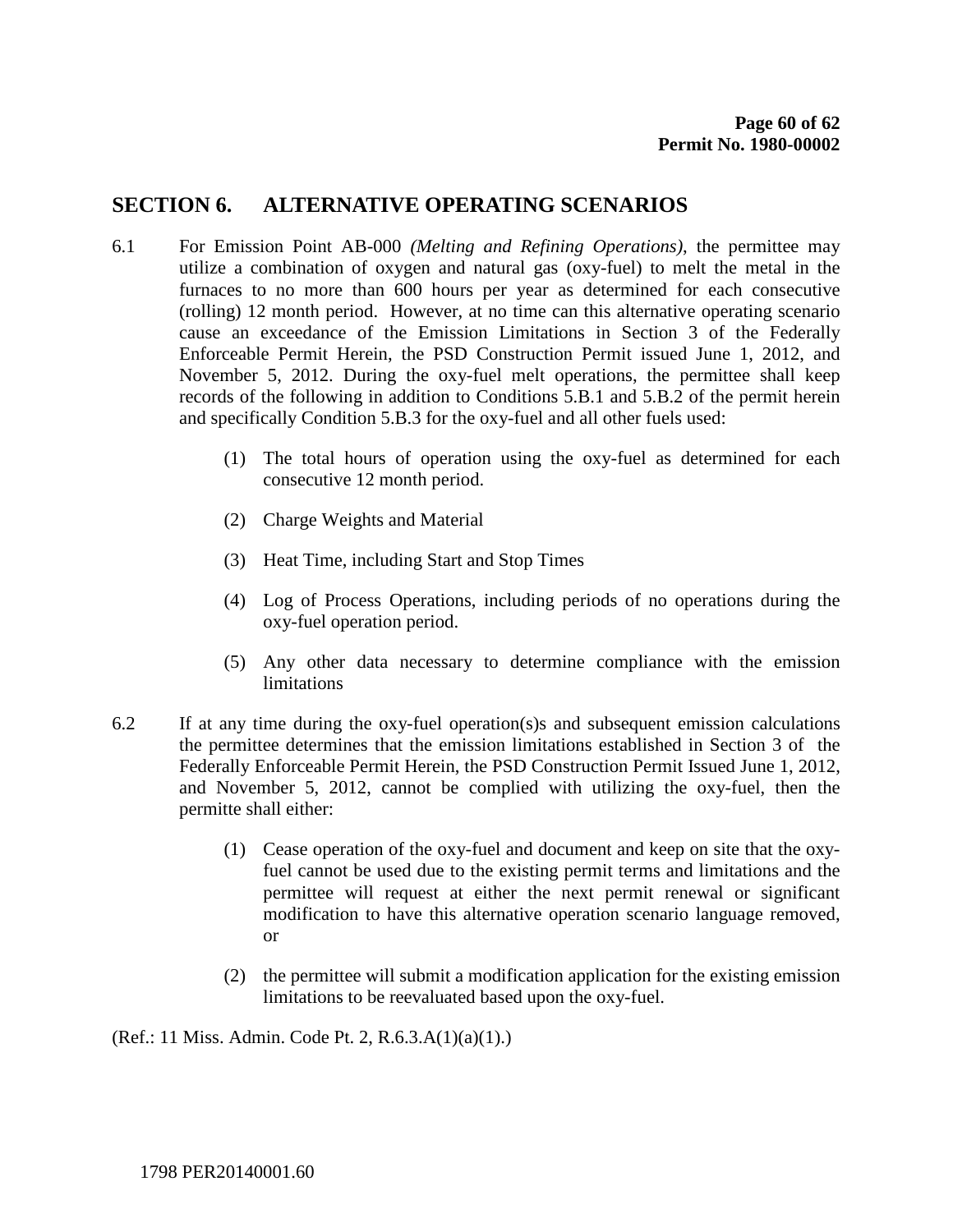#### **SECTION 7. TITLE VI REQUIREMENTS**

The following are applicable or potentially applicable requirements originating from Title VI of the Clean Air Act – Stratospheric Ozone Protection. The full text of the referenced regulations may be found on-line at **[http://ecfr.gpoaccess.gov](http://ecfr.gpoaccess.gov/)** under Title 40, or DEQ shall provide a copy upon request from the permittee.

- 7.1 If the permittee produces, transforms, destroys, imports or exports a controlled substance or imports or exports a controlled product, the permittee shall comply with the applicable requirements of 40 CFR Part 82, Subpart A – Production and Consumption Controls.
- 7.2 If the permittee performs service on a motor vehicle for consideration when this service involves the refrigerant in the motor vehicle air conditioner (MVAC), the permittee shall comply with the applicable requirements of 40 CFR Part 82, Subpart B – Servicing of Motor Vehicle Air Conditioners.
- 7.3 The permittee shall comply with the applicable requirements of 40 CFR Part 82, Subpart E – The Labeling of Products Using Ozone-Depleting Substances, for the following containers and products:
	- (a) All containers in which a class I or class II substance is stored or transported;
	- (b) All products containing a class I substance; and
	- (c) All products directly manufactured with a process that uses a class I substance, unless otherwise exempted by this subpart or, unless EPA determines for a particular product that there are no substitute products or manufacturing processes for such product that do not rely on the use of a class I substance, that reduce overall risk to human health and the environment, and that are currently or potentially available. If the EPA makes such a determination for a particular product, then the requirements of this subpart are effective for such product no later than January 1, 2015.
- 7.4 If the permittee performs any of the following activities, the permittee shall comply with the applicable requirements of 40 CFR Part 82, Subpart F – Recycling and Emissions Reduction:
	- (a) Servicing, maintaining, or repairing appliances;
	- (b) Disposing of appliances, including small appliances and motor vehicle air conditioners; or
	- (c) Refrigerant reclaimers, technician certifying programs, appliance owners and operators, manufacturers of appliances, manufacturers of recycling and recovery

1798 PER20140001.61

Draft/Proposed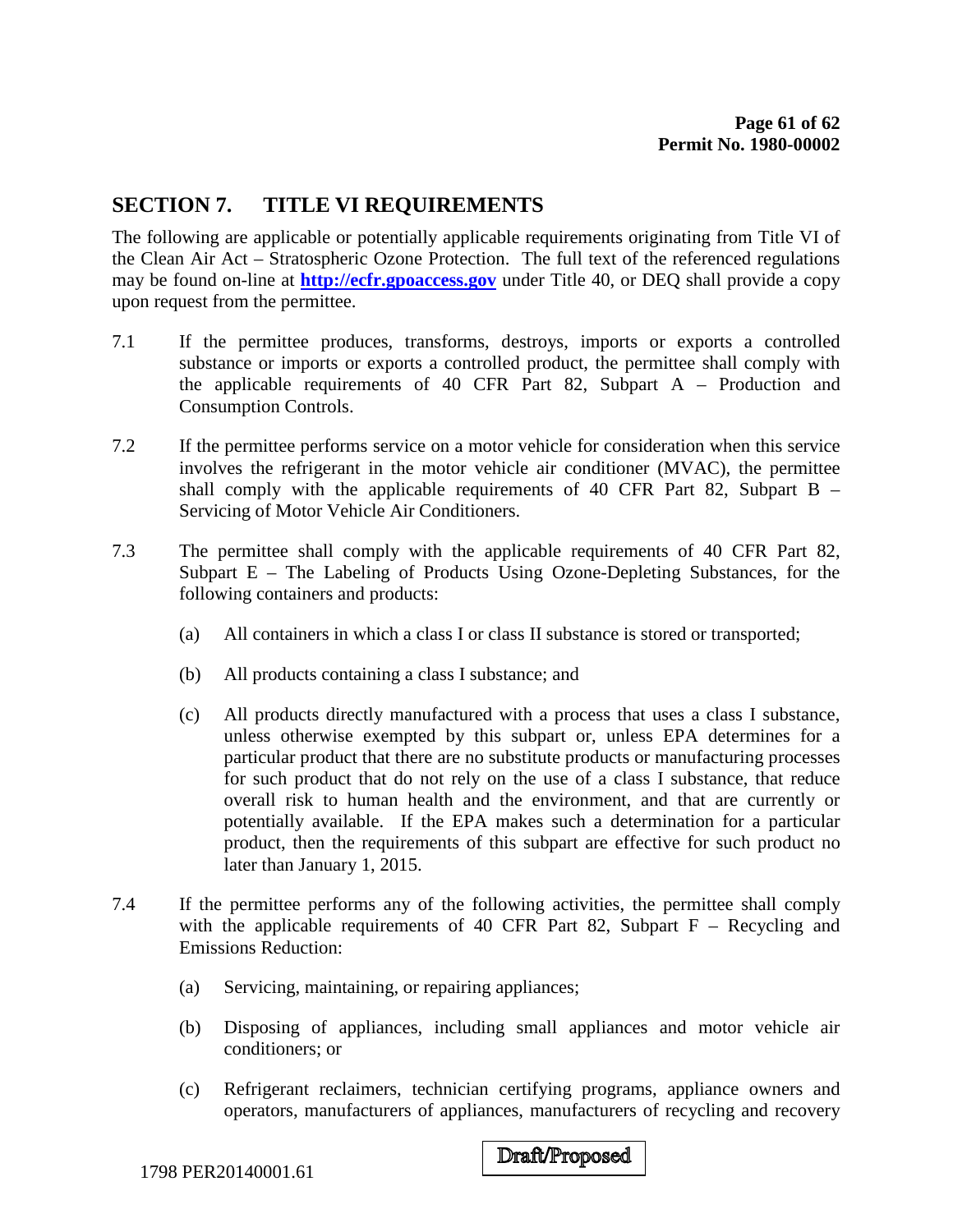equipment, approved recycling and recovery equipment testing organizations, persons selling class I or class II refrigerants or offering class I or class II refrigerants for sale, and persons purchasing class I or class II refrigerants.

- 7.5 The permittee shall be allowed to switch from any ozone-depleting substance to any acceptable alternative that is listed in the Significant New Alternatives Policy (SNAP) program promulgated pursuant to 40 CFR Part 82, Subpart G – Significant New Alternatives Policy Program. The permittee shall also comply with any use conditions for the acceptable alternative substance.
- 7.6 If the permittee performs any of the following activities, the permittee shall comply with the applicable requirements of 40 CFR Part 82, Subpart H – Halon Emissions Reduction:
	- (a) Any person testing, servicing, maintaining, repairing, or disposing of equipment that contains halons or using such equipment during technician training;
	- (b) Any person disposing of halons;
	- (c) Manufacturers of halon blends; or
	- (d) Organizations that employ technicians who service halon-containing equipment.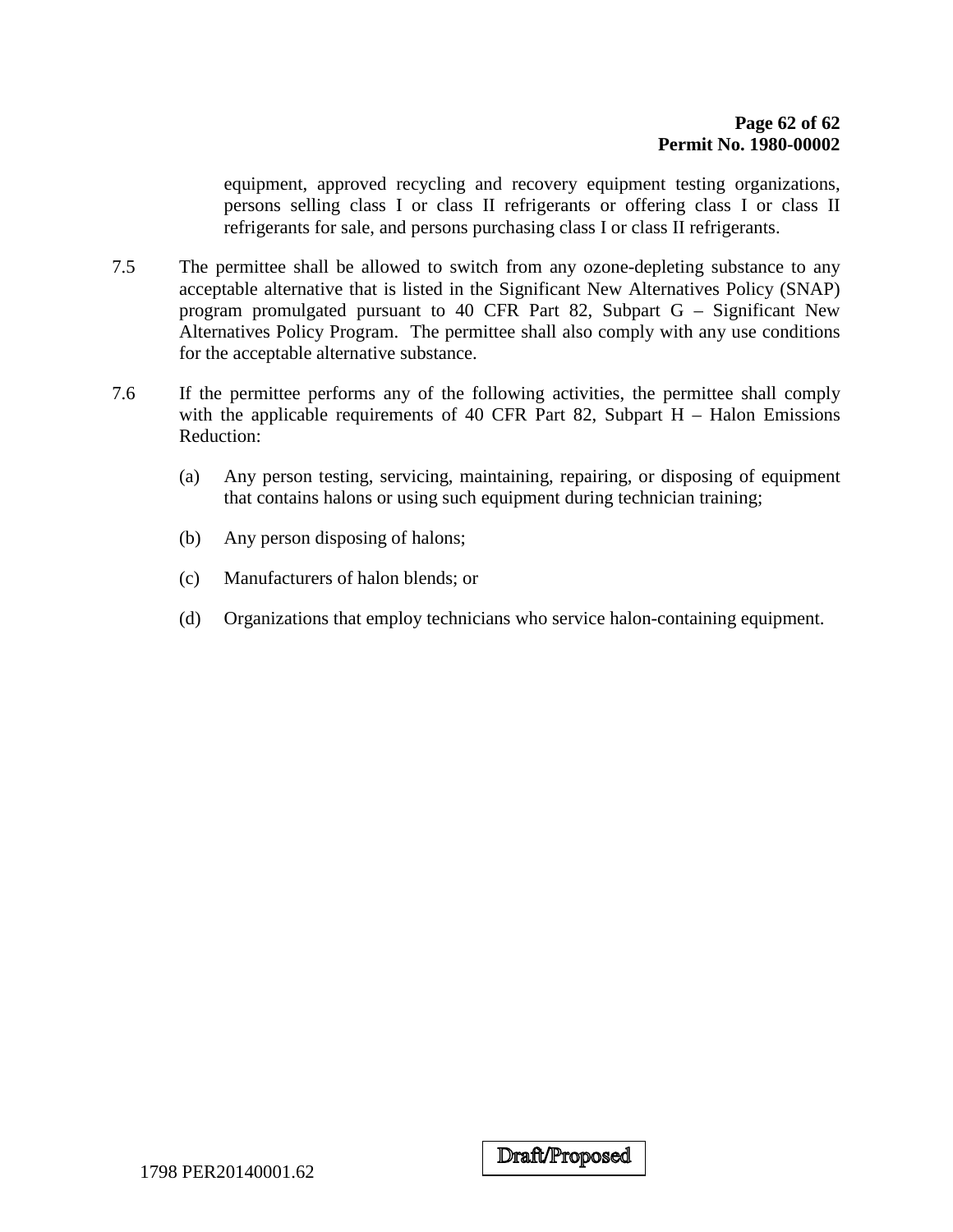## **APPENDIX A**

### **List of Abbreviations Used In this Permit**

|                                                                                                                                     | 11 Miss. Admin. Code Pt. 2, Ch. 1.                                                             | Air Emission Regulations for the Prevention, Abatement, and                        |  |  |  |  |
|-------------------------------------------------------------------------------------------------------------------------------------|------------------------------------------------------------------------------------------------|------------------------------------------------------------------------------------|--|--|--|--|
|                                                                                                                                     | Control of Air Contaminants<br>11 Miss. Admin. Code Pt. 2, Ch. 2.                              |                                                                                    |  |  |  |  |
|                                                                                                                                     | <b>Emissions Equipment</b>                                                                     | Permit Regulations for the Construction and/or Operation of Air                    |  |  |  |  |
|                                                                                                                                     | 11 Miss. Admin. Code Pt. 2, Ch. 3.                                                             | Regulations for the Prevention of Air Pollution Emergency                          |  |  |  |  |
| Episodes                                                                                                                            |                                                                                                |                                                                                    |  |  |  |  |
|                                                                                                                                     | 11 Miss. Admin. Code Pt. 2, Ch. 4.                                                             | <b>Ambient Air Quality Standards</b>                                               |  |  |  |  |
|                                                                                                                                     | 11 Miss. Admin. Code Pt. 2, Ch. 5.                                                             | Regulations for the Prevention of Significant Deterioration of                     |  |  |  |  |
|                                                                                                                                     | Air Quality                                                                                    |                                                                                    |  |  |  |  |
| 11 Miss. Admin. Code Pt. 2, Ch. 6.<br>Air Emissions Operating Permit Regulations for the Purposes of                                |                                                                                                |                                                                                    |  |  |  |  |
| Title V of the Federal Clean Air Act                                                                                                |                                                                                                |                                                                                    |  |  |  |  |
| 11 Miss. Admin. Code Pt. 2, Ch. 7.<br>Acid Rain Program Permit Regulations for Purposes of Title IV<br>of the Federal Clean Air Act |                                                                                                |                                                                                    |  |  |  |  |
| <b>BACT</b>                                                                                                                         | <b>Best Available Control Technology</b>                                                       |                                                                                    |  |  |  |  |
| <b>CEM</b>                                                                                                                          |                                                                                                |                                                                                    |  |  |  |  |
| <b>CEMS</b>                                                                                                                         | <b>Continuous Emission Monitor</b>                                                             |                                                                                    |  |  |  |  |
| <b>CFR</b>                                                                                                                          | <b>Continuous Emission Monitoring System</b>                                                   |                                                                                    |  |  |  |  |
| $\rm CO$                                                                                                                            | Code of Federal Regulations<br>Carbon Monoxide                                                 |                                                                                    |  |  |  |  |
| <b>COM</b>                                                                                                                          |                                                                                                |                                                                                    |  |  |  |  |
| <b>COMS</b>                                                                                                                         | <b>Continuous Opacity Monitor</b>                                                              |                                                                                    |  |  |  |  |
| <b>DEQ</b>                                                                                                                          | <b>Continuous Opacity Monitoring System</b><br>Mississippi Department of Environmental Quality |                                                                                    |  |  |  |  |
| EPA                                                                                                                                 | United States Environmental Protection Agency                                                  |                                                                                    |  |  |  |  |
| gr/dscf                                                                                                                             | Grains Per Dry Standard Cubic Foot                                                             |                                                                                    |  |  |  |  |
| HP                                                                                                                                  | Horsepower                                                                                     |                                                                                    |  |  |  |  |
| <b>HAP</b>                                                                                                                          | Hazardous Air Pollutant                                                                        |                                                                                    |  |  |  |  |
| lbs/hr                                                                                                                              | Pounds per Hour                                                                                |                                                                                    |  |  |  |  |
| M or K                                                                                                                              | Thousand                                                                                       |                                                                                    |  |  |  |  |
| <b>MACT</b>                                                                                                                         | Maximum Achievable Control Technology                                                          |                                                                                    |  |  |  |  |
| <b>MM</b>                                                                                                                           | Million                                                                                        |                                                                                    |  |  |  |  |
| <b>MMBTUH</b>                                                                                                                       | Million British Thermal Units per Hour                                                         |                                                                                    |  |  |  |  |
| NA                                                                                                                                  | Not Applicable                                                                                 |                                                                                    |  |  |  |  |
| <b>NAAQS</b>                                                                                                                        | National Ambient Air Quality Standards                                                         |                                                                                    |  |  |  |  |
| <b>NESHAP</b>                                                                                                                       | National Emissions Standards For Hazardous Air Pollutants, 40 CFR 61                           |                                                                                    |  |  |  |  |
|                                                                                                                                     | <b>or</b>                                                                                      |                                                                                    |  |  |  |  |
|                                                                                                                                     |                                                                                                | National Emission Standards For Hazardous Air Pollutants for Source Categories, 40 |  |  |  |  |
| <b>NMVOC</b>                                                                                                                        | <b>CFR 63</b>                                                                                  |                                                                                    |  |  |  |  |
|                                                                                                                                     | Non-Methane Volatile Organic Compounds                                                         |                                                                                    |  |  |  |  |
| $NO_{x}$<br><b>NSPS</b>                                                                                                             | Nitrogen Oxides<br>New Source Performance Standards, 40 CFR 60                                 |                                                                                    |  |  |  |  |
| O&M                                                                                                                                 | <b>Operation and Maintenance</b>                                                               |                                                                                    |  |  |  |  |
| PM                                                                                                                                  | Particulate Matter                                                                             |                                                                                    |  |  |  |  |
| $PM_{10}$                                                                                                                           |                                                                                                |                                                                                    |  |  |  |  |
|                                                                                                                                     | Particulate Matter less than 10 µm in diameter<br>Parts per Million                            |                                                                                    |  |  |  |  |
| ppm<br><b>PSD</b>                                                                                                                   | Prevention of Significant Deterioration, 40 CFR 52                                             |                                                                                    |  |  |  |  |
| SIP                                                                                                                                 | <b>State Implementation Plan</b>                                                               |                                                                                    |  |  |  |  |
| SO <sub>2</sub>                                                                                                                     | <b>Sulfur Dioxide</b>                                                                          |                                                                                    |  |  |  |  |
| <b>TPY</b>                                                                                                                          | Tons per Year                                                                                  |                                                                                    |  |  |  |  |
| <b>TRS</b>                                                                                                                          | <b>Total Reduced Sulfur</b>                                                                    |                                                                                    |  |  |  |  |
| <b>VEE</b>                                                                                                                          | Visible Emissions Evaluation                                                                   |                                                                                    |  |  |  |  |
| <b>VHAP</b>                                                                                                                         | Volatile Hazardous Air Pollutant                                                               |                                                                                    |  |  |  |  |
| <b>VOC</b>                                                                                                                          | Volatile Organic Compound                                                                      |                                                                                    |  |  |  |  |
|                                                                                                                                     |                                                                                                |                                                                                    |  |  |  |  |

Draft/Proposed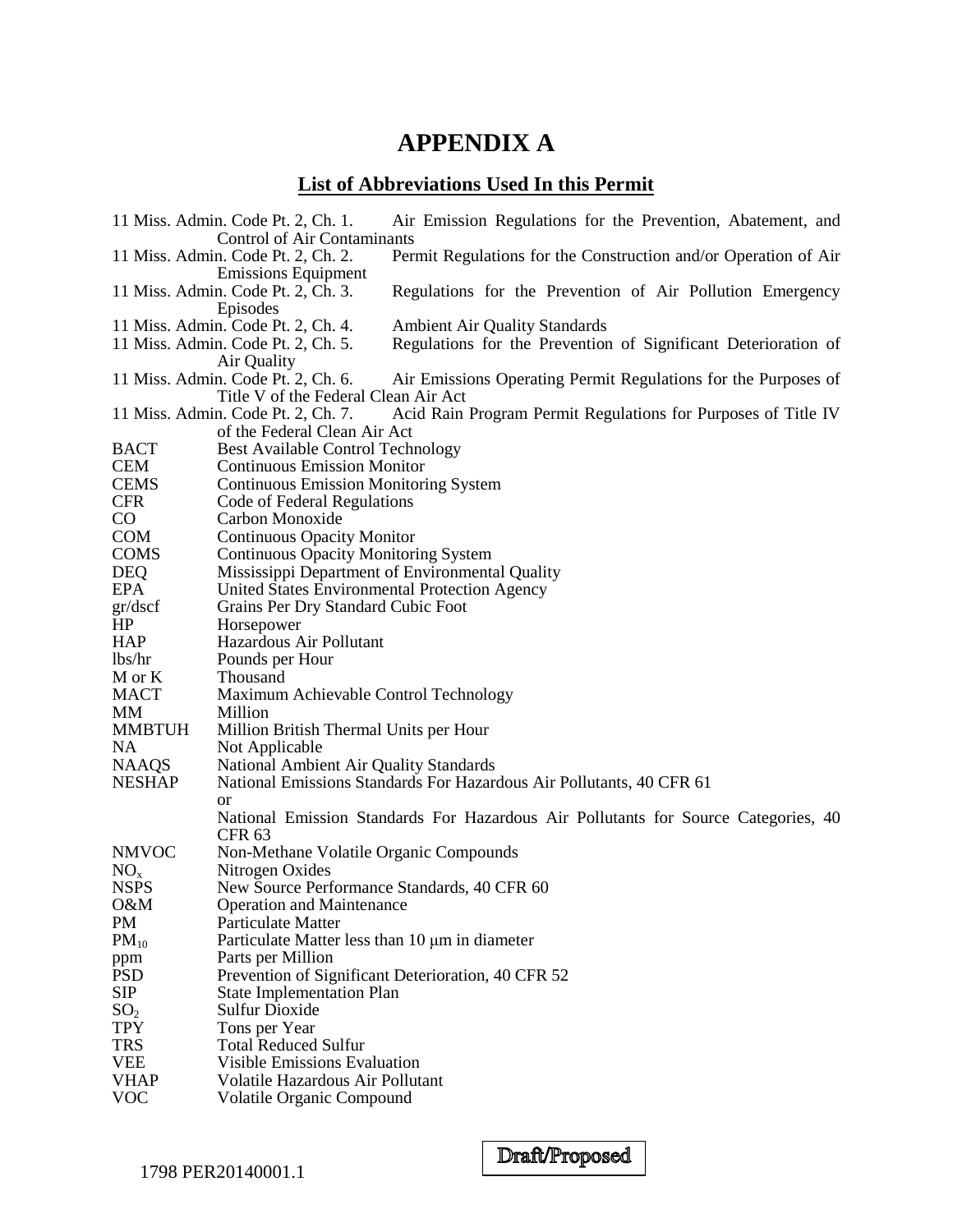## **APPENDIX B**

## **40 CFR 64 – SITE SPECIFIC COMPLIANCE ASSURANCE MONITORING PLAN**

Draft/Proposed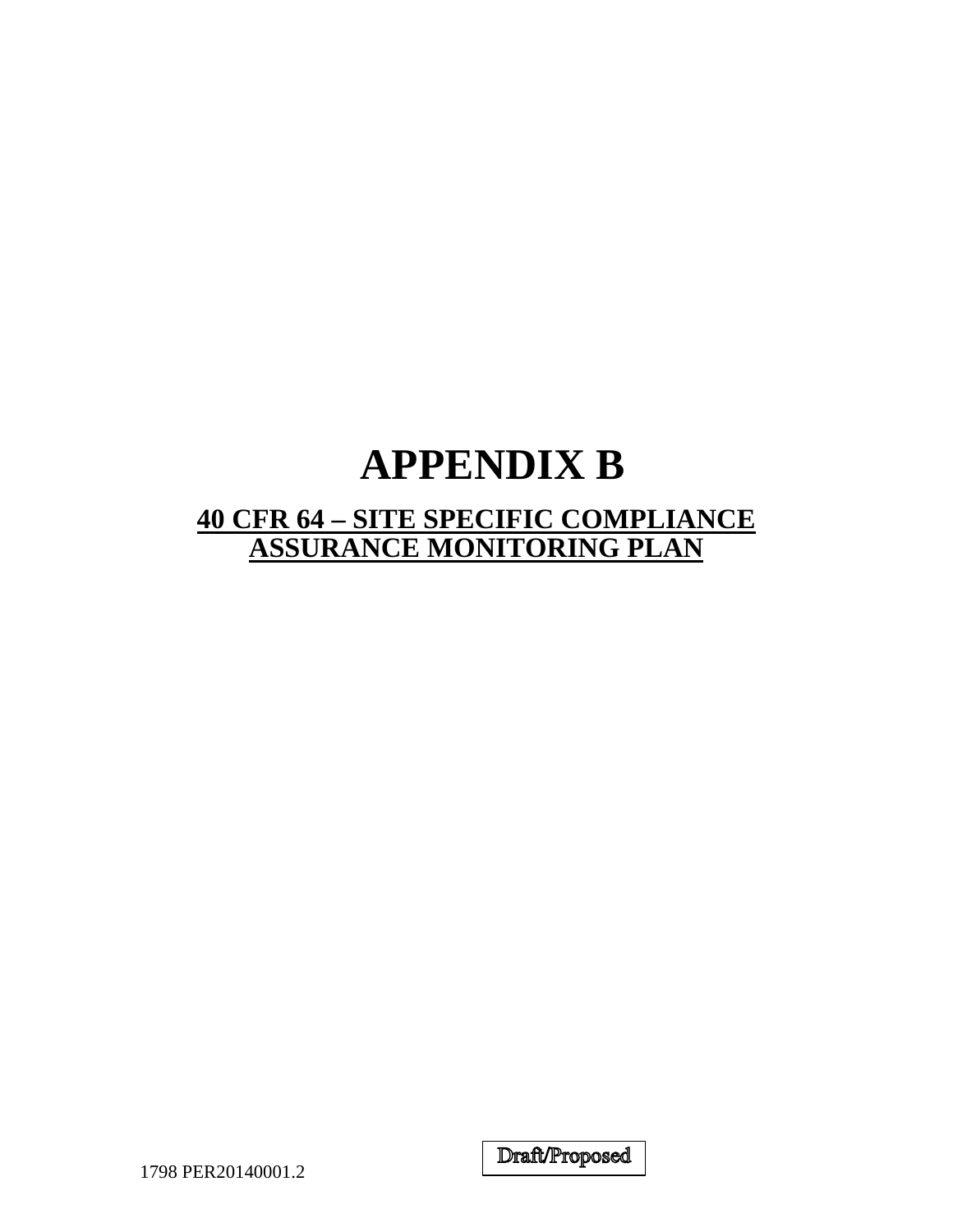# **APPENDIX C**

## **40 CFR 63, SUBPART EEEEE – NATIONAL EMISSION STANDARDS FOR HAZARDOUS AIR POLLUTANTS FOR IRON AND STEEL FOUNDRIES**

Draft/Proposed